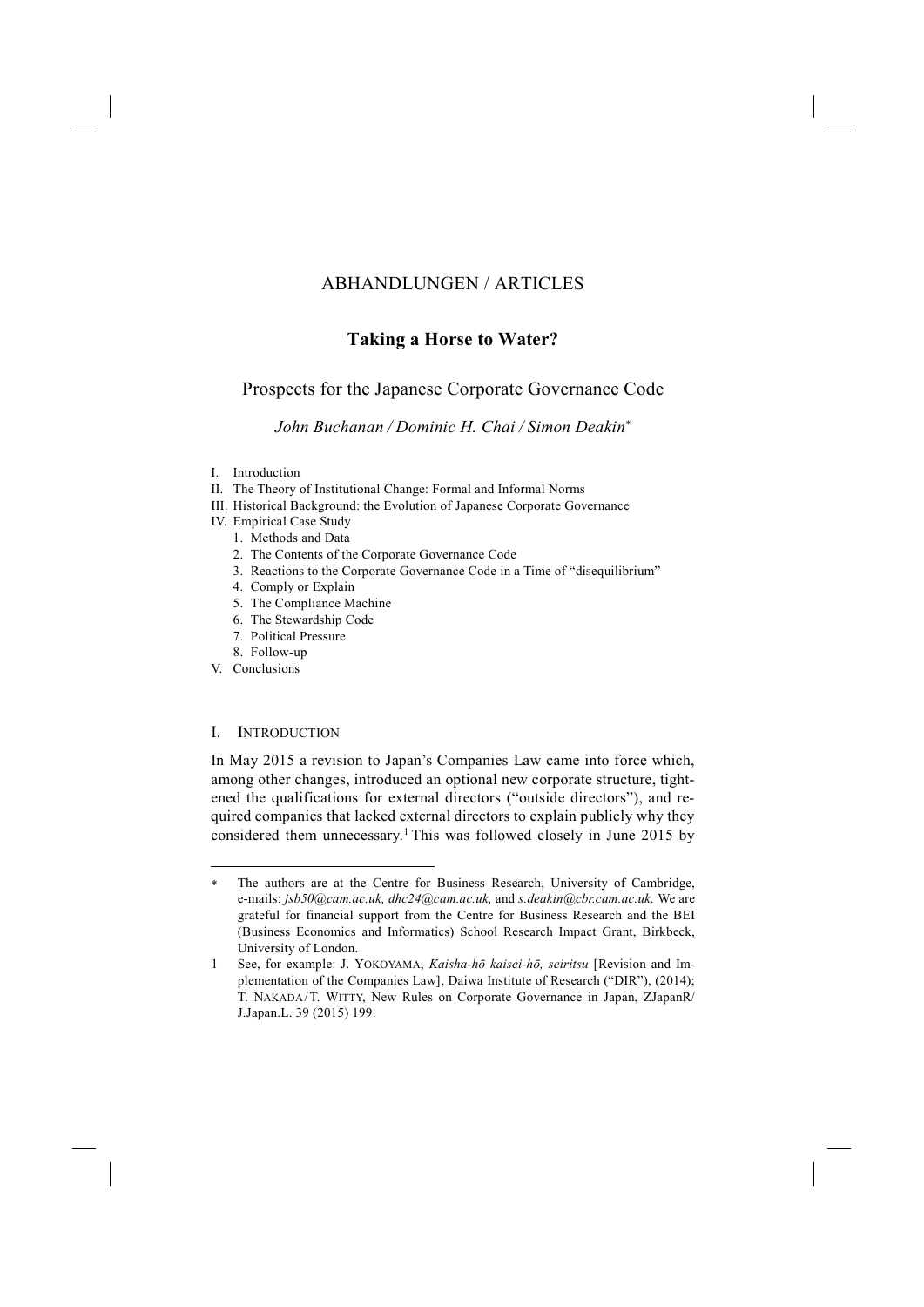implementation through the Tōkyō Stock Exchange (TSE) of the Corporate Governance Code, which had been drafted by the Financial Services Agency (FSA) advised by a Council of Experts.2 Prior to these developments, a Stewardship Code for investors had been developed by the FSA, advised by a separate Council of Experts, and published in February 2014,<sup>3</sup> and the Itō Review,4 produced by the Ministry of Economy, Trade and Industry (METI), advised by its own Council of Experts, had been published in August 2014 to examine "competitiveness and incentives for sustainable growth, building favorable relationships between companies and investors"5

The Corporate Governance Code, the Companies Law amendments which underpin it, and the Stewardship Code which complements and reinforces it have been presented by the various agencies responsible for producing them as a coordinated attempt to re-focus Japanese corporate governance. Their stated aim is to increase medium and long term corporate value for the benefit of the whole economy by encouraging boards to emphasise supervisory over executive responsibilities, by pressing for greater external supervision, by increasing transparency, by promoting equitable treatment of portfolio shareholders, and by emphasising to both companies and investors the need for constructive dialogue, simultaneously introducing the concept of "comply or explain" in place of prescriptive regulation.

As we shall see, there are reasons to doubt whether formal regulation of this kind, however it is framed and implemented, can change an embedded and institutionalised set of practices such as corporate governance exactly as intended, and the experience of earlier attempts to do so in Japan is not encouraging. Nevertheless, there are new elements present here, both in the background and in the structure of this initiative, which may improve its chances of success.

Irrespective of whether a transformation of Japanese corporate governance will really produce economic benefits, the immediate question is whether the reforms will bring about their goal of changing the way in which Japanese companies are governed and managed. To address this

<sup>2</sup> *Kōporēto gabanansu kōdo* [Japan's Corporate Governance Code], TSE/2015.

<sup>3</sup> *'Sekinin aru kikan tōshi-ka' no sho-gensoku, <<Nihon-ban suchuwādoshippu kōdo>>* [Principles for responsible institutional investors "Japan's Stewardship Code"] FSA/2014.

<sup>4</sup> *Jizokuteki seichō e no kyōsō-ryoku to insentibu – kigyō to tōshi-ka no nozomashii kankei kōchiku* [Itō Review of Competitiveness and Incentives for Sustainable Growth – Building Favorable Relationships between Companies and Investors], METI/2014 (the "Itō Report" in Japanese).

<sup>5</sup> Although we describe the two Codes and the Itō Review as products of the FSA and METI, respectively, they were produced officially by the Councils of Experts, with the governmental agencies acting as drafters and compilers.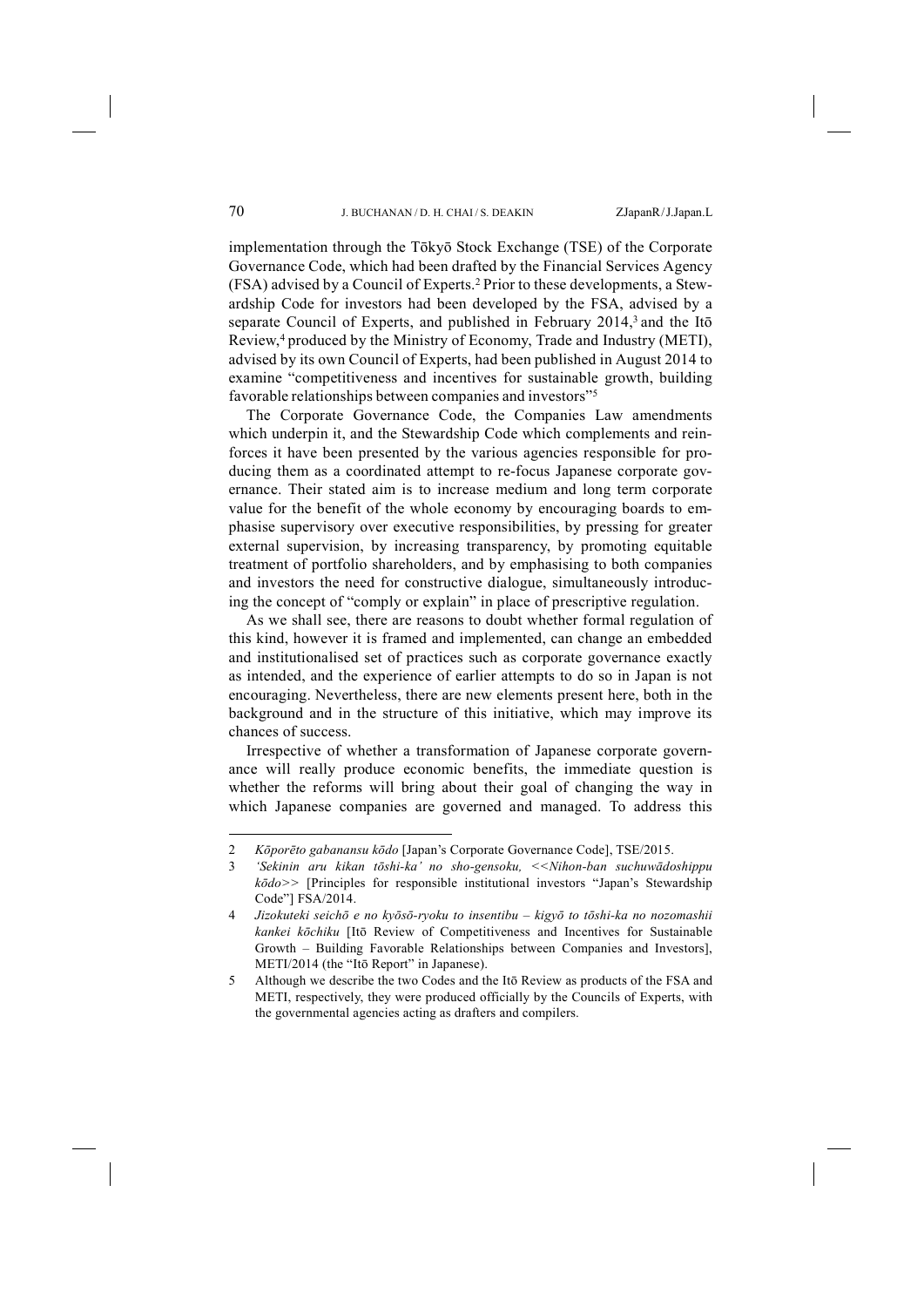question we analyse the mechanisms of the new Corporate Governance Code, together with the package of moves that accompany it, using empirical evidence from interviews with a range of actors involved or interested in the current reform initiative.

In section II we look at the theory of institutional change and specifically at the relationship between formal regulatory initiatives and socially embedded norms and practices. In section III we consider the historical background to corporate governance in Japan since the early 20<sup>th</sup> century, seeking to put the latest changes into historical context. In section IV (1-8) we present our empirical case study, which is based on interviews conducted in Japan in 2016 and 2017 with investors, managers, politicians, civil servants and corporate governance experts. We firstly look at the substance of the Corporate Governance Code itself and reactions to it, and then focus on five aspects from the current exercise that appear to distinguish it from earlier attempts at reform: the introduction of the concept of "comply or explain", which has not been employed in Japan before; the importance of what we call the "compliance machine" whereby the Corporate Governance Code has effectively interlocked with the administrative machinery of large Japanese companies to insert itself into management awareness to an extent not achieved before; the accompanying call for constructive investor involvement in the form of the Stewardship Code; the unusual degree of political pressure that generated these reforms; and the formal process for periodic review of the Corporate Governance and Stewardship Codes which produced the first revision of the Corporate Governance Code in June 2018. Section V concludes.

## II. THE THEORY OF INSTITUTIONAL CHANGE: FORMAL AND INFORMAL NORMS

As defined by North, "Institutions are the rules of the game in a society or, more formally, are the humanly devised restraints that shape human interaction". They contribute to efficiency and fulfil an important social function because they "reduce uncertainty by providing a structure to everyday life".<sup>6</sup> Economic activity in a market economy is shaped and structured not just by formal laws and regulations but also by social norms and practices that may mediate the impacts of formal rules or even subvert them. Many of the norms and practices which make up "corporate governance", in its broad meaning of the governance and management of legally constituted business firms, operate beyond the scope of the formal rules contained in company law statutes and codes of practice. Because the situations facing

<sup>6</sup> D. NORTH, Institutions, Institutional Change and Economic Performance (Cambridge 2002) 3.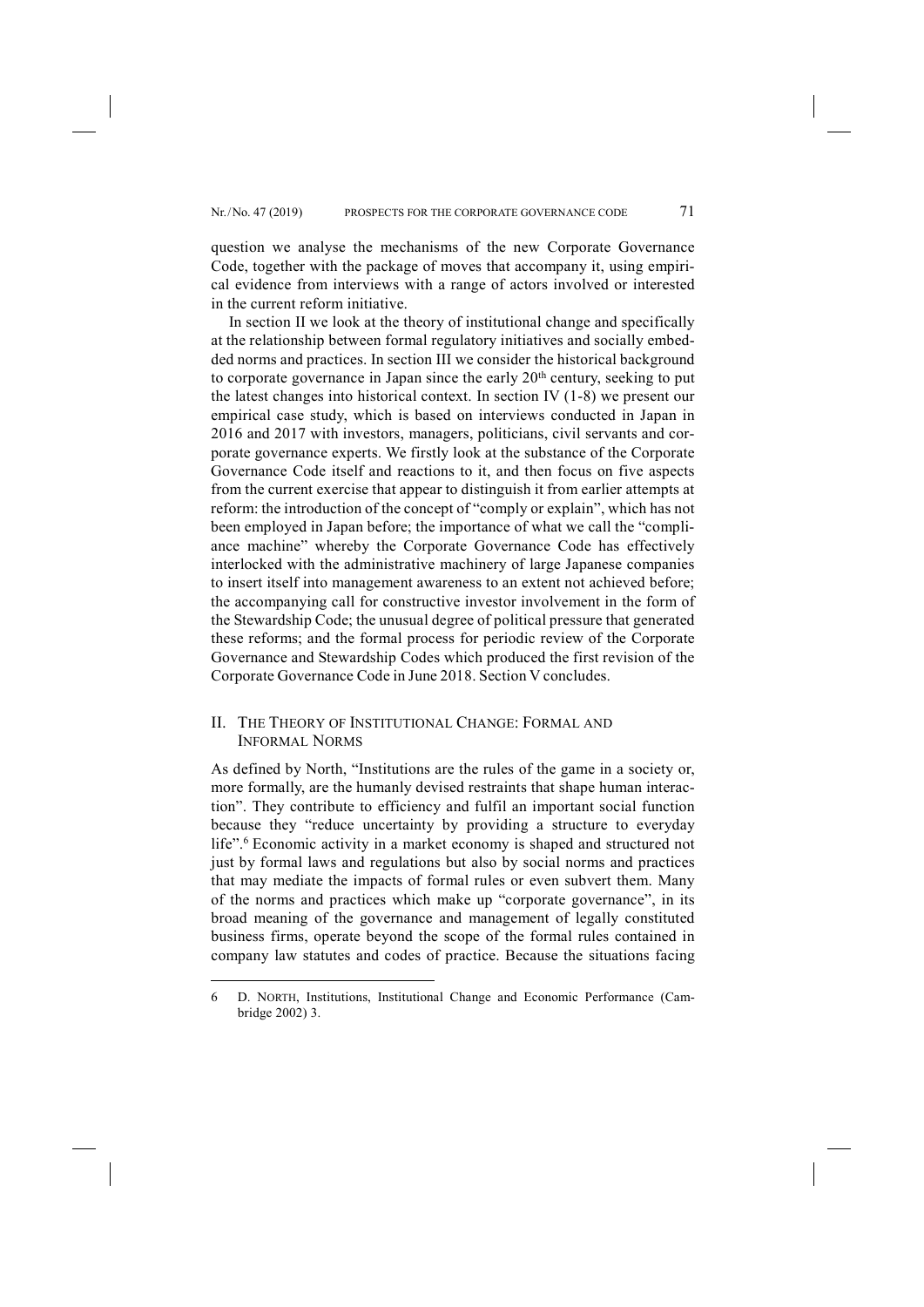economic actors are too varied and nuanced to be captured entirely by formal norms, the practice of corporate governance depends greatly on the exercise of personal judgement by directors and managers who are influenced by shared understandings of the "rules of the game". These preconceptions and values, tacitly embedded within the companies and their management, will tend to determine the fate of formal initiatives for legal and regulatory change, and, through a process of feedback, will affect the way in which more formal institutions evolve:

"Institutions change incrementally rather than in discontinuous fashion. How and why they change incrementally and why even discontinuous changes (such as revolution and conquest) are never completely discontinuous are a result of the embeddedness of informal constraints in societies. Although formal rules may change overnight as the result of political or judicial decisions, informal constraints embodied in customs, traditions, and codes of conduct are much more impervious to deliberate policies."7

Thus formal and informal elements combine to produce institutional evolution. Targeted intervention through formal measures, normally instigated by agents who are able to dictate to the market, is one driver of change: "Only when it is in the interest of those with sufficient bargaining strength to alter the formal rules will there be major changes in the formal institutional framework"8. However, these formal changes then have to contend with the inertia of the informal institutional environment. Igarashi links the effectiveness of formal corporate governance reform to its ability to address latent demand from companies,<sup>9</sup> and Shishido observes this phenomenon as dual forces of "policy push" from reformers and "demand pull" from companies.10 The second driver is therefore the degree of latent tendency towards incremental change, as institutional practices adapt themselves to changing circumstances. This process can be triggered by what Teubner, in the context of legal evolution, calls "irritants" that attach themselves to agents' awareness and can eventually trigger a process of mutual adaption between old and new practices.<sup>11</sup> This is essentially an informal process that is not consciously planned and its progress may often pass unnoticed by actors at a higher level. Aoki describes a similar mechanism of gradual

<sup>7</sup> NORTH, *supra* note 6, 6.

<sup>8</sup> NORTH, *supra* note 6, 68.

<sup>9</sup> T. IGARASHI, Where are We Going? The Process of Change in Japanese Corporate Governance, ZJapanR/J.Japan.L. 12 (2001) 69, 95.

<sup>10</sup> Z. SHISHIDO, Reform in Japanese Corporate Law and Corporate Governance: Current Changes in Historical Perspective, The American Journal of Comparative Law 49 (2001) 653, 673.

<sup>11</sup> G. TEUBNER, Legal Irritants: How Unifying Law Ends Up in New Divergences, in: Hall/Soskice (eds.), Varieties of Capitalism: the Institutional Foundations of Comparative Advantage (Oxford 2001) 417.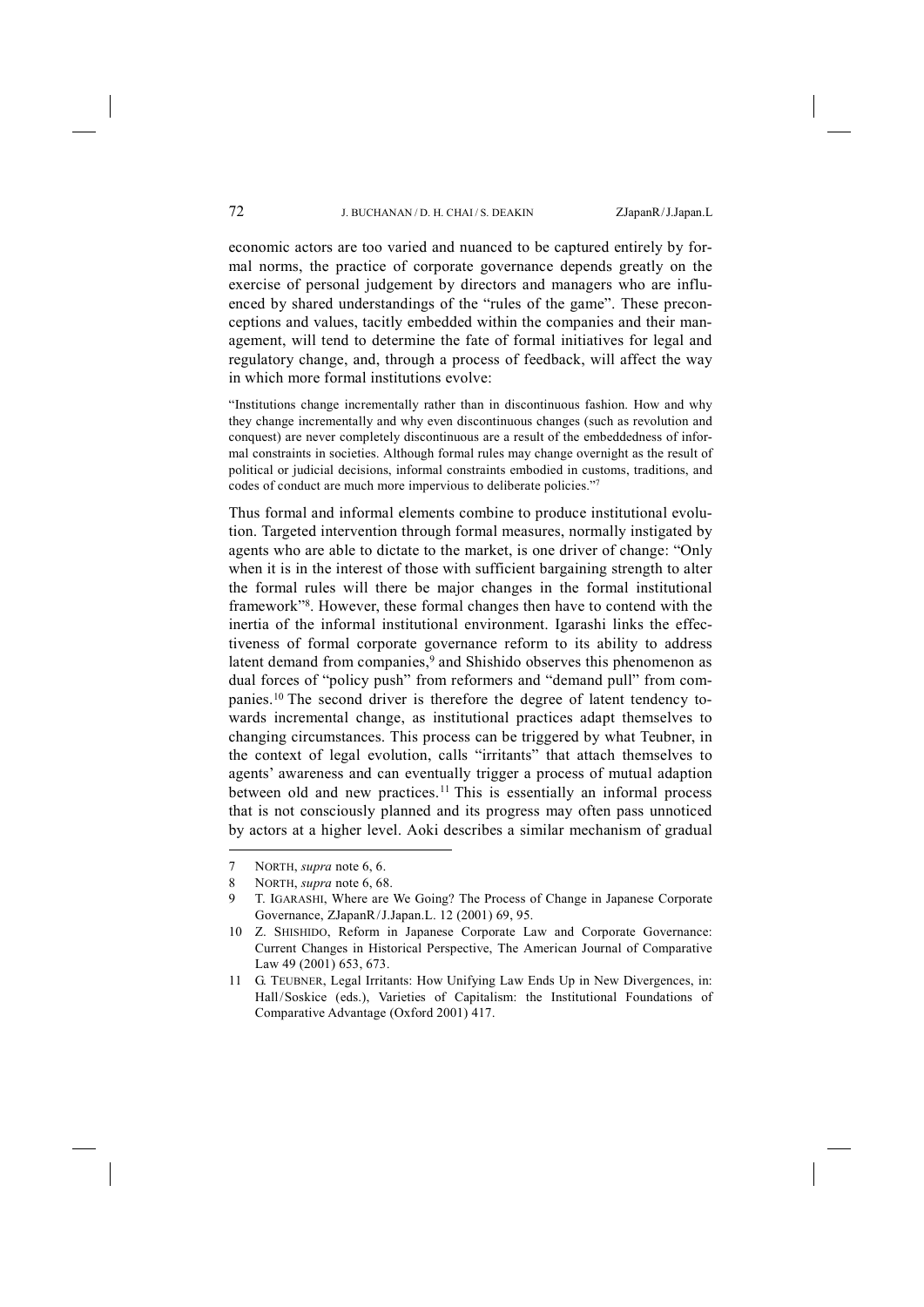institutional change in terms of game theory and the search for an equilibrium based on a focal point around which agents can coordinate their expectations and behaviour. He sees pressure for change generated by a general weakening of an existing equilibrium, not necessarily driven initially by the wielders of power, but as a general perception among a sufficient number of agents who no longer see outcomes as legitimate. Typically, such a development is preceded by a "general cognitive disequilibrium" (which can happen for various exogenous reasons as well as from cumulative endogenous reasons), triggering a search for redefinition. One reaction may be to look to other domains' apparently successful structures, or there may be intervention by politicians, until finally a new equilibrium is reached where agents feel that their system of beliefs is consistent with the perceived state of the domain, outcomes of actions yield no surprises, and the new set of choices receives general consent.12

The recent reforms to corporate governance in Japan are delivered through formal rules, even where they are presented as ostensibly voluntary "comply or explain" requirements. They have been promulgated by powerful agents with "sufficient bargaining strength to alter the formal rules" as North puts it, but their success is likely to be determined by the extent to which a majority of the agents concerned feel that these rules address shortcomings in an existing disequilibrium and also hold out the prospect of an improvement. Unless that happens, compliance may occur only at a surface level, with actual practice continuing largely unmodified. Japanese history provides a good example from political governance of what happens when those in power impose formal change that does not coincide with the direction of informal institutional pressures. In 646, the Taika Reform, alongside its immediate objective of reasserting imperial power against a powerful nobility, sought to change the whole political fabric of Japan, from central government to land tenure to taxation, on the model of Tang China. But in the event:

"When the Japanese adopted Chinese administrative methods, which by the time of the Tang rulers had developed to a high pitch of efficiency, they borrowed the forms and the terminology, but not the underlying principles. The constitution of society in Japan was now perhaps even more aristocratic than it had ever been, for the creation of new offices merely gave to the privileged classes new powers and more prestige. It is hardly too much to say that the new system merely perpetuated under other names, and often emphasised, the abuses of the old".13

This is what happened in  $7<sup>th</sup>$  century Japan when its rulers sought to impose an alien political structure on a society with deeply embedded institutionalised practices. The question now is whether the recent corporate govern-

<sup>12</sup> M. AOKI, Toward a Comparative Institutional Analysis (Boston MA 2001), ch. 9.

<sup>13</sup> G. B. SANSOM, Japan: A Short Cultural History (London 1962) 105.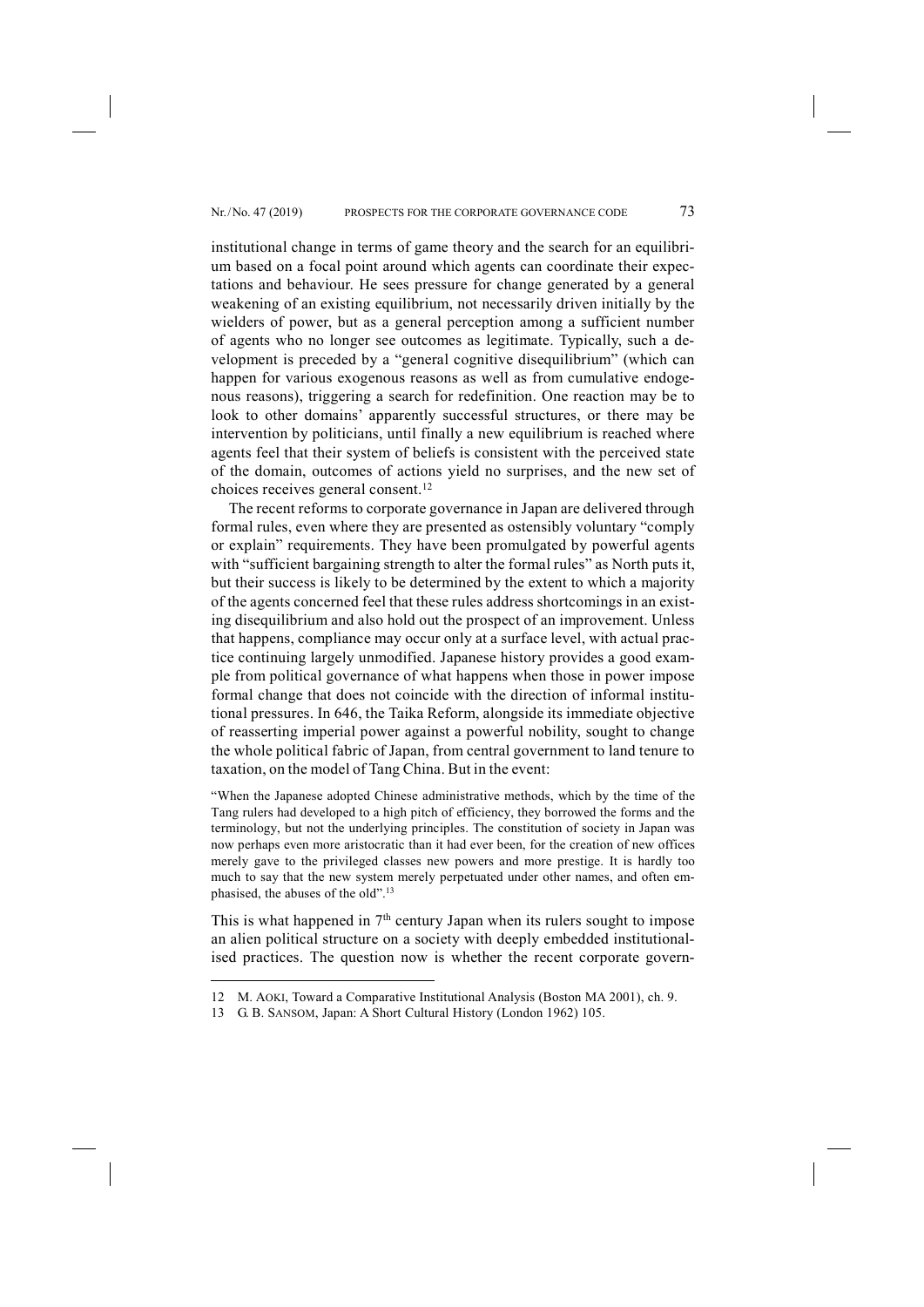ance reforms have committed the same mistake or whether they are sufficiently aligned with the direction of informal institutional change to permit them to be adopted wholeheartedly and to function, at least approximately, as they were intended. Japan's recent history gives indications of the ways in which corporate governance can genuinely change, as well as some examples more reminiscent of the Taika Reform.

## III. HISTORICAL BACKGROUND: THE EVOLUTION OF JAPANESE CORPORATE GOVERNANCE

Japanese corporate governance is not static. As predicted by the institutional patterns described above, it responds to the stimuli of its environment by shifting emphasis so that even though many of its practices may seem unchanging, there is a constant undercurrent of change. In a study of Japanese capitalism during roughly 30 years from the 1980s, Tiberghien observes that a process of change has been in progress throughout that period: "the model that results from this process is less coherent than in 1980, partly modified, partly resilient". <sup>14</sup> But, in spite of this situation of constant change, it is possible to identify five approximate periods<sup>15</sup> when certain characteristics predominated:

- (a) the early  $20<sup>th</sup>$  century, until the late 1930s, when shareholder value was prioritised;
- (b) the wartime command economy, when shareholders were excluded from governance;
- (c) the post-War consensus, driven by the need for economic reconstruction, that emerged in the late 1940s until it was undermined finally by the bursting of the equity and real estate Bubble that accumulated throughout the 1980s and began to unravel from late 1989;
- (d) the post-Bubble period from the 1990s into the first decade of the  $21^{st}$ century, when the existing orthodoxy was questioned and some reforms were attempted; and
- (e) the current period from 2014–15 where new rules have been imposed, mostly in the form of ostensibly voluntary practices.

<sup>14</sup> Y. TIBERGHIEN, Thirty Years of Neo-liberal Reforms in Japan, in: Lechevalier (ed.), The Great Transformation of Japanese Capitalism (Abingdon 2014) 26, 52.

<sup>15</sup> Shishido uses a similar analysis in his 2001 review of Japanese corporate law and governance reform but necessarily does not cover our fifth phase (SHISHIDO, *supra* note 10, 656).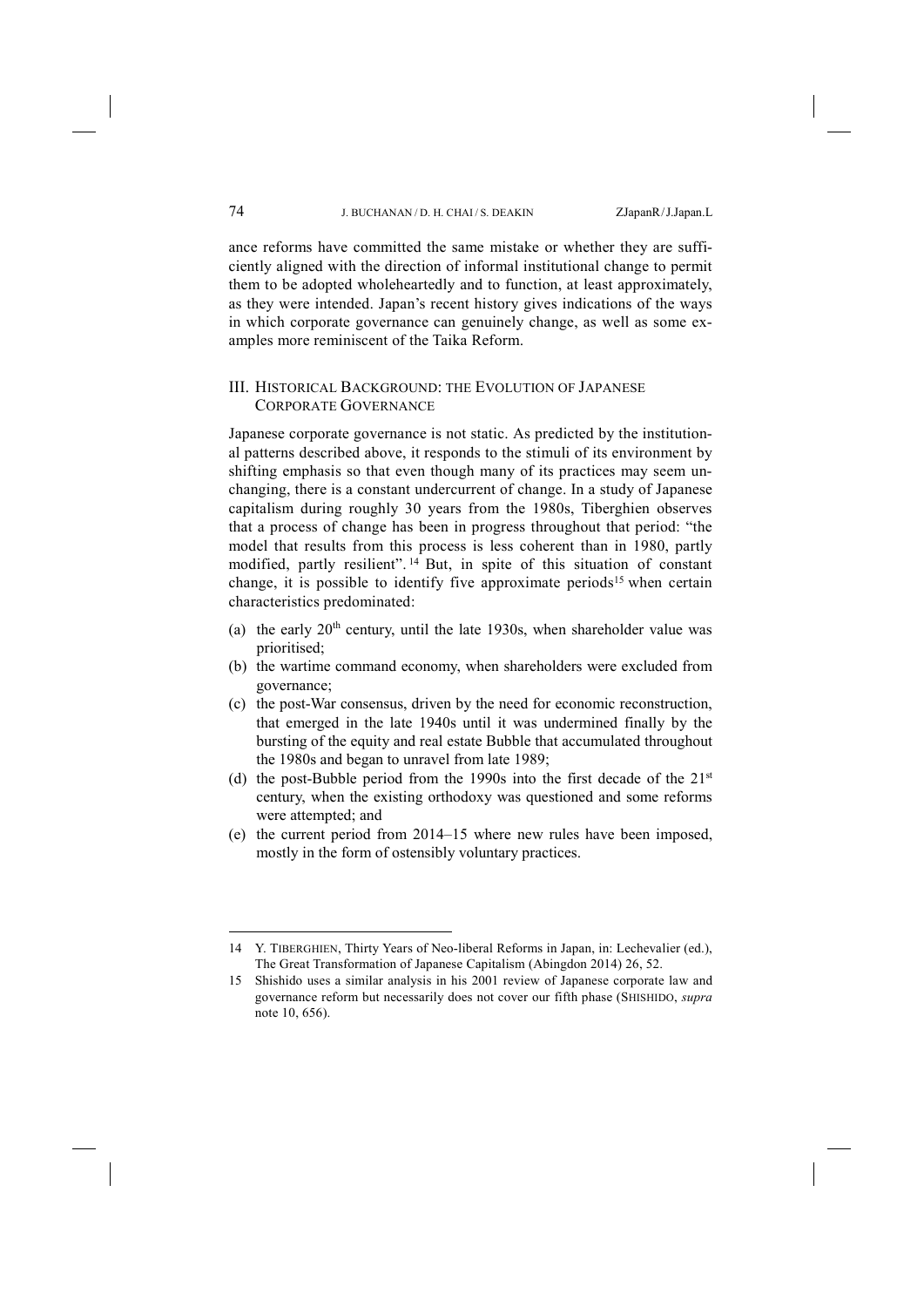Examination of these periods, and of the shifts between them, provides evidence of how the focus of Japanese corporate governance has changed in the past and implies likely outcomes for the current reforms.

Early 20<sup>th</sup> century corporate governance in Japan was characterised by strong shareholder influence and a high level of distributions. Large companies drew finance from the capital markets rather than from banks, and shareholdings were widely distributed.16 It had much in common with current practice in the USA or the UK. This situation was disrupted by the onset of the Sino-Japanese War in 1937 and the progression into the Second World War in 1941 as the country's need for munitions and basic supplies led to the creation of a command economy. As the strictures of the wartime situation tightened, insecurity and lack of funds reduced investors' appetite for capital fundraising and official pressure began to be applied to reduce shareholder distributions, which were seen as siphoning resources from the war effort.<sup>17</sup> From 1943, at companies that were considered to be important to munitions production, dividends were capped, and shareholders were excluded from decisions on distributions, appointments and financing.<sup>18</sup> In institutional terms, the shift from shareholder capitalism to a command economy has every appearance of an externally imposed reform successfully cutting across a swathe of embedded practices. However, in this case, the war itself created a temporary disequilibrium that no one could ignore. The same shift from established corporate governance patterns to a command economy in wartime happened elsewhere and is not unique to Japan. In the USA, Alfred P. Sloan described the situation at General Motors during the early 1940s: "For the next two or three years the War Administration Committee practically ran the organization. This was because our wartime policy was set and nearly all the corporation's work was war production". However, by 1945, General Motors' Policy Committee was developing its plans for post-War operations; there was a clear assumption that the end of the war would bring a reversion to established practices.<sup>19</sup>

In Japan, the end of hostilities did not bring a reversion to pre-War practices. Japan's situation was very different from that of the USA, where companies like General Motors could envisage a smooth transition back to normality. Japan's command economy had built up momentum over at least

<sup>16</sup> J. FRANKS/C. MAYER/H. MIYAJIMA, The Ownership of Japanese Corporations in the 20th Century, Review of Financial Studies 27 (2014) 2580; T. OKAZAKI, Corporate Governance, in: Okazaki/Okuno-Fujiwara (eds.), The Japanese Economic System and its Historical Origins (Oxford 1999) 97.

<sup>17</sup> Y. NOGUCHI, *1940-nen taisei, saraba senji keizai* [The 1940s Structure: Farewell to the Wartime Economy] (Tōkyō 1978) 27–28.

<sup>18</sup> OKAZAKI, *supra* note 16, 117–120.

<sup>19</sup> A. P. SLOAN JR, My Years with General Motors (London 1965) 185–186.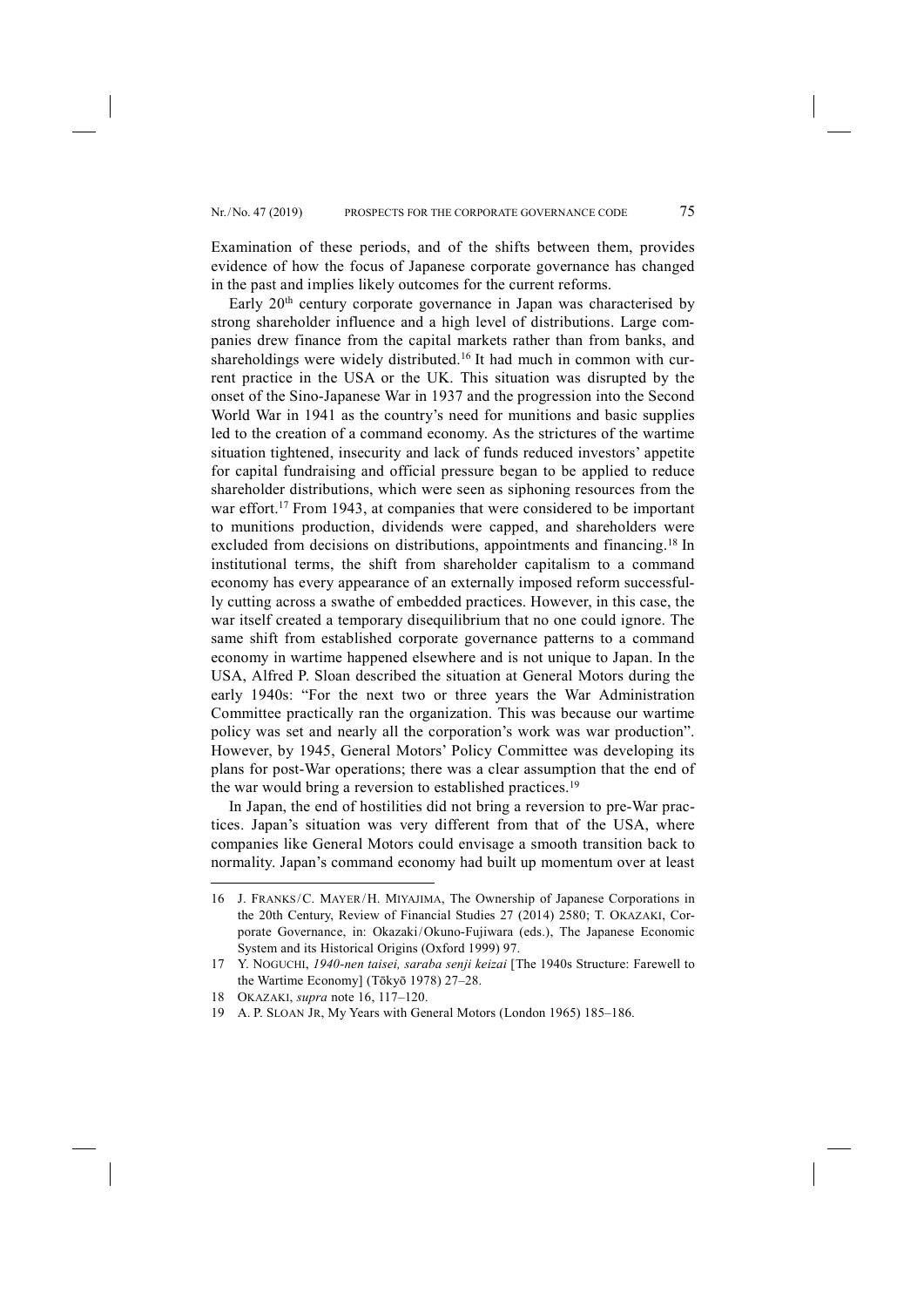eight years since 1937 and its bureaucrats tended to favour this model; there was an urgent need to restore industrial infrastructure, using whatever means was seen to work; and a unique exogenous factor was introduced in the form of the General Headquarters of the Occupation Authorities (GHQ) which was in practice the military government of the US occupying forces, able to pressure the Japanese civil government to enact legislation. GHQ was determined to promote demilitarisation and democratisation and used revisions to commercial and financial laws and regulations to break up the *zaibatsu* family-controlled corporate groupings, to penalise the former capitalist class in general, and to try to tilt Japanese practice towards dispersed share ownership and democratic corporate governance.20

The intentions of the GHQ were implemented from a position of great power, and with clear objectives. Just like the Taika Reform, approximately 1,300 years before, their outcomes were quite different. Although the revised Commercial Code enacted in 1950, mostly drafted by GHQ, gave shareholders strong rights at listed companies, other developments contrived to make these irrelevant. From 1947, shares seized from *zaibatsu* families or taken as payment of the post-War wealth tax had been sold off to the public, with precedence given to employees of the companies concerned, so that by 1949 it is estimated that about 70% of the Tōkyō stock market was held by individuals. But in the same year, the fiscal reforms known as the "Dodge Plan", named after the GHQ's financial adviser, Joseph Dodge, cut off the cheap official credit that had sustained chronic over-employment and price inflation, putting an end to the stock market boom and reversing the growth of equity investment by the general public. The subsequent Japanese economic recovery was structured around corporate management and employees and largely financed by banks. Banks and other financial institutions were encouraged to buy up the shares the public no longer wanted and became important shareholders, alongside other commercial stakeholder interests, while private portfolio shareholders and their interests were largely ignored. This situation, which was in keeping with the command economy's preference for minimal shareholder interference and funding from banks, which were easier to control than the capital markets, developed into the post-War consensus that is often seen nowadays as "traditional" Japanese corporate governance.<sup>21</sup> The entire focus of Japanese corporate governance had been altered profoundly since the 1930s by a mixture of exogenous shock and informal change generated by chang-

<sup>20</sup> C. PEJOVIĆ, Reforms of Japanese Corporate Governance: Convergence in the Eye of the Beholder, ZJapanR/J.Japan.L. 35 (2013) 107, 109; M. WEST, The Puzzling Divergence of Corporate Law: Evidence and Explanations from Japan and the United States, University of Pennsylvania Law Review 150 (2001) 527, 538–539.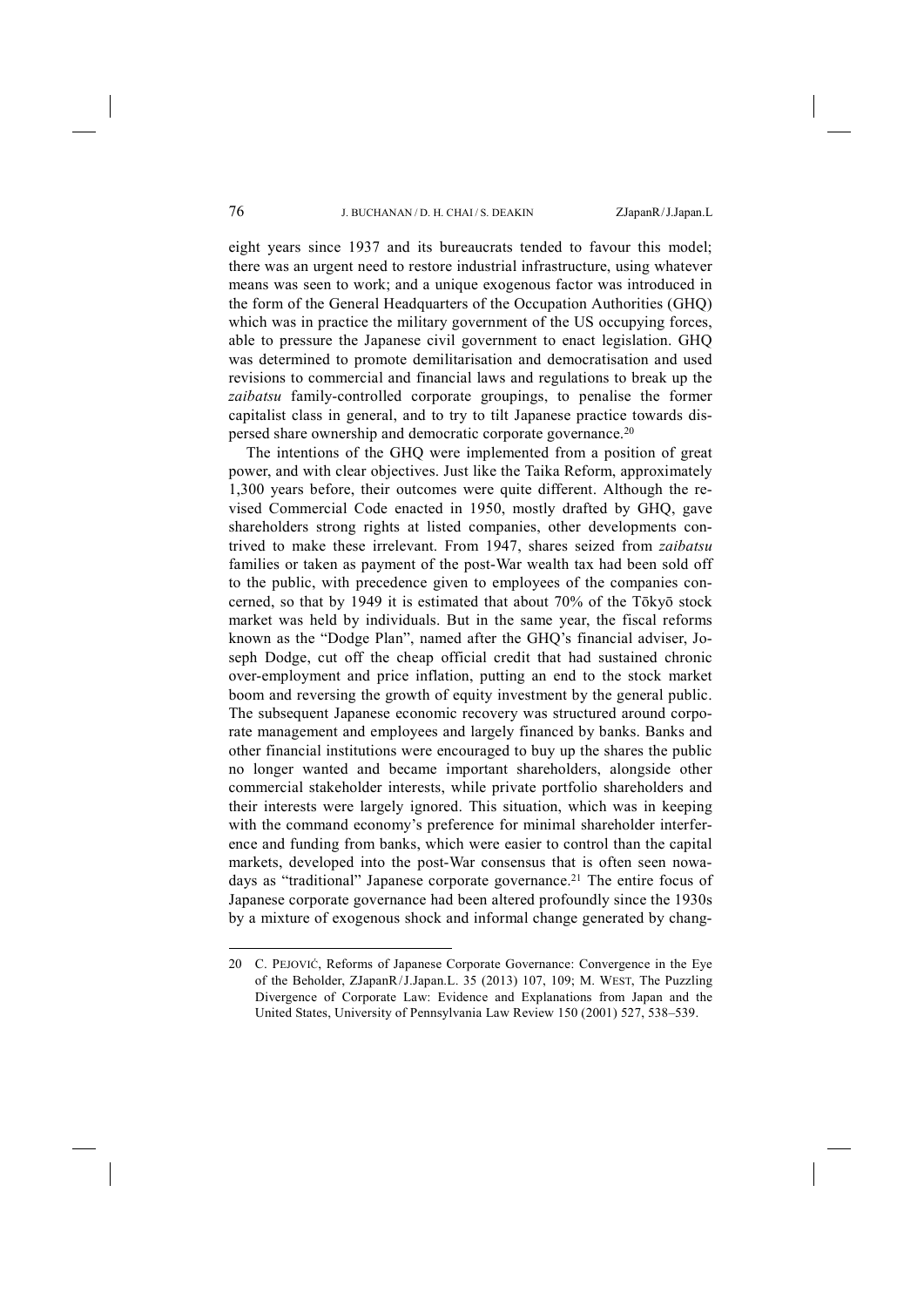ing circumstances. Subsequently GHQ had provided a demonstration that control of formal change does not guarantee control over its outcomes.

The dominant features of this system, in its heyday of the 1950s and 1960s, were its focus on the corporate entity and everything that supported it as the essential drivers of the economy, indirect funding from banks, deference to bureaucratic influence, and widespread indifference to portfolio shareholders.22 Many of these features have blurred or fallen way since then, but important influences remain. Crucially, a new element has appeared in the form of non-resident and mostly institutional shareholders, who were not a force in the market until the 1990s, but now hold about 30% of the total listed market.23 On balance, the surviving key characteristic from this situation that distinguishes Japanese corporate governance today is its strong internal focus, perpetuated by internally promoted boards and typically sustained in emergency by reduced but persisting cross-holdings with like-minded companies and banks which tend to see themselves as stakeholders in the company's unmodified survival. From the viewpoint of board members, the company is an important social construct. It needs to be profitable in order to sustain itself and to support all the stakeholders who form its social burden, but only in absolute terms: more refined concepts which analyse the company as an investment commodity, such as investors' ability to derive a desired return on their capital investment (return on equity or "ROE"), are alien to this view. Japanese board members tend to see themselves as custodians of their company and not primarily as facilitators of shareholders'investment returns: this is the organisation described variously as the "employee-favouring firm",<sup>24</sup> as the "community firm"<sup>25</sup> and as "stakeholder-oriented value maximization".26 The post-War consensus achieved an equilibrium which for many years delivered excellent economic outcomes and rebuilt the economy; even portfolio shareholders who were not stakeholders through business connec-

<sup>21</sup> K. KURIHARA, Post-War Inflation and Fiscal-monetary Policy in Japan, The American Economic Review 26 (1946) 843; OKAZAKI, *supra* note 16; NOGUCHI, *supra* note 17; WEST, *supra* note 20.

<sup>22</sup> M. OKUNO-FUJIWARA, Japan's Present-day Economic System: its Structure and Potential for Reform, in: Okazaki/Okuno-Fujiwara (eds.), The Japanese Economic System and its Historical Origins (Oxford 1999) 266.

<sup>23</sup> *2016-nendo kabushiki bunpu jōkyō chōsa kekka no gaiyō* [Summarised Results of Equity Distribution Survey for 2016], Combined Stock Exchanges, 2017.

<sup>24</sup> R. DORE, Stock Market Capitalism: Welfare Capitalism (Oxford 2000).

<sup>25</sup> H. WHITTAKER/T. INAGAMI, The New Community Firm: Employment, Governance and Management Reform in Japan (Cambridge 2005).

<sup>26</sup> N. NAKAMURA, Adoption and Policy Implications of Japan's New Corporate Governance Practices after the Reform, Asia Pacific Journal of Management 28 (2011) 187.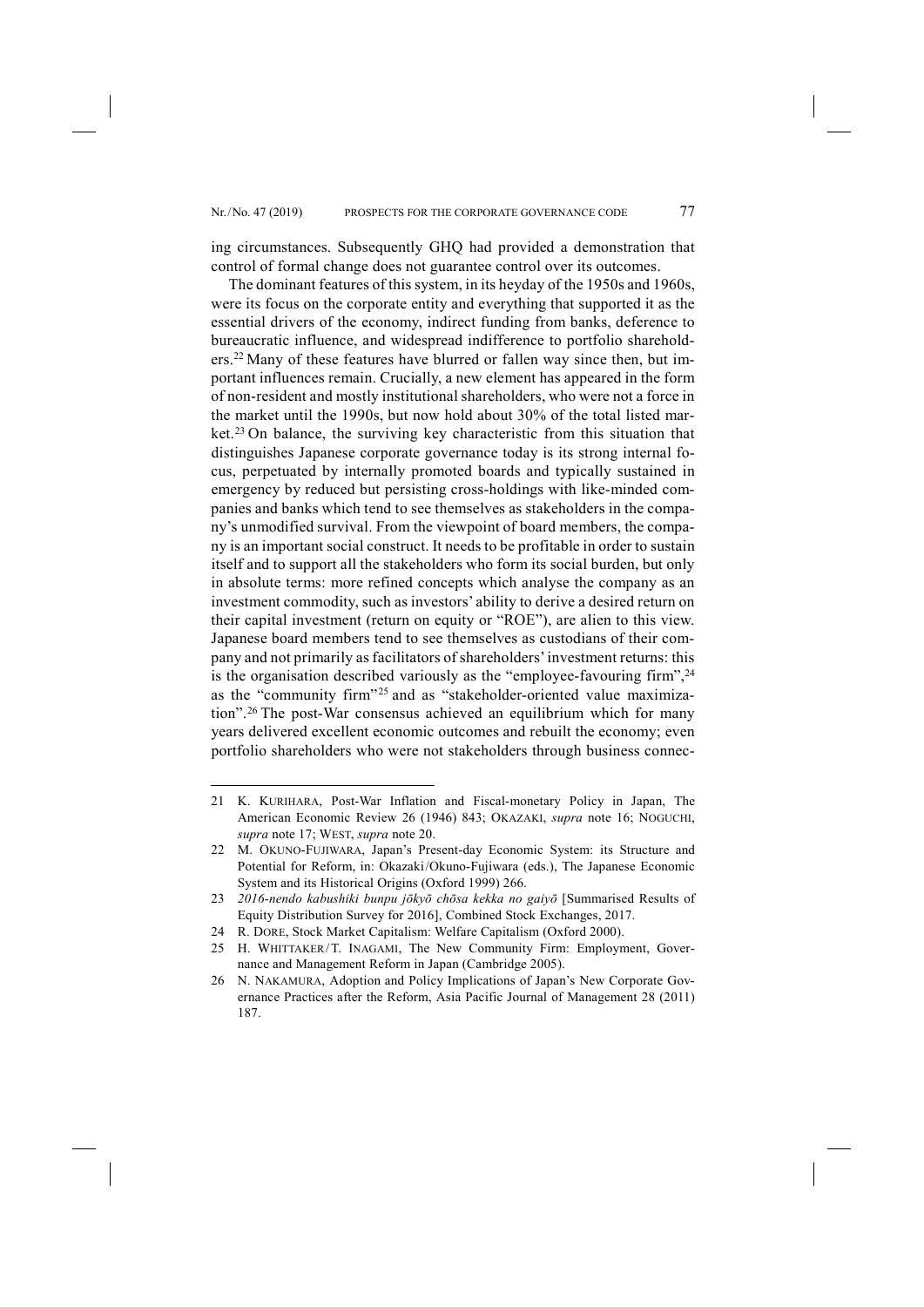tions tended to be sufficiently satisfied by consistent capital gains during the years of post-War economic expansion not to query the lack of consideration shown to them.

Scandals draw attention to corporate governance and stimulate calls for reform. In Japan, the apparently endless succession of frauds, other misdemeanours, and bankruptcies throughout the 1990s and beyond, which began to emerge soon after the collapse of the equity and real estate Bubble, undermined public faith in the state of the country's corporate governance. Practices that had been venerated as the underpinnings of the post-War economic revival were now considered suspect and the economic success of the USA throughout the 1990s was seen as proof by observers, including many Japanese bureaucrats and academics, that American corporate governance was needed to restore Japan's fortunes. <sup>27</sup> The Japan Corporate Governance Forum was established in 1994 and issued its Corporate Governance Principles in final form in 1998 calling for improved accountability to shareholders, transparency, differentiation of decision-making and execution, and a majority of external directors on boards. CalPERS, the American pension fund, which was a major investor in the Japanese market, attracted attention with its public criticism of Japanese corporate governance practices, frequently reported in the Japanese press, roughly from 1996 until 2002. Even the Keidanren,<sup>28</sup> generally seen as a defender of established practices, called for changes in a 1997 paper entitled "Urgent recommendations concerning corporate governance" although it preferred strengthening the position of in-house corporate auditors *(kansa-yaku)* to more radical measures.29

During this "post-Bubble period" unease continued to grow. An upturn in the economy might have reassured observers that this was merely an isolated series of mishaps in an otherwise sound system but no economic improvement was evident while scandals and bankruptcies continued to emerge as companies, including financial institutions, found themselves often overexposed to poorly evaluated projects undertaken during the Bubble years and unable to cope with higher interest rates and constraints on bank lending. The 1990s in Japan have been described as a "lost decade"

<sup>27</sup> S. VOGEL, Japan Remodeled (Ithaca NY 2006) 10–11.

<sup>28</sup> *Nihon Keizai Dantai Rengō-kai* ('Keidanren') [Japan Business Federation] is the leading business association in Japan.

<sup>29</sup> KEIDANREN, Urgent Recommendations regarding Corporate Governance (1997); Corporate Governance Principles – a Japanese View – Final Report, Japan Corporate Governance Forum, 1998; S. JACOBY, Principles and agents: CalPERS and Corporate Governance in Japan, ZJapanR/J.Japan.L. 23 (2007) 23.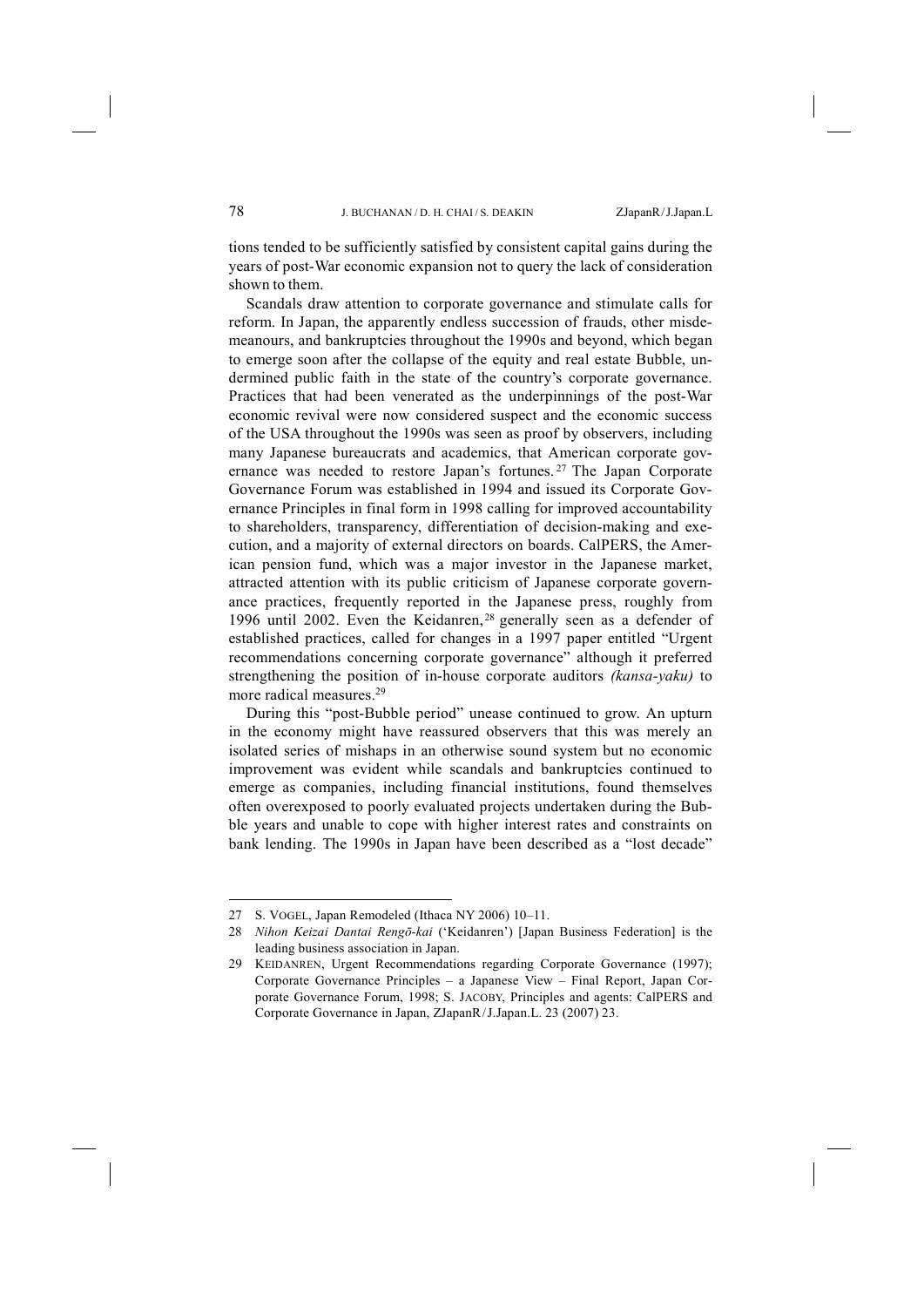when economic progress seemed to stop.<sup>30</sup> The reaction came as two distinct initiatives, implemented in 2002 and 2003, which gave the impression of disagreement between politicians and bureaucrats. The first approach was promulgated by a private member's bill rather than a ministerial initiative. The person credited with driving this reform is Seiichi Ōta, formerly a professor of economics at Fukuoka University, and at that time head of the Administrative Reform Task Force at the Liberal Democratic Party ("LDP"), who is thought to have been concerned for some years by weaknesses in corporate supervision. The main force of this reform, implemented in 2002 through an amendment to the Commercial Code, was to strengthen the position of *kansa-yaku,* extending their terms of office and requiring that "large companies"<sup>31</sup> should have at least three, of whom half must be external. Strengthening this aspect of Japanese corporate governance gave the impression of a defensive move by traditionalists opposed to the enthusiasm for foreign governance ideas. The second reform was implemented in 2003, through another amendment to the Commercial Code. It was driven by the bureaucracy, advised by the experts of the Legislative Council *(Hōsei Shingi-kai)* at the Ministry of Justice (MOJ), and introduced an optional new corporate structure without *kansa-yaku,* where three empowered board committees handled audit, nomination and remuneration independently of the main board, all of which comprised at least three directors, of whom a majority had to be external and non-executive (although the same external directors could sit on all the committees, effectively making two the minimum requirement). This scheme sought to increase external supervision and also to split the supervisory and strategic planning role from day-to-day running of the business by recognising a new class of executive officers *(shikkō-yaku),* just below board level. In this, the reform drew on Sony's internal reform of 1997 which had created the same effective structure within the existing legal framework. Because of strong opposition from the Keidanren to mandatory external directors,  $32$  the new structure was optional and was only adopted initially by 36 companies. The press described it as "American corporate governance" which probably made it less attractive in the light of the scandals at Enron and other companies that had emerged in the USA from late 2001.33

<sup>30</sup> T. CALLEN/J. OSTRY, Japan's Lost Decade: Policies for Economic Revival (Washington DC 2003); F. HAYASHI/E. PRESCOTT, The 1990s in Japan: a Lost Decade, Review of Economic Dynamics 5 (2002) 206.

<sup>31</sup> Defined as having capital of ¥500m or more or total liabilities of ¥20,000m or more.

<sup>32</sup> T. IMAI, *Arata na keizai shakai no kōzō* [Building a New Economic Society] (Keidanren Chairman's speech at Imperial Hotel, Tōkyō), 20 June 2001.

<sup>33</sup> *Beikoku-kei tōchi mazu 36-sha* [American Style Governance: Initially 36 Companies]. Nihon Keizai Shinbun, 15 June 2003, 1.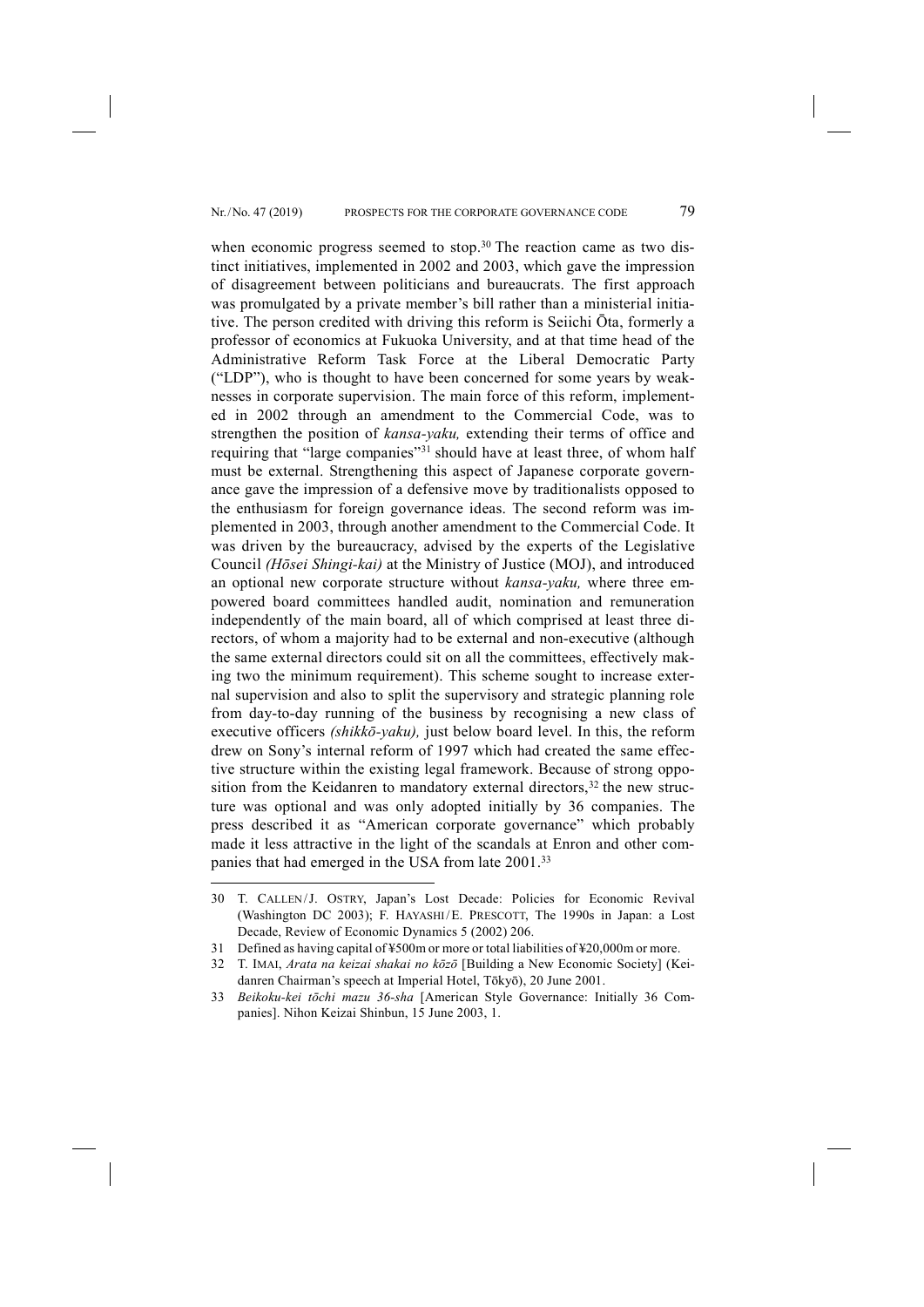These two corporate structures of companies with *kansa-yaku* and companies with committees co-existed thereafter. Companies with *kansa-yaku* were always more numerous, although a few created internal committees whose functions were reminiscent of the companies with committees. Companies with committees reached a peak of 111 companies in September 2009, of which 73 were listed. These 73 listed companies, of which only 57 were from the mainstream first and second sections of the stock exchanges, amounted only to about  $3\%$  of all listed companies.<sup>34</sup> If the new structure were intended to lead a majority of Japanese companies towards a less introspective form of governance, it had clearly failed. The decisions of Toyota and Canon, two of Japan's most successful and prestigious companies, not to adopt the new system inevitably reduced its appeal and comments by Fujio Mitarai, president of Canon, that this system was unsuited to Japan carried great weight because he had lived in the USA for many years and was credited with the successful development of Canon's operations there.35 More specifically, the creation of the three empowered committees was seen as a threat to the autonomy of the board because it distanced the executive members from important levers of power. As the executive head of an association expressed it in 2004: "If they lose these three powers over auditing, nomination and compensation decisions, then what else can they do?". Doubts regarding the usefulness of external directors were widely expressed. Senior members of management at some companies welcomed the idea of bringing external viewpoints into their board discussions but many dismissed external directors as (in the words of a CEO who had worked in the USA, speaking in 2004) "all 'yes-men' [...] the CEO's friends who were hired by him". The success of the Keidanren in restricting the new corporate structure to an option rather than an obligation clearly contributed to its lack of penetration but the instincts of the Keidanren appear to have been accurate: this was a reform that was at variance with the underlying practices of Japanese corporate governance, which were still considered to represent a satisfactory equilibrium by a majority of corporate officers in Japan.

Although this situation persisted for over a decade it was always an uneasy compromise because it had not solved the economic pressures that had emerged throughout the 1990s. Japanese industry continued to lose ground to foreign competitors in global markets, as illustrated by the decline in the

<sup>34</sup> *I'inkai setchi kaisha risuto* [List of Companies with Committees], Nihon Kansayaku Kyōkai [Japan Audit and Supervisory Board Members Association ("JASBA") – "Japan Corporate Auditors Association" until 2013], 2009.

<sup>35</sup> *Beikoku-kei tōchi, zeka hika* [Yes or No to American-style Governance?] Nikkei Sangyō Shinbun, 24 June 2003, 1.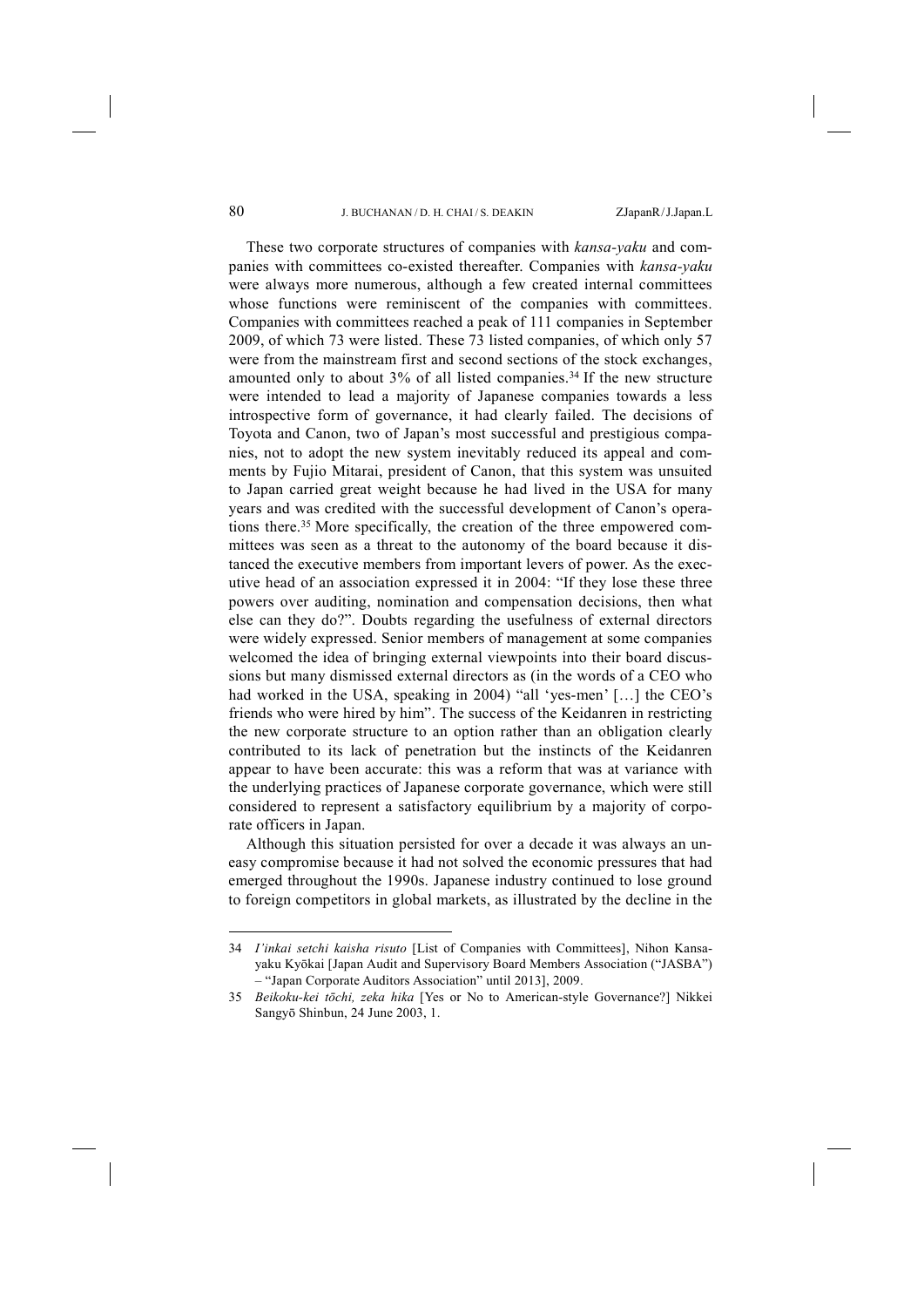Japanese electrical machinery sector's share of world total exports from 12.2% in 2000 to 4.4% in 2014, while the shares of Korea and China both increased. <sup>36</sup> Between 2000 and roughly 2007, a series of activist hedge funds aggressively targeted companies where they alleged that cash holdings were excessive or that strategies were inadequate; this process was begun by funds operated by Yoshiaki Murakami (popularly known as the "Murakami Fund") but was subsequently dominated by foreign-owned funds such as Steel Partners and TCI, who sought public attention to support their arguments.<sup>37</sup> Japanese companies reacted by introducing antitakeover provisions, reaching a peak in 2010, when 24.1% of first section listed companies had such measures in place and subsequently declining as the threat from aggressive funds was felt to recede.38 Meanwhile, pressure had been growing on Japanese companies to increase the number of their non-executive external directors. In 2004 the OECD's Corporate Governance Principles<sup>39</sup> had implied that all companies should appoint them and feeling was growing in Japan that they were both acceptable and necessary, although the Keidanren still opposed the concept of making them mandatory in a published opinion in 2006.40 By 2007–08, committees at METI, the FSA and the TSE were all debating wider adoption.<sup>41</sup> The results of this gradual pressure can be seen in statistics published in the TSE's White Papers which show that by 2006 40.8% of all listed companies with *kansayaku* had one or more external directors and that by 2014, when the tenor of the proposed legal reforms was clear, this had risen to  $63.8\%$ .<sup>42</sup> As these developments show, there was a background of discontent with the performance of corporate Japan which generated pressure for governance reform without achieving a consensus satisfactory to all concerned, so that initiatives appeared to surge and recede while most companies' styles of governance remained basically unchanged.

<sup>36</sup> T. INUI/Y. KIM, Japanese Firms' International Competitiveness in the Electrical Machinery Industry in Decline: Further Cost Reductions and Productivity Boost Are Essential, Research Institute of Economy, Trade and Industry ("RIETI") (2016).

<sup>37</sup> J. BUCHANAN/D. CHAI/S. DEAKIN, Hedge Fund Activism in Japan: The Limits of Shareholder Primacy (Cambridge 2012).

<sup>38</sup> TSE, *Tōshō jōjō kaisha kōporēto gabanansu hakusho* [White Paper on Corporate Governance at companies listed at the TSE] (2011).

<sup>39</sup> OECD, Principles of Corporate Governance (2004).

<sup>40</sup> KEIDANREN, *Wa ga kuni ni okeru kōporēto gabanansu seido no arikata ni tsuite* [A Suitable Corporate Governance System for Japan] (2006).

<sup>41</sup> Y. SUZUKI, Corporate Governance Reform (1) Investigative Agencies, Daiwa Institute of Research (2009).

<sup>42</sup> TSE, *Tōshō jōjō kaisha kōporēto gabanansu hakusho* [White Paper on Corporate Governance at companies listed at the TSE] (2007 and 2015).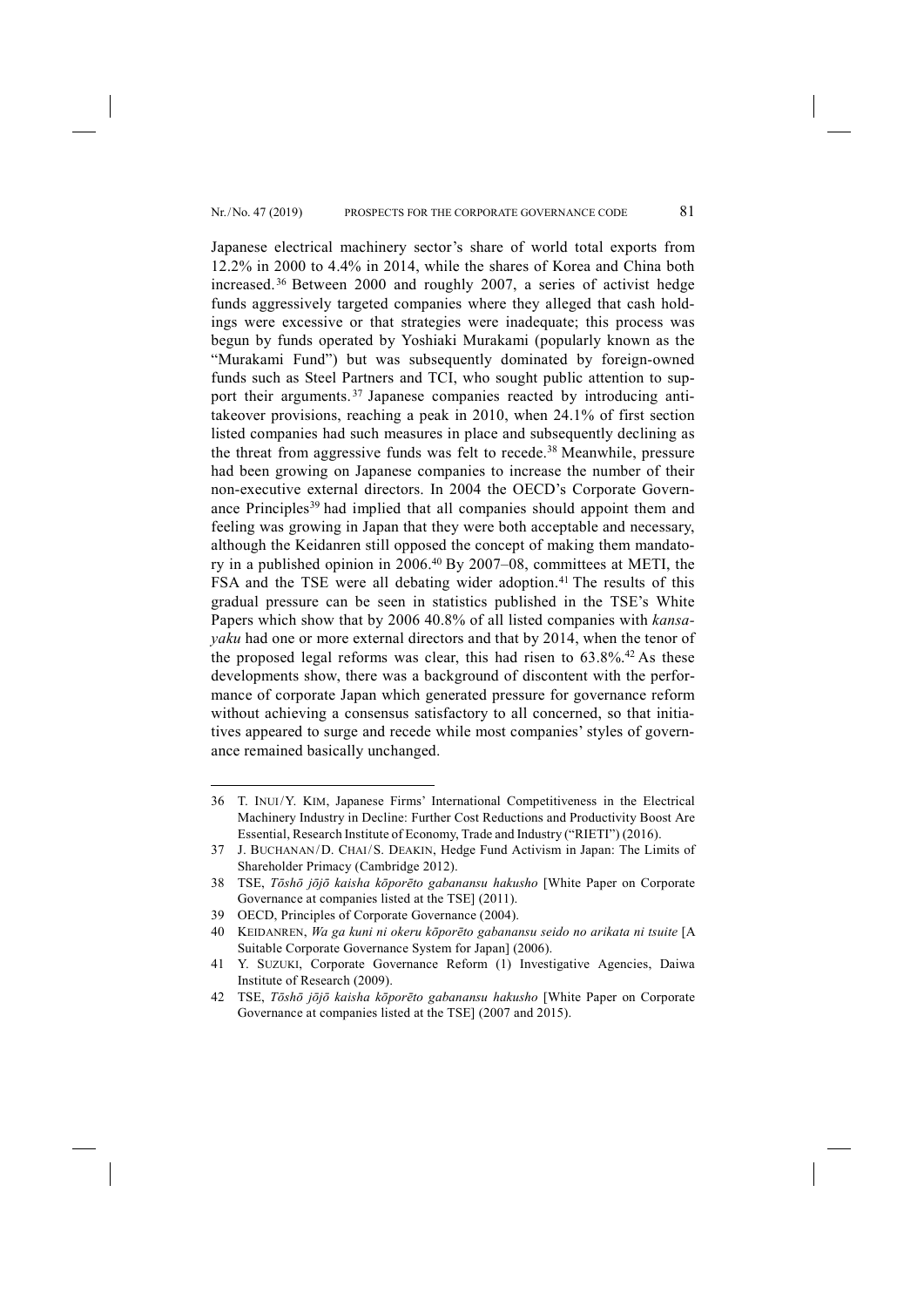This period of uncertainty appeared to end with the enactment of the amendments to the Companies Law (which had replaced the Commercial Code from 2006 regarding corporate matters) in June 2014 and their implementation in May 2015. Among other things, these amendments created a new optional corporate format, the company with audit committee, which was essentially the company with committees minus the nomination and remuneration committees which had been found to be contentious because, as discussed above, they constrained the ability of senior management to select its preferred internal candidates and offer them appropriate reward; a tightening of qualifications for external directors which disqualified parent company executives and relatives of executives; and an obligation for listed companies which lacked external directors to explain formally why they considered them to be inappropriate – essentially a comply or explain rule enshrined in law. Although the Companies Law only pressed companies to have two or more external directors, the Corporate Governance Code went further and specified in its Principle 4.8 that companies should appoint "at least two independent directors". Together with these reforms came the Stewardship Code, which had been published in advance of the legal changes, in February 2014, and the Corporate Governance Code itself, published definitively in June 2015 after announcement of the final proposal in March 2015. Japan now had a code of practice to guide institutional investors in their interaction with companies and a code of practice to guide companies in their governance. Both were presented as soft law, using the comply or explain model developed in the UK and adopted by the EU and the OECD, while the revised Companies Law of 2015 now provided a clear backing for this model and for the new Corporate Governance Code's emphasis on supervision by external directors. In the interim, between the publication of these codes, METI published the Itō Review in August 2014. This document can be seen as a distraction from the codes or as an elegant addition to them; in practice attention was drawn mostly to its perceived emphasis on ROE as a measure of successful corporate governance.

Since the 1930s Japanese corporate governance has shifted from shareholder primacy to a command economy and then to a corporate-focused system, passed through a period of relative anarchy and now largely been redirected towards shareholder primacy in the belief that this can assist economic recovery. The latest developments could be dismissed as yet another wellintentioned formal attempt to change embedded practices within Japanese companies that is doomed to fail. Japan has a long tradition of attempts by bureaucrats and their expert advisers, often from academic or legal backgrounds, to impose concepts inspired by foreign practices exogenously on a corporate sector that feels that it knows best how to operate successful companies. Politicians'interest in corporate governance is notoriously fickle: it wins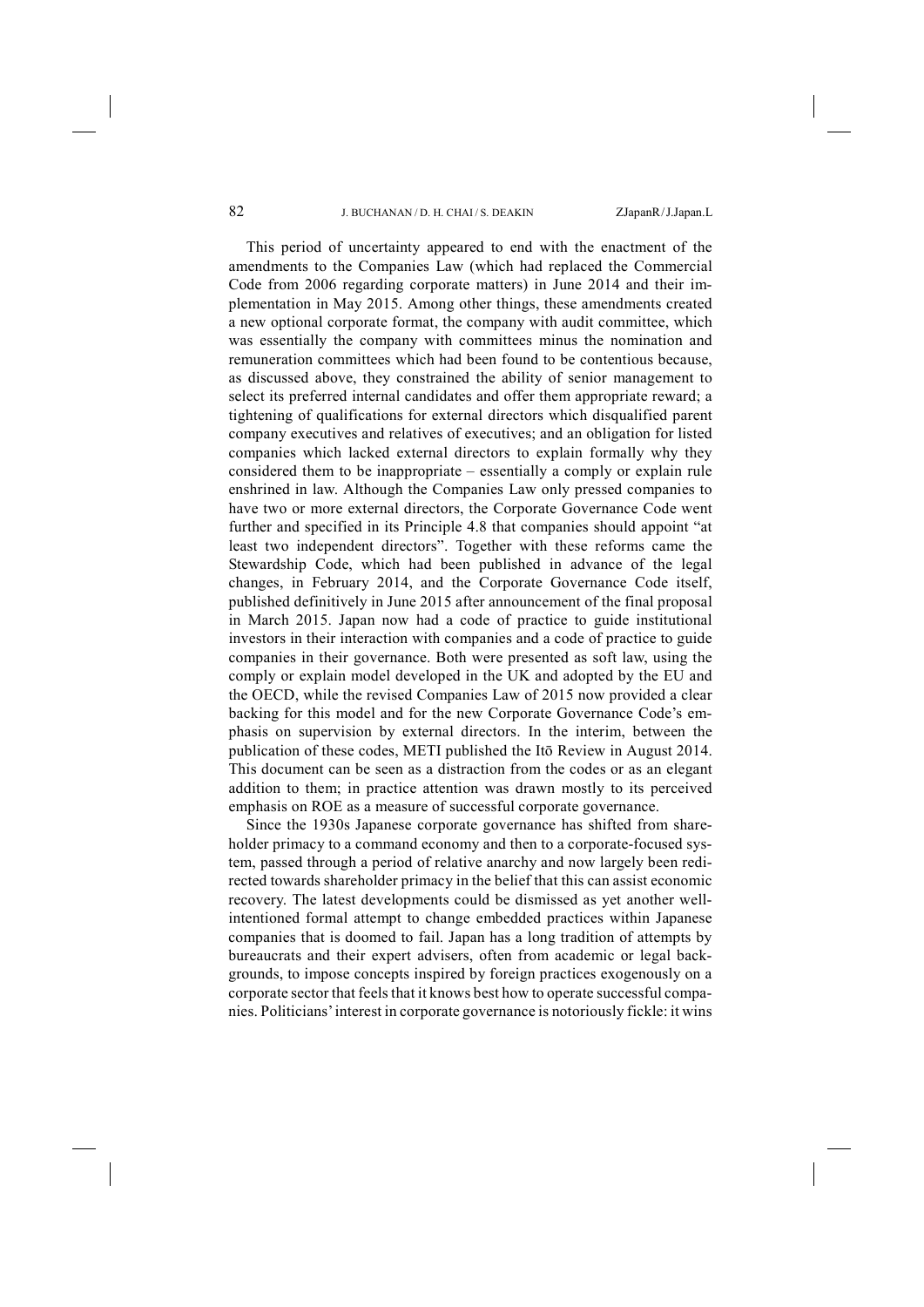few votes and seldom delivers fast results for the economy.43 Japan has never had voluntary codes underpinned by the concept of comply or explain before; corporate governance in Japan has hitherto been mandated by hard law or left to institutionalised practice. The idea of stewardship by investors, in particular, which was effectively imported from the UK, is a totally new concept for Japan, and the UK Stewardship Code's lack of radical impact in its own market to date is not encouraging. Many features of the current reforms, such as their emphasis on external supervision, seem at variance with the internal focus of Japanese corporate governance since the 1940s. Yet there are reasons to believe that this initiative may succeed better than earlier attempts, despite these negative factors. A more detailed examination of what is happening, set against the context outlined above of Japanese corporate governance's evolution hitherto, suggests that factors have emerged that were not present before, which could substantially bridge the gap between intentions and outcomes.

## IV. EMPIRICAL CASE STUDY

## *1. Methods and Data*

-

Our empirical research was conducted using information on the processes and final formats of the Stewardship Code, the Companies Law revision, the Itō Review, and the Corporate Governance Code, published by the government agencies concerned and the TSE, as our main secondary sources, supplemented by published commentaries on these developments from other sources. We also consulted press reports. Our primary data are drawn from interviews with representatives of 24 separate entities, some of whom were also members of the various Councils of Experts. Between April 2016 and October 2017 we contacted eight institutional investors or institutions related to them, seven companies (five of them at a joint meeting), one politician, two ministries, and six other persons and institutions closely linked to corporate governance matters. During this process we met five members of the Stewardship Code Council of Experts, three members of the Corporate Governance Code Council of Experts and nine members of the Itō Review Council of Experts. These meetings were conducted on a non-attributable basis (but permitting attribution with subsequent permission) and lasted, on average, about one hour. Most of them were recorded and transcribed; all were subsequently coded by topic using Atlas.ti. Approximately half of the meetings were in Japanese, with the rest in English. The interview format was semi-structured in that we offered specific topics

<sup>43</sup> P. CULPEPPER, Quiet Politics and Business Power: Corporate Control in Europe and Japan (Cambridge 2011).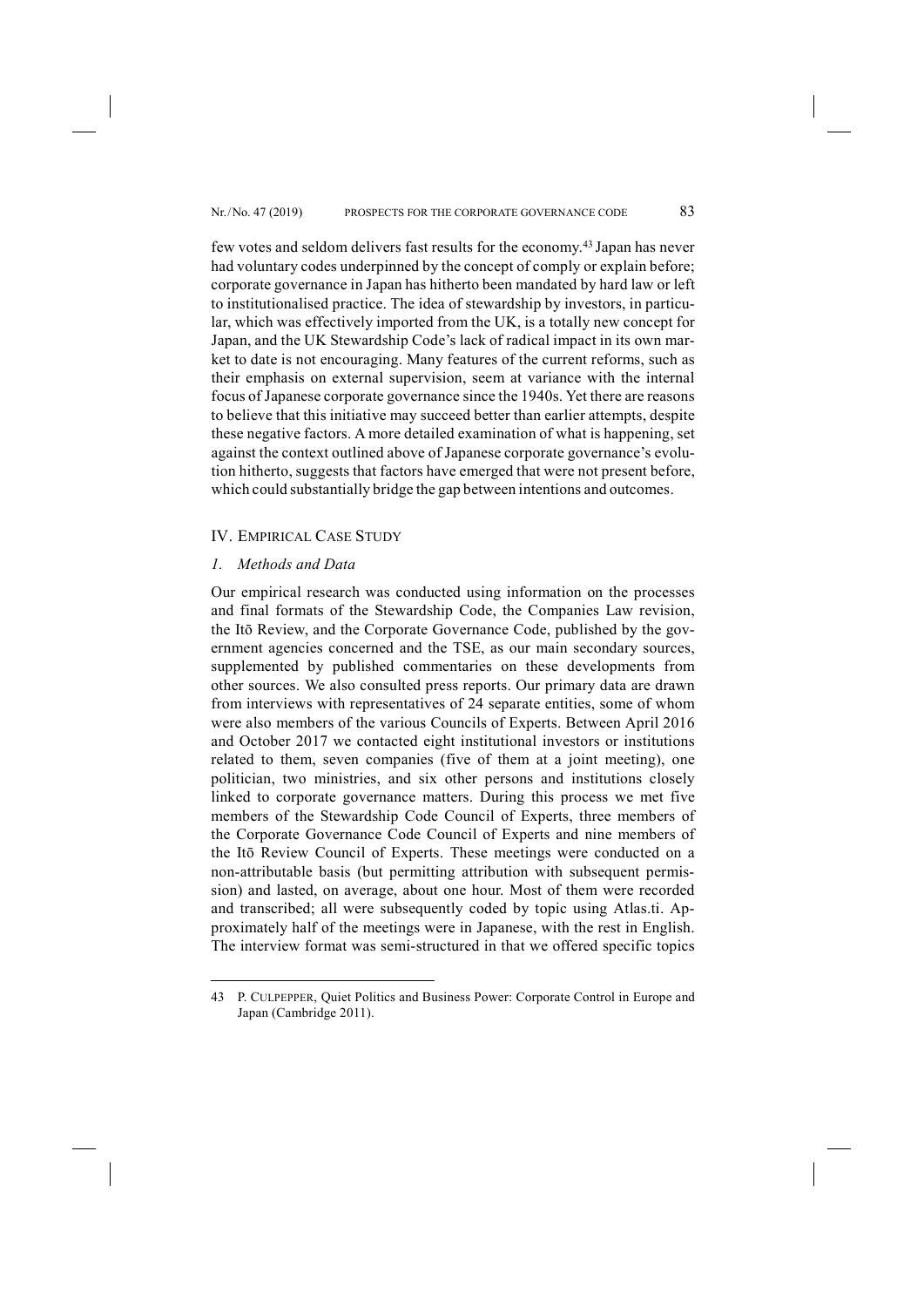for discussion, and ensured that most were addressed, but allowed the conversation to be directed by the interviewees where they wished to emphasise areas that they considered important.

## *2. The Contents of the Corporate Governance Code*

Japan's Corporate Governance Code is a new document, created specifically for the Japanese market rather than being amended from a foreign code, as is the case with the Stewardship Code. However, it shows the influence of the OECD's Principles of Corporate Governance (OECD, 2015). The officer in charge of drafting the Corporate Governance Code at the FSA had previously spent several years on secondment to the OECD and Mats Isaksson, Head of the Corporate Affairs division at the OECD, was an adviser to the Corporate Governance Code Council of Experts.

The Corporate Governance Code defines corporate governance as "a structure for transparent, fair, timely and decisive decision-making by companies, with due attention to the needs and perspectives of shareholders and also customers, employees and local communities". It has five General Principles, covering (1) rights and equal treatment of shareholders; (2) cooperation with other stakeholders; (3) appropriate disclosure and transparency; (4) board responsibilities; and (5) dialogue with shareholders. These are expanded into 30 Principles and 38 Supplementary Principles. The first four General Principles cover similar topics to numbers II, IV, V, and VI of the OECD's Principles. The fifth General Principle has something in common with number III of the OECD Principles but appears to be structured more as a specific complement to the Japanese Stewardship Code, essentially priming companies on how to respond to stewardship initiatives. The OECD's Principle I has no equivalent here, since its content is more of a guide for regulators than for the regulated. One interesting feature, mentioned above, is that whereas the Companies Law presses companies only to appoint external directors, the Code goes further and calls for independent directors. The Corporate Governance Code frames its mission in terms of generating economic success for all concerned, in a sustainable manner. It has an Appendix which gives the immediate background to the creation of the Code, starting with the Japan Revitalization Strategy (discussed below), describes the objectives of the Code and the concept of "comply or explain", outlines the intended scope and implementation of the Code, and notes that it will be reviewed periodically henceforth. It is clear that an effort is being made to persuade companies that adherence to the Code is both in their best interests and those of the economy as a whole: this is not presented simply as a new rulebook that must now be followed without question. As an investor observed to us in 2016: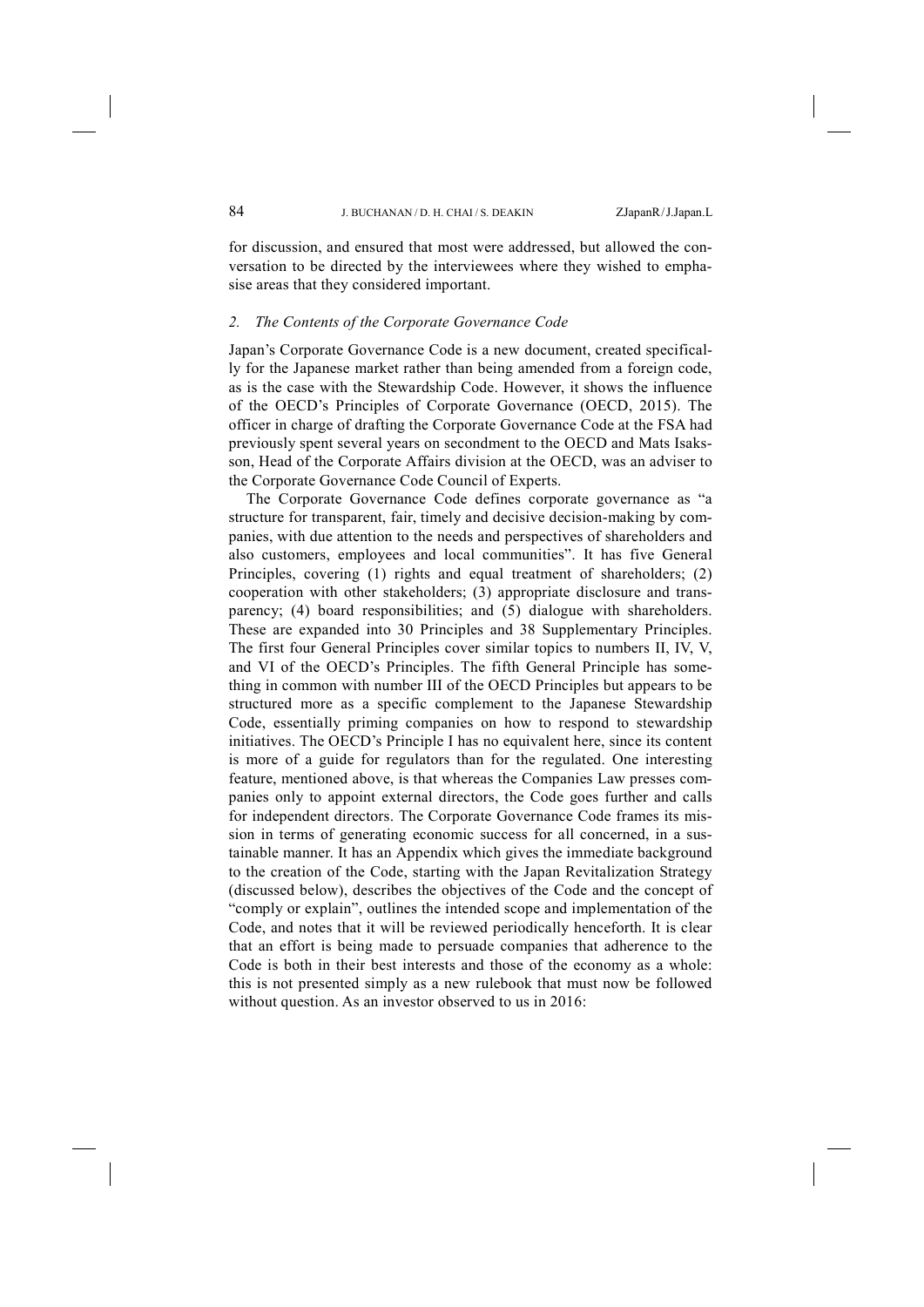"five years ago, people talked about corporate governance in terms of compliance so after the Olympus corporate scandal came out, people talked about corporate governance being important to prevent a recurrence of corporate scandals or accounting fraud. But

## *3. Reactions to the Corporate Governance Code in a Time of "disequilibrium"*

governance is important for future growth of companies."

One motive for choosing to address corporate governance issues through a code can therefore be attributed to the influence of the OECD and the spread of such codes worldwide. An obvious call for action was provided by events such as the Olympus scandal, although the first deliberations preceded this by several years. But an investor interviewed in 2016 suggested that the underlying reason was much deeper, in the form of a widespread acceptance that the current system was no longer delivering satisfactory results, precisely as described by Aoki's idea of "disequilibrium":

the Abe administration is totally taking a different approach and saying that corporate

"Japan has realised it has reached a point where the old system is not producing the goods in terms of economic growth, jobs and so on […] there has been a mindset change in Japan among companies, and investors, and government officials".

Moreover, as another investor noted, the ability of traditionally conservative institutions, such as the Keidanren, to resist reform had been constrained by the recent scandals: "The Olympus case was the big one. So I think the Keidanren couldn't push back much because of the scandal". But, rather than simply being constrained, the Keidanren itself appears to have changed its stance. Although the Keidanren was reported to be considering the formulation of its own, separate corporate governance guidance as late as April 2014 44, an investor who was a member of two Councils of Experts commented on the influence of Toray, both through its former chairman's position as chairman of the Keidanren and provision of officers from Toray to represent the organisation: "Hitherto it was [an allegedly conservative company which provided an earlier chairman] and companies like that, so it was hard going but it just happened to be Toray and that was a good development". An officer of the FSA told us in 2017: "the Keidanren knew, perhaps, that this time, this opportunity – I mean the Abe administration and Abenomics – was the last chance for Japanese companies and for the Japanese economy to revive its power". Comments from a discussion with representatives of the Keidanren itself in late 2016 reinforce the impression of a general awareness that change was needed: "Medium and long term in-

<sup>44</sup> "Japan business lobby plans corporate governance rules", Reuters, 24 April 2014, *https://uk.reuters.com/article/us-japan-economy-keidanren-idUSBREA3N0GG201 40424.*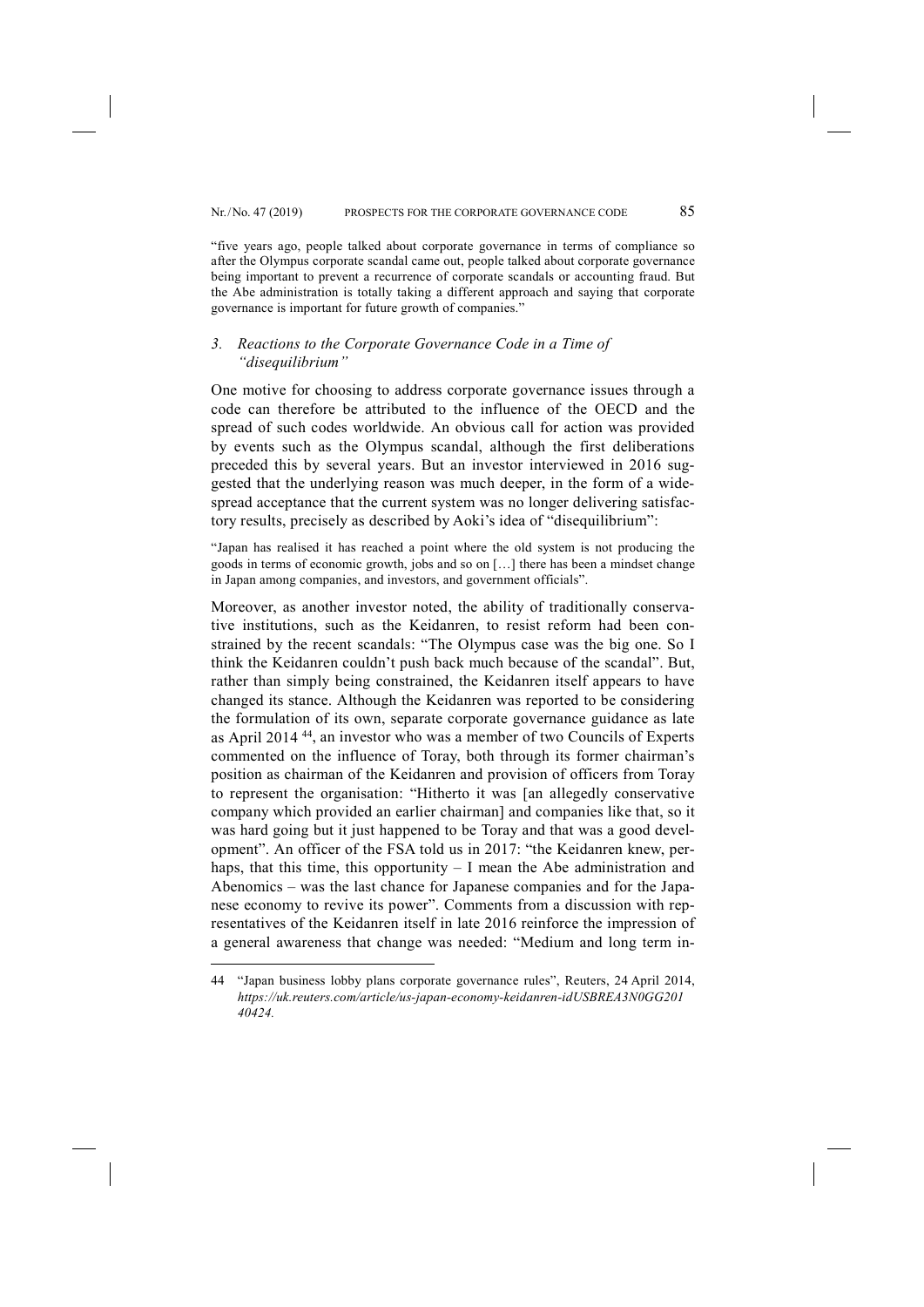crease to corporate value is very important and the question is how to achieve that. Currently Japan's economy is stagnating and corporate profits are just not increasing". The Keidanren appears to see the medium to long term focus in the Corporate Governance and Stewardship Codes as a formula to draw investors into a cooperative stance rather than as a goad to Japanese industry. At the same interview we were told: "Unless we build a society where this medium to long term idea takes shape, the very existence of the institutional shareholders will disappear […] this is the point where there is no alternative but that we all understand that we need to construct a format whereby society as a whole operates smoothly through dialogue".

In our interviews, reactions to the provisions of the Corporate Governance Code were generally favourable, although there is concern that its penetration may be less than optimal at smaller companies. The chairman of a listed company commented: "When we looked at all this Corporate Governance Code business, basically our company was doing a good bit of it already". Although this person felt that the Code was in one sense a constraint on his company, he conceded that it was worthwhile: "There certainly are some really irresponsible people around, so I think that perhaps something is needed […] perhaps this is an opportunity to have a look at our own corporate governance and have a new think about it". An investor who had served on the Corporate Governance Code Council of Experts made a similar comment: "If people understand and see why it has a meaning for them, formally and also as a discussion with real meaning, then that's what we need". However, the people who comment on the Corporate Governance Code tend to be those involved in its drafting and implementation or officers of large companies. Eisai's chief financial officer, Ryōhei Yanagi, who is a visiting lecturer at Waseda University, as well as a member of the Itō Review's council of experts, told us in 2017: "In talking to some of the representatives [from companies] who join my seminars a lot, I have mixed feelings. To be honest, the majority of them still lag behind [...] they are just paying lip-service". The investor quoted above also commented on the varied effects of the Corporate Governance Code to date:

"Standards are going up across boards but a gap is opening. Among the top companies there is an increasing number which are implementing things and seeking to improve, and then, of course, there are companies that are always stagnating. The gap is widening. If you take the average, things are just a little better".

Another aspect of the reactions to the Corporate Governance Code appears in the first data on corporate responses to the "comply and explain" regime received by the TSE, which are discussed below.

The Corporate Governance Code is a new phenomenon in Japan and its wholehearted adoption by all concerned is by no means certain. However, it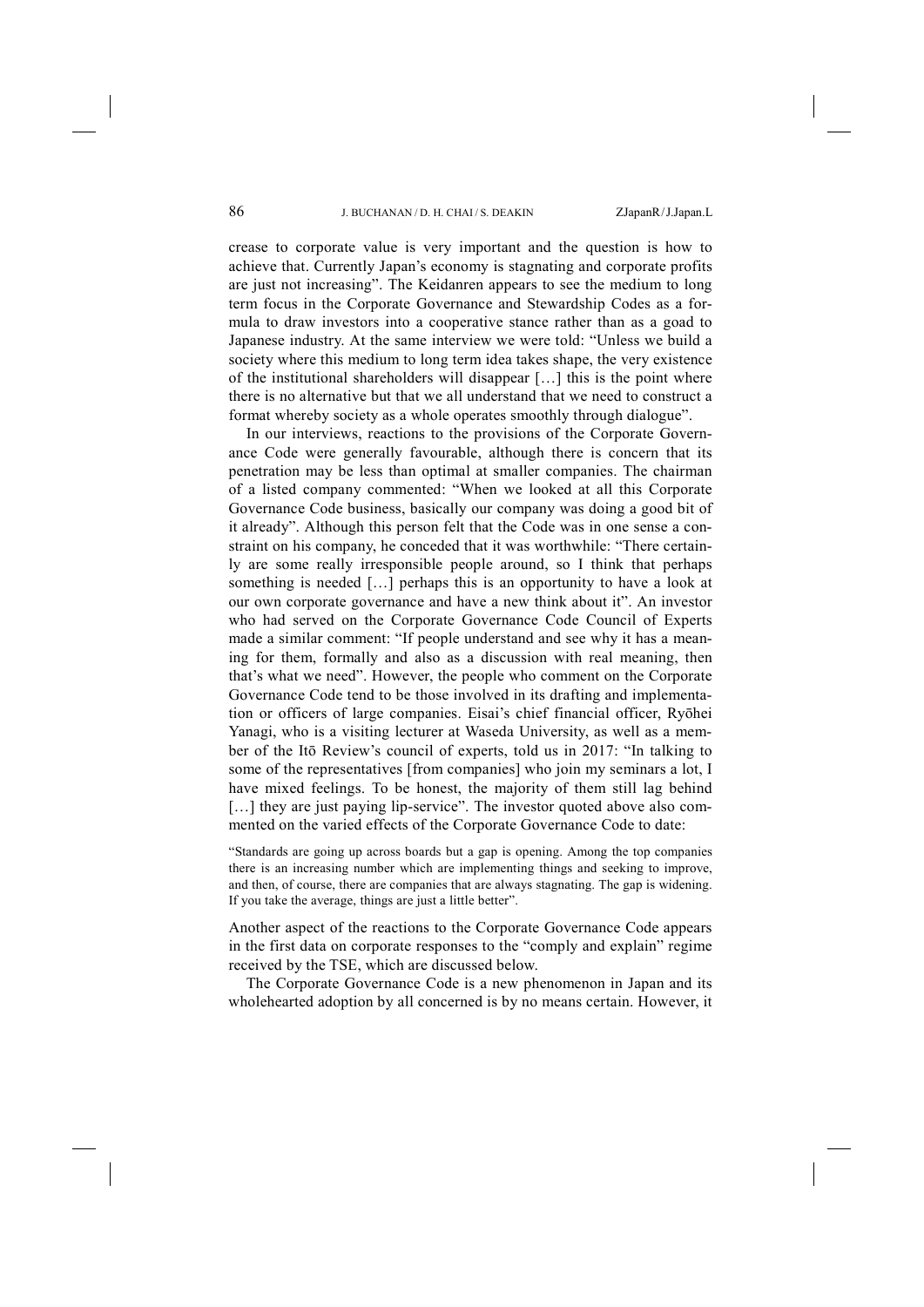has arrived at a point where existing practices have lost much of their former legitimacy as reliable drivers of economic prosperity. There is an appetite for change if only the new Code can gain acceptance as a viable solution.

## *4. Comply or Explain*

-

The adoption of a soft law approach through the obligation to "comply or explain", rather than simply the announcement of mandatory rules, distinguishes the new codes from previous initiatives. It also appears in the amended Companies Law's requirement either to appoint at least one external director or explain why such an appointment is inappropriate. The lack of success of the optional Company with Committees system from 2003 could have led politicians and bureaucrats to conclude that more, not less, compulsion was required. As an investor described the hitherto accepted wisdom, "for years everyone said to us in Japan 'You need to change hard law. Soft law doesn't really work. Comply or explain won't work'". Nevertheless, a system has now been implemented without any overt compulsion to comply.

It is not clear precisely where the enthusiasm for this approach was first generated and several influences appear to have combined. One element seems to have been awareness of the spread of "comply or explain" in other regimes. As Masahiko Shibayama, an LDP politician closely involved in the political process behind these reforms (to whom we refer in more detail below) explained the situation to us:

"We studied these sorts of things and analysed examples from various foreign countries and we shared our information to some extent with ministries […] there were probably opinions from some ministries that this was not a Japanese way to do it but, basically, I think it is obvious that business rules should adhere to global standards […] so the idea that this 'comply or explain' way of thinking was appropriate […] was, I think, understood by the ministries too at the time of the revision of the Companies Law in 2013".

Certainly, by that time, "comply or explain' had already become a standard approach across the EU. The European Commission Recommendation of 9 April 2014 on the quality of corporate governance reporting states:

"The 'comply or explain' principle laid down in Article 20 of Directive 2013/34/EU is a key feature of European corporate governance. According to this principle, companies that depart from the relevant corporate governance code are required to explain in their corporate governance statement which parts of the code they depart from and the reasons for doing so".<sup>45</sup>

<sup>45</sup> 2014/208/EU: Commission Recommendation of 9 April 2014 on the quality of corporate governance reporting ("comply or explain"). Brussels: European Commission/2014.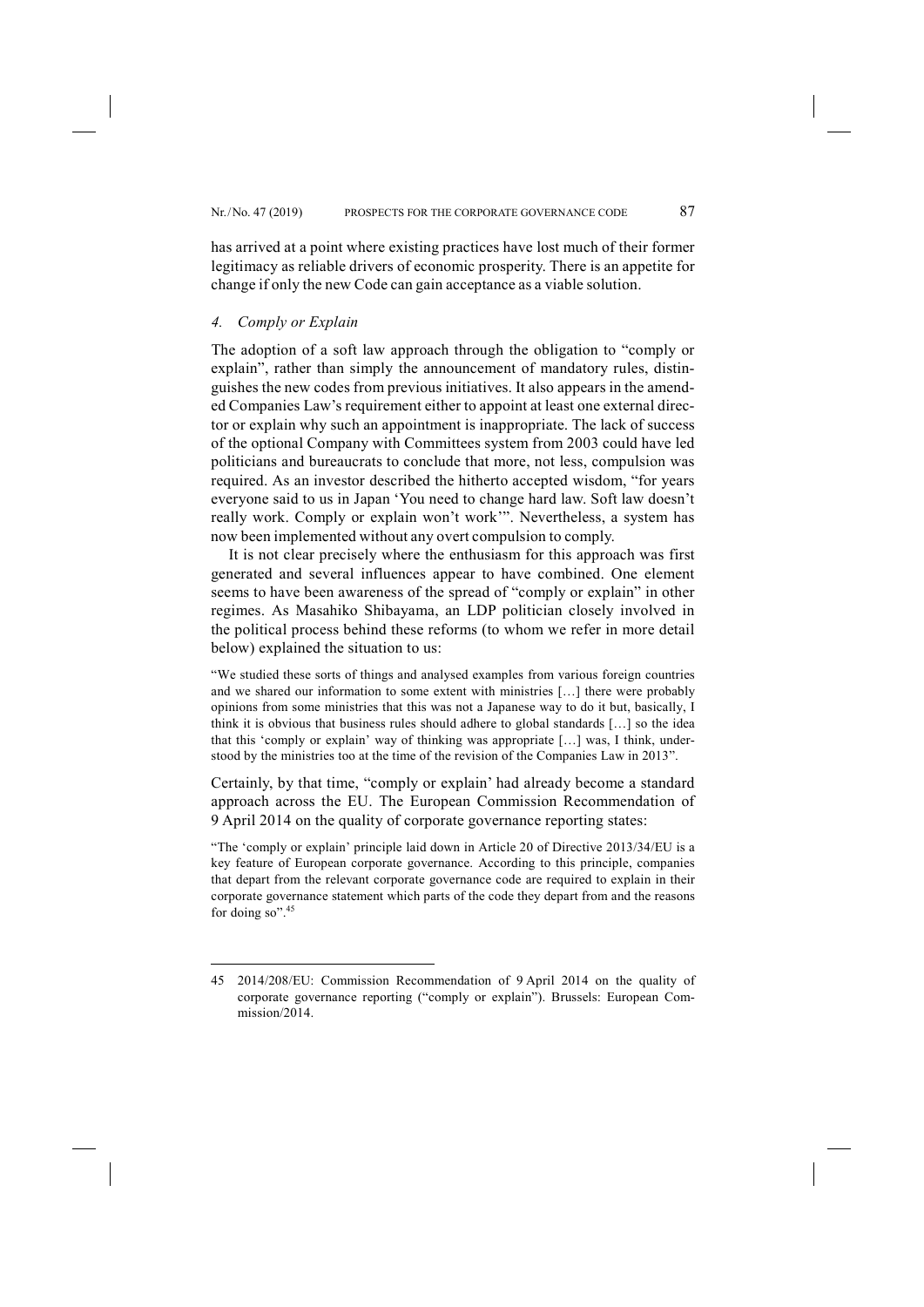Another attraction of this approach may have been the need to mollify the Keidanren. An officer of a market regulator told us in 2016, describing the negotiations leading to the Corporate Governance Code:

"The Keidanren was totally opposed from the very start to any blanket obligations so if we had not had this approach […] well, in this instance I think that the fact that we approached the governance code in this way was a major contribution".

The concept of "comply or explain" seems to have caused initial confusion at some Japanese companies. An officer in the TSE's Listing Department told us in April 2016 that many companies had requested clarifications regarding their exact obligations under the new Corporate Governance Code:

"even though we held explanatory meetings about what was in practice expected, the people involved at companies – people such as legal department officers – persisted in asking us what was right and wrong or how to define certain things. I think they are not used to it yet".

This differs slightly from the experience of the EU's corporate governance regime, where companies seem happier to explain their non-compliance, though not always in a satisfactory manner. The EU Recommendation of April 2014, quoted above, commented: "[…] it appears that there are some shortcomings in the way the principle is applied in practice, in particular as regards the quality of explanations provided by companies when departing from corporate governance codes".46 The European problem appears to be less with rigidity of compliance than poor quality of explanation, but both situations illustrate the need for more than token cooperation if a "comply or explain" system is to function effectively.

In Japan, the degree of compliance and the quality of explanations from those companies that do not comply are both still coalescing. In April 2016, the TSE was studying the first season of submissions from listed companies that had met the deadline of December 2015, following the introduction of the Corporate Governance Code in June of that year. Officers of the TSE's Listing Department told us that as of August 2015 about 60 companies had submitted, with about half being fully compliant. However, these tended to be the largest and best-prepared companies so the compliance ratio decreased as the December deadline approached. One possible reason is that the largest companies have the highest number of foreign shareholders, who may press for compliance, but a simpler explanation may be that larger companies have more administrative resources to deal with requirements like this. Nearly two years later, the TSE's data as of July 2017 show a rise in full compliance to 31.6% among First Section companies, with only 7%

<sup>46</sup> EU, *supra* note 45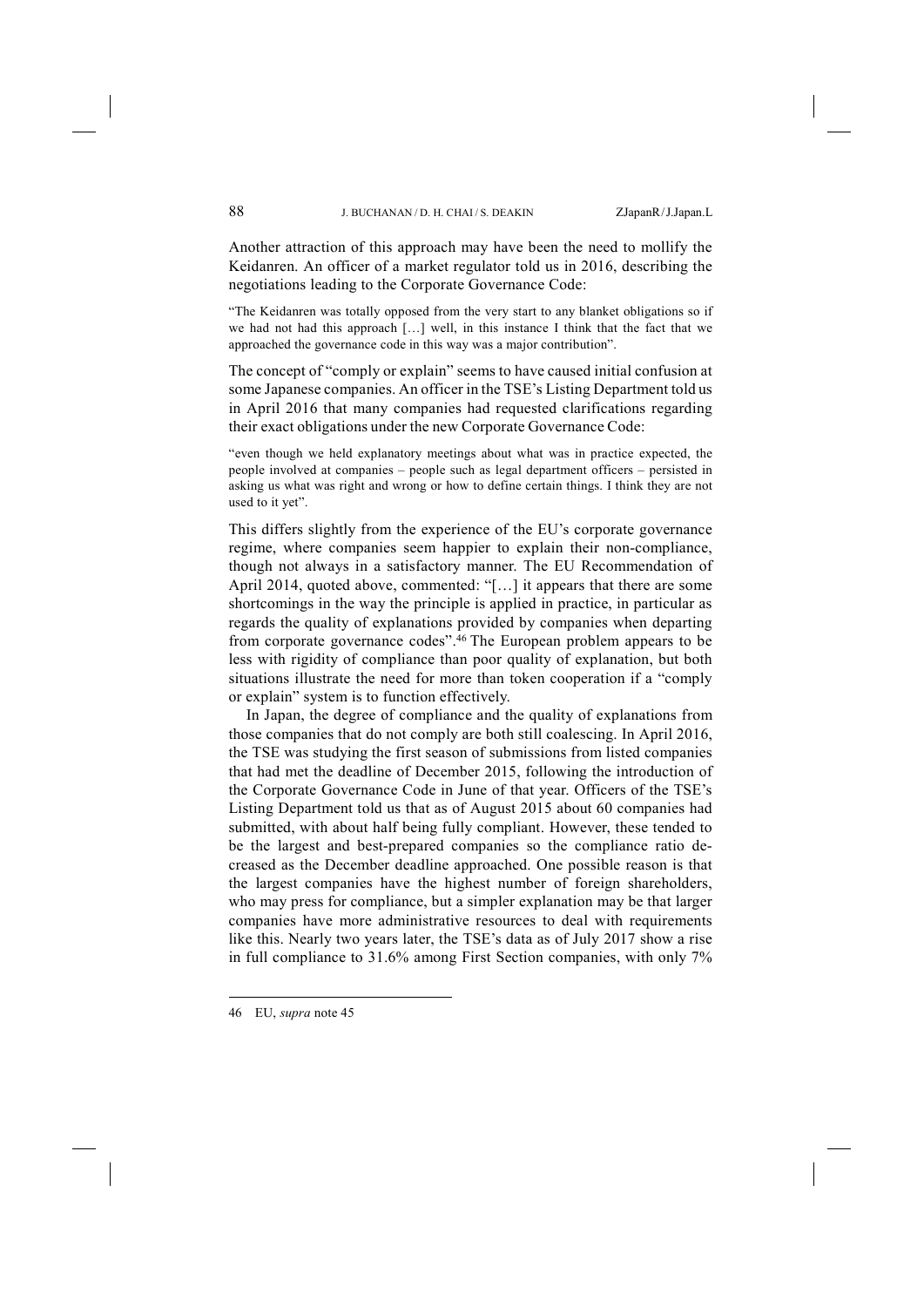being less than 90% compliant<sup>47</sup>. The Second Section, comprising mostly smaller companies, shows a similar tendency but at a much lower level, with 4% fully compliant and 27% less than 90% compliant. The TSE analysed 8,142 cases of explanations among First and Second Section companies as of 14 July 2017, putting them into five main categories: "Will comply in future, with timeline" (1.5%); "Will comply in future, without timeline" (8%); "Considering whether to comply" (35.6%); No plan to comply because of specific circumstances (39.9%); and "No plan to comply, because of alternative measures" (15%). The first three categories all show reductions against the situation in December 2016 but the last two have both increased, especially non-compliance because of specific circumstances (up from 31.2% to 39.9% of the respective samples) which suggests that some companies may be making a serious effort to assess the relevance of compliance to their particular businesses.

Despite this trend, there appears to be a general feeling that compliance is the ideal response to the Code, though sometimes this can degenerate into purely formal compliance. A senior executive at a major company told us in 2017:

"There is a variety of levels of compliance […] when I look at other firms there are areas where one wonders whether that really constitutes compliance and even within our company there are areas where one wonders if we really are complying with certain clauses".

This tendency inevitably stifles informative explanation. An adviser to the Keidanren, who had been monitoring the situation, told us in 2016: "The fact is that levels of compliance in corporate governance are high. You see, it's an extension of the rule based idea: 'compliance is the regular response' is rather the way people think so explanations just don't seem to appear". An investor put it more bluntly when we discussed this in 2016: "It is quasi-hard law. So that is great tactics by the TSE and the FSA". This tendency to favour compliance is not a uniquely Japanese phenomenon. In the UK, where "comply or explain" has a longer history, Grant Thornton commented in their 2017 Corporate Governance Review of the FTSE 350 (the UK's principal listed companies):

"In the 16 years we have been reviewing corporate governance there has been a general trend towards compliance. That trend continues this year, with the number of companies declaring full compliance reaching a new high of 66%. Ninety-five percent (2016: 90%) comply with all but one or two of the 55 provisions of the Code."<sup>48</sup>

<sup>47</sup> TSE, How Listed Companies have addressed Japan's Corporate Governance Code (Status as of 14 July 2017) (2017).

<sup>48</sup> G. THORNTON, Corporate Governance Review (2017) 26.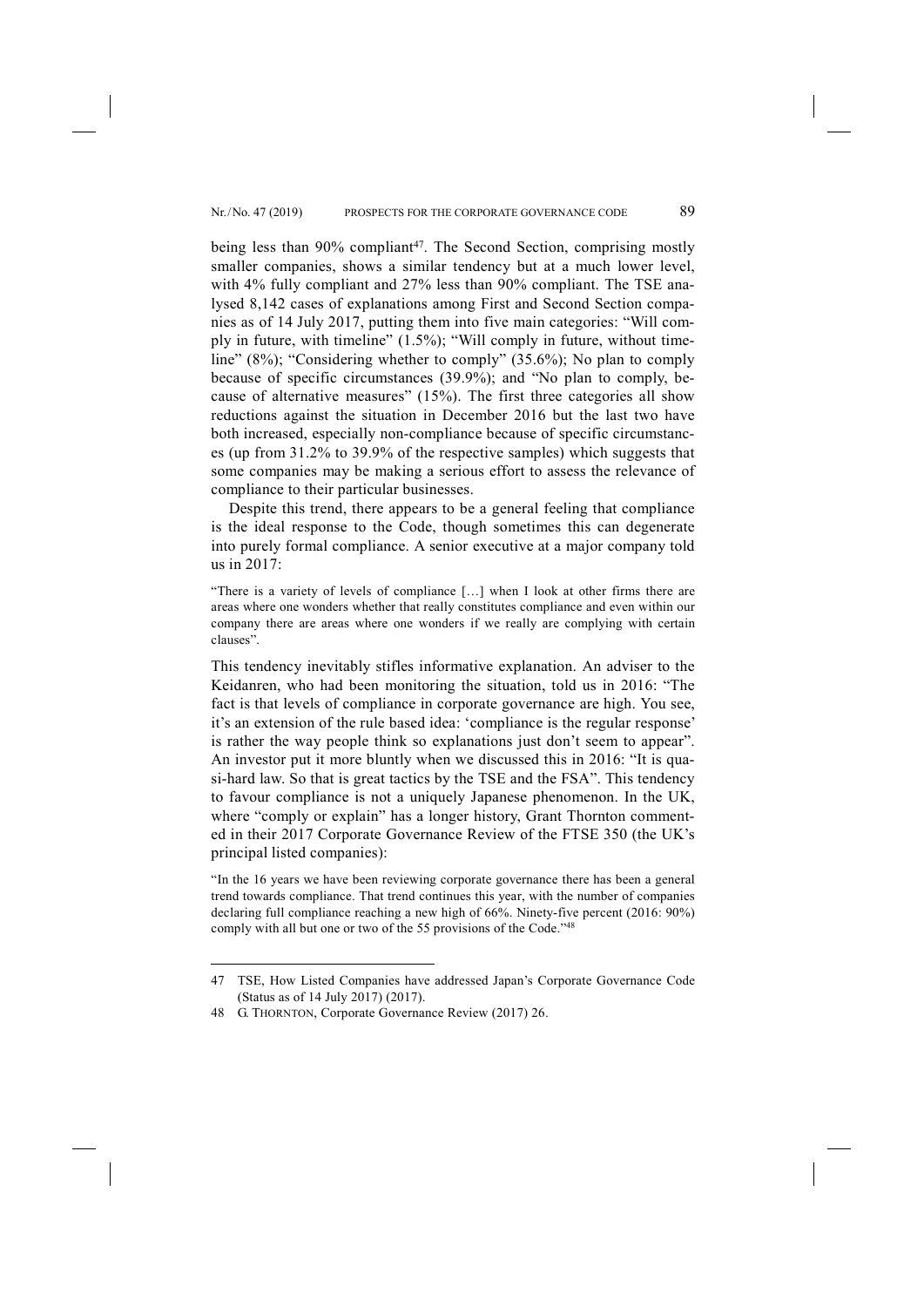Following implementation of the revisions to the Companies Law in 2015, which underpins the Corporate Governance Code by requiring that listed companies should have at least one external director or explain why external directors are not appropriate, 95.8% of listed companies reported the appointment of external directors in 2016.49 Few companies, it seems, had chosen to explain why external directors were inappropriate.

The obvious danger is that the appearance of compliance will become an obligation. Although executives at major companies interviewed in 2017 generally agreed that there was no obligation or logical reason to aim for 100% compliance, they were aware of pressures to comply. One observed:

"when [investors] are reviewing risk and estimating whether there is a downside risk or not, they may be looking to see whether compliance is 100% or not, so if they are investing in, say, 1,000 companies, they probably need to use a mechanised screening process. So what that means is that – effectively – in the sense of the forms we adopt, it benefits us in a general way to be 100% compliant. There is no incentive to interpret things especially seriously and drop to 90%".

This viewpoint is sustained by research on the UK's longer experience. Mac-Neil and Li find that explanations tend to be tolerated by investors, as demonstrated in the companies' share prices, mostly when companies' performance excels, pointing to the conclusion that compliance is the safest route.

"'Comply or perform' appears to be a more appropriate description of the process […] it appears that investors' tolerance of non-compliance is linked to some extent with superior financial performance (in terms of share price). This is not to say that outperformance causes non-compliance, but it does seem to be the case that investors do not value reasoned arguments for non-compliance and prefer to use financial performance as a proxy to determine when non-compliance can be excused".<sup>50</sup>

It remains to be seen whether Japan can create a regime of confident and informative explanation which is properly appraised by investors or whether it experiences the same problems as the UK. We comment further on the problem of purely formal compliance in the next section.

## *5. The Compliance Machine*

-

Linked to the obligation to "comply or explain" is one aspect of the Corporate Governance Code that has not attracted attention but which may add greatly to its impact. Because it is a detailed code and because its "comply

<sup>49</sup> TSE *Tōshō jōjō kaisha kōporēto gabanansu hakusho* [White Paper on Corporate Governance at companies listed at the TSE] (2017).

<sup>50</sup> I. MACNEIL/X. LI, 'Comply or Explain': Market Discipline and Non-compliance with the Combined Code, Corporate Governance: An International Review 14 (2006) 486, 492 and 494.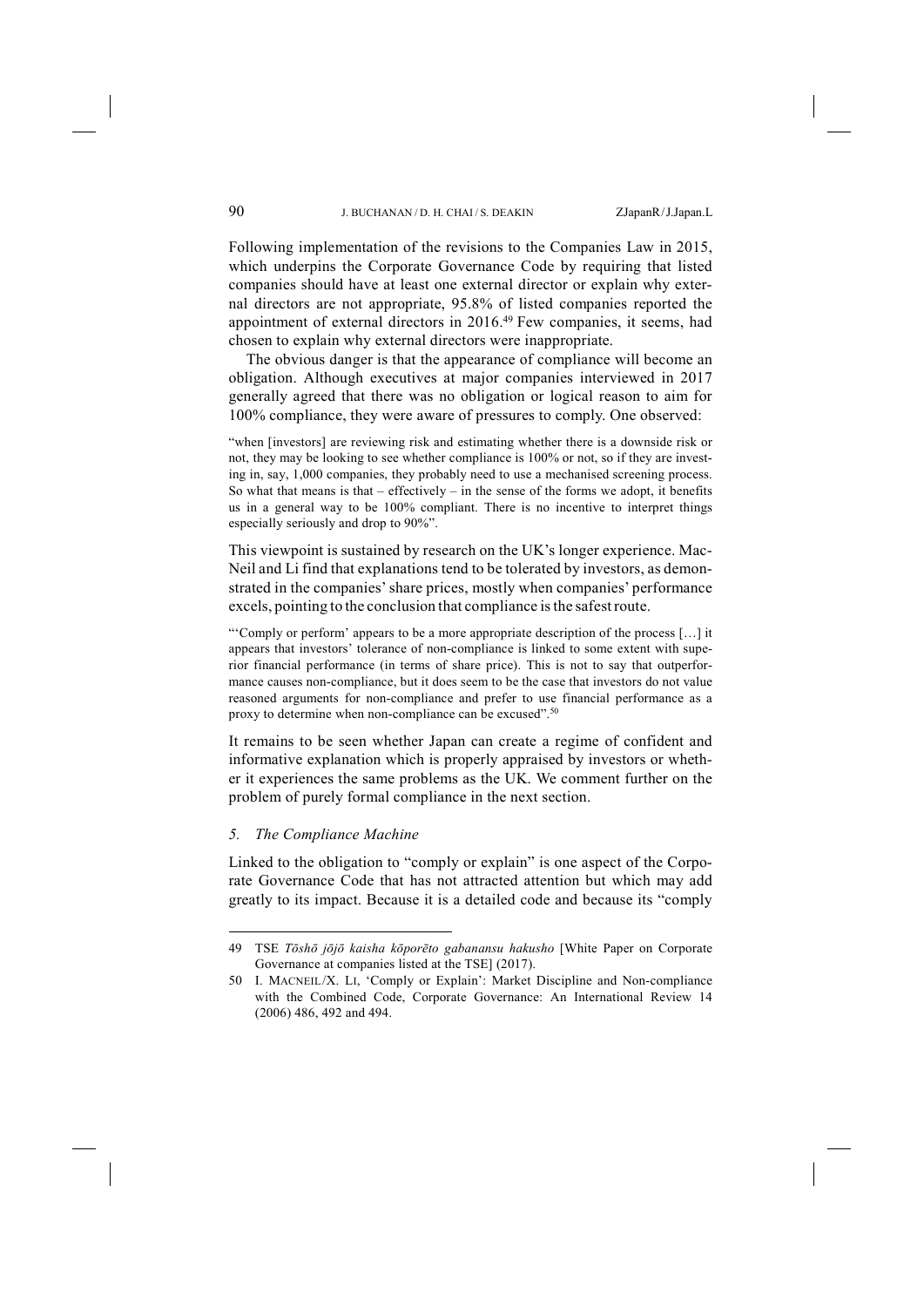or explain" format automatically introduces nuances of implementation, it has effectively interlocked with the compliance organisations within Japanese companies whose work it is to interpret such things. When new regulatory obligations are imposed on companies, the regulations are normally studied in detail by whichever department is responsible for compliance, analysed to define them into specific areas for action, and then presented by the department concerned for discussion, possibly up to board level, and eventual implementation. This situation is not unique to Japan but Japanese companies generally take regulatory responsibilities seriously and implement them thoroughly. As an investor told us in 2016: "Just when things are written down like this, in Japan people tend to look at the written word and tend to agree that it is a good thing".

The nature of the impact of the Corporate Governance Code through this corporate "compliance machine" is illustrated by comments from senior managers at several large companies. One told us in early 2017 that although separate departments had hitherto dealt individually with regulatory requirements specific to their own areas of responsibility,

"the Corporate Governance Code widened the scope a lot because it dealt with matters relating to shareholders, the nature of the board of directors, and also management in its widest sense, so the departments that were involved – for example the IR department, the planning department, or what is loosely called in Japan the general affairs department – all these departments who were involved came together and there was a concerted discussion about all sorts of things. Subsequently, the board became involved and we held various exhaustive discussions which involved the CEO as well".

This bottom-up process of analysis is crucial. The Code's contents were examined in depth by managers and their staff who are accustomed to reading long and tedious documents with a view to presenting their key elements for action to boards with much shorter attention spans. As the same officer told us,

"probably, even if we had taken it straight to the board of directors, they would not have been quite sure how to debate the contents […] We looked to see how each one of the topics was being handled at present and how it ought to be handled in future, and organised and extracted the detail, so, in that sense, I think it was fairly easy for the board members to understand things".

The future effectiveness of the Corporate Governance Code seems likely to depend greatly on the ability and willingness of administrative departments to implement it conscientiously. A senior manager at a major company noted the temptation to cut corners:

"The Japanese Corporate Governance Code has 73 clauses but, actually, disclosure is covered by 11 of them so, as a first step, we could look at just those 11, improve our management and afterwards if we kept quiet about it and claimed full compliance, no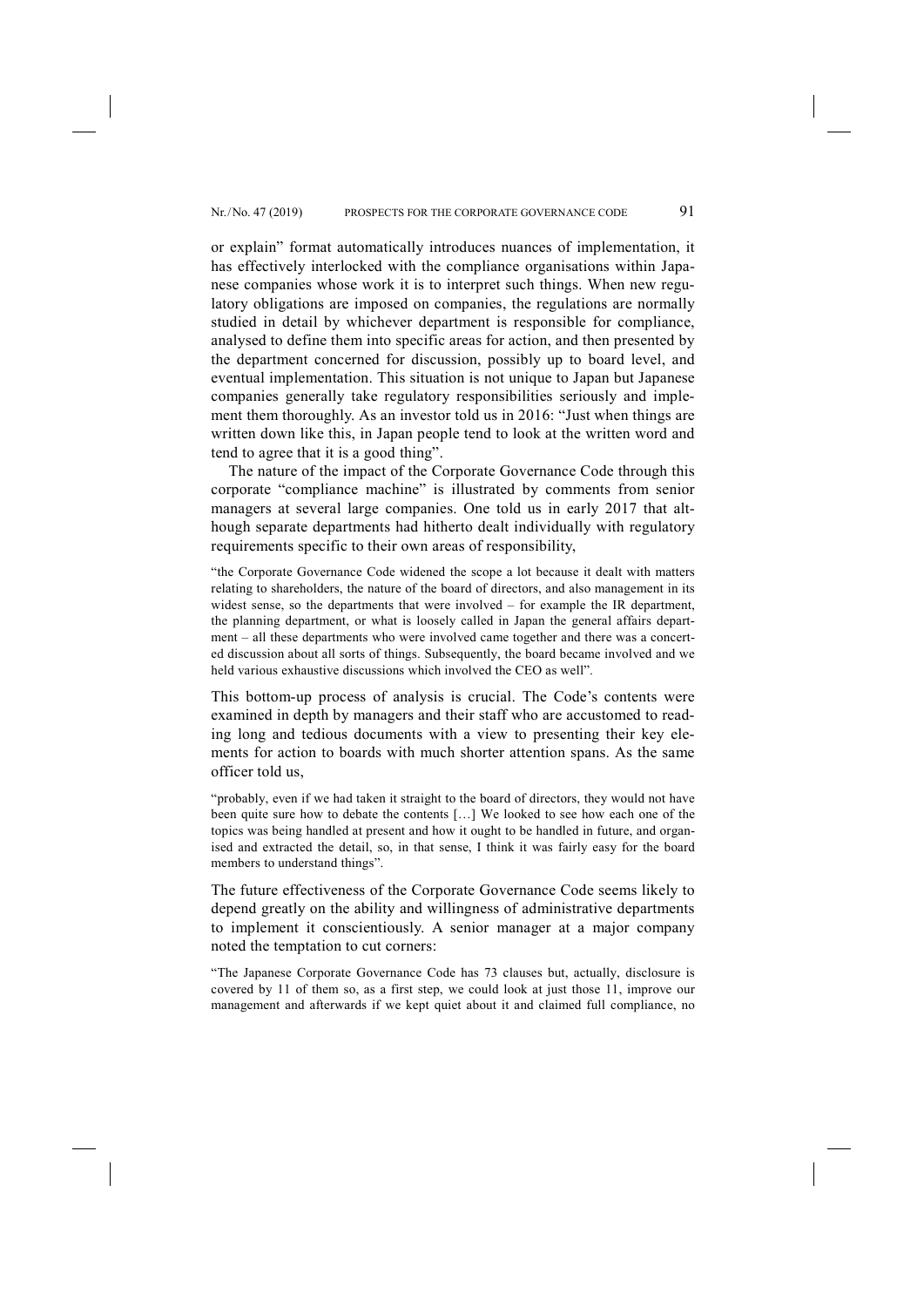one would know. If you really cornered the officers in charge regarding this point, I believe that there is an incentive to do this. Indeed I believe that there are many small companies where only one person is doing things […] so […] well […]".

Others corroborated this: "All you have to do is to write a few things for the current year into what you have already produced. So, when all is said and done, when you lack personnel, that is the way things go". From these comments it is easy to see why the gap identified between enthusiastic adopters of the Code, who tend to be large companies, and those who seek to minimise the effort they exert, has opened up. Further evidence of initial weakness in the compliance process is provided in a report from the NLI Research Institute in October 2018 which notes that a survey of 1st and 2nd Section listed companies by METI published in February 2018 revealed that 28% of the 941 respondent companies had admitted that although they were formally in compliance with the requirements of the Code, their actual practices still differed. As the author of the report observed, there are probably many more companies in the same position who have kept silent.<sup>51</sup>

The impact of this bottom-up process of implementation, at least at large companies with sufficient administrative resources, is demonstrated by the different reception that appears to have greeted the Itō Review. This was inspired by the Kay Review in the UK, which itself has not been universally well received,<sup>52</sup> and it lacks the traction of the Corporate Governance Code with the "compliance machine" because it is not a code requiring compliance or explanation. Several investors and commentators to whom we spoke dismissed it as an attempt by METI to reassert its corporate governance credentials in the face of the central role given to the FSA and the TSE, although a civil servant at METI stressed that initial discussions surrounding the Itō Review in fact predated the two Code exercises and had informed their debates. A company chairman told us that he had not read the Itō Review in detail but felt that it contained little of relevance to his company. In our interviews we were told on several occasions that it was simply too long and complicated for most people to bother reading. Corporate officers told us that institutional investors did not mention it at shareholder meetings, although some retail investors apparently showed awareness of it. However, a member of the Itō Review Council of Experts defended the exercise robustly as being of lasting value "because it had an

<sup>51</sup> S. EGI, Compliance with Comply or Explain Disclosure [*konpurai oa ekusupurein kaiji no konpuraiansu*]. NLI Research Institute, 10 October 2018 (commenting on [*CGS gaidorain no forōappu ni tsuite*], METI, 2018, 58: *http://www.meti.go.jp/com mittee/kenkyukai/sansei/cgs\_kenkyukai/pdf/2\_003\_03\_00.pdf*)

<sup>52</sup> See, for example, R. SULLIVAN, Industry Shows Mixed Response to Kay Review, Financial Times*,* 29 July 2012, 12.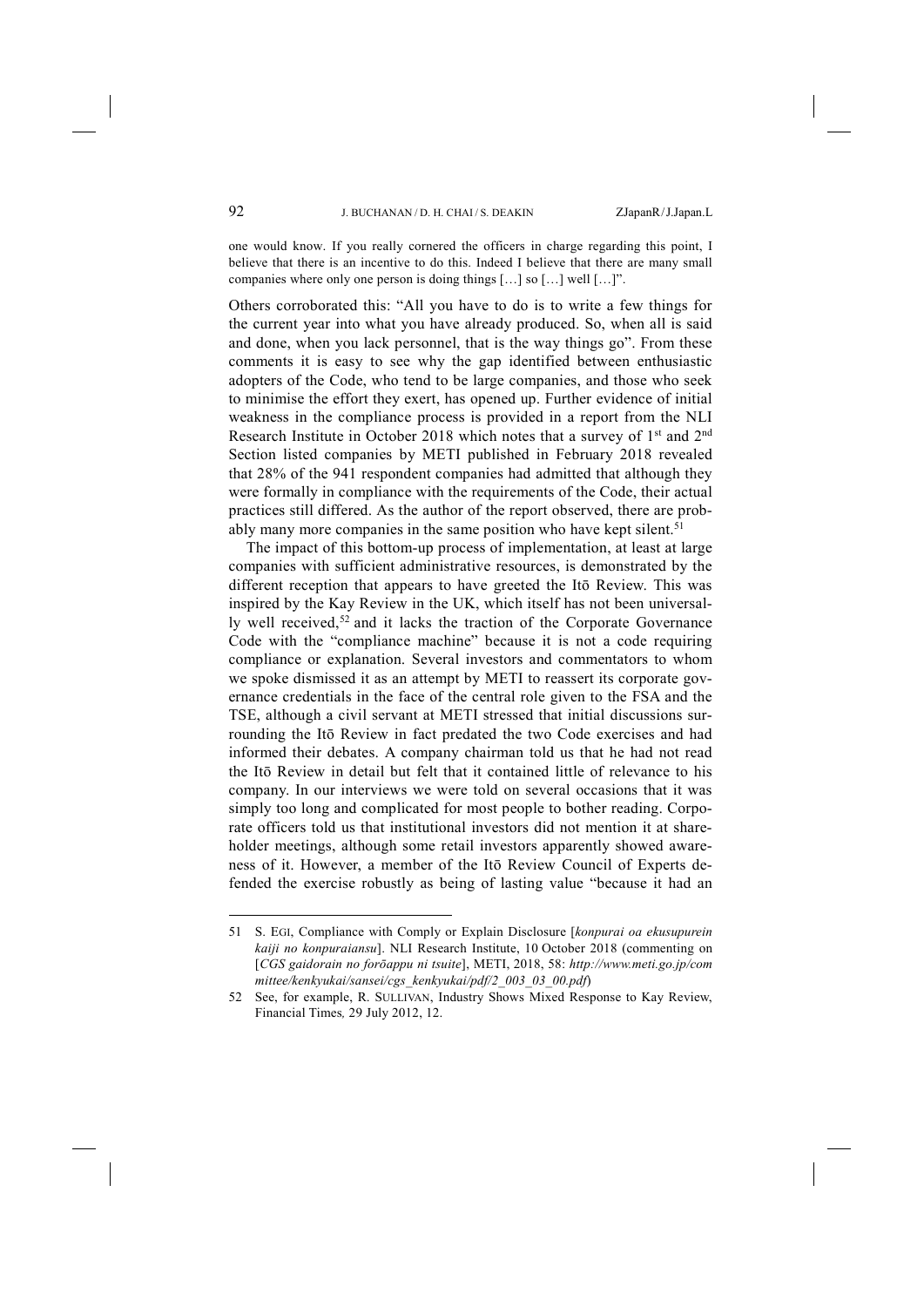explicit ROE hurdle in it, of 8%, which was high enough for it to bite. And the second [reason] is it did have a detailed assessment as to Japan's ROE being about margins, not being about leverage". Another member of the Council regretted that the 8% ROE target had been interpreted so mechanically, pointing to the spate of "CB-recap" issues that followed, where companies issued convertible bonds to fund share buy-backs, temporarily reducing their shareholders' capital and thereby artificially raising their ROE. The Keidanren conceded that the Itō Review was of value but challenged the significance attributed to the 8% ROE target: "If you read the Itō Review properly, there is no reason why it should have any bad effects. However, that 8% business, especially with the mass media, has somehow taken on a life of its own". Nevertheless, a greater awareness of ROE as one valid measure of corporate health and proof that Japanese companies have lower ROE than many companies in other jurisdictions not because of higher leverage but because of lower profitability do seem important achievements. The real contrast between the Itō Review and the Corporate Governance Code lies more in the fact that while the Corporate Governance Code appears to have succeeded in becoming part of the corporate environment, the Itō Review, despite its important messages, has remained largely unread and sometimes misinterpreted because it is a top-down exhortation which is addressed to Japan's whole corporate management class; there is no easy way to ensure implementation of its ideas because, unlike the Corporate Governance Code, no one has been designated either to implement it or to ensure compliance and consequently no one can be held responsible for not paying it the attention it deserves. Similarly, no corporate officers or investors to whom we spoke in early 2017 showed much awareness of the March 2017 report by METI's Corporate Governance System Study Group *(CGS Kenkyūkai),* which contains a number of proposals concerning the quality of board debate, the need to broaden sources for external directors and the position of former senior directors as influential advisers, all of which are topics that appear to deserve serious consideration.<sup>53</sup> This kind of "topdown" approach through exhortation may plant the seeds of future reform but in the short to medium term it tends to be ignored.

## *6. The Stewardship Code*

-

More than a year before the implementation of the Corporate Governance Code, Japan's Stewardship Code was announced in February 2014. This is

<sup>53</sup> METI, *Jikkōteki na gabanansu taisei no kōchiku/unyō no tebiki* [Handbook for the Formation and Implementation of a Practical Corporate Governance Structure] (2017).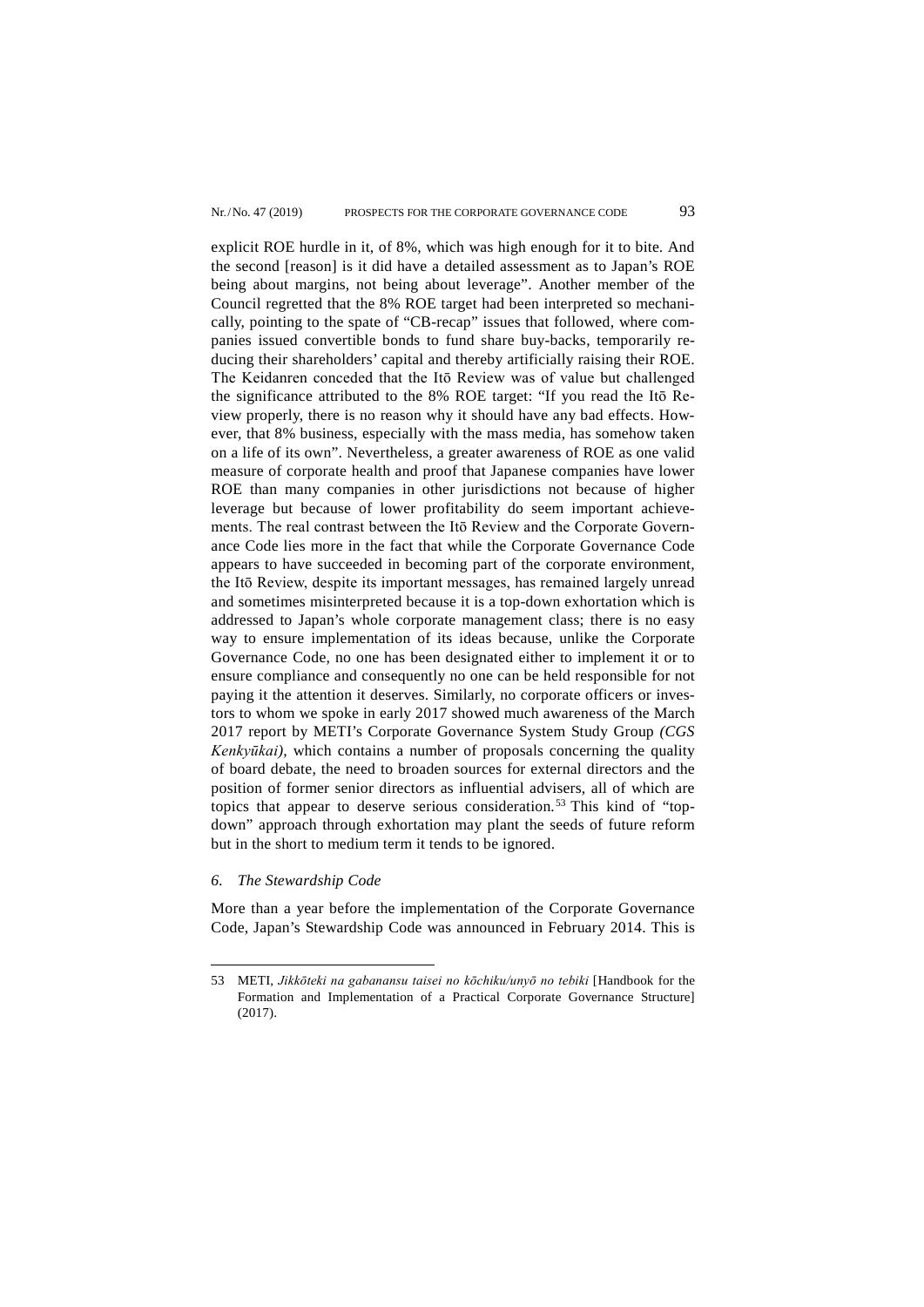another innovative feature of the present reforms. Instead of attempting to influence corporate governance solely through regulation or admonition directed at companies, the FSA, directed by the LDP, seeks to co-opt institutional investors for the first time into the process of monitoring and improving corporate governance. The TSE describes the intended function of the Stewardship Code in the Appendix to the Corporate Governance Code in the following terms: "[…] the [Corporate Governance] Code and Japan's Stewardship Code are 'the two wheels of a cart' and it is hoped that they will work appropriately and together so as to achieve effective corporate governance in Japan."

No one seems to be certain how enthusiasm for a stewardship code began in Japan. Two investors whom we interviewed linked the first public mention of this concept to comments made at the Council for Industrial Competitiveness *(Sangyō Kyōsō-ryoku Kaigi),* a committee chaired by Prime Minister Abe which formed part of the LDP's economic revival initiative. This committee first met in January 2013, only seven months before the first meeting of the Stewardship Code Council of Experts in August of that year. This points to unusually rapid implementation so it is likely that some discussions preceded this; by 2013, enthusiasm for codes of this sort had already begun to spread globally, with codes of best practice for investors already in place in the UK, the Netherlands, Canada, South Africa, and Switzerland. Among them, the UK Stewardship Code probably attracted the greatest attention as the first code to be issued by a regulator.

The fact that the Stewardship Code preceded the Corporate Governance Code by more than a year gives the impression that it was accorded great importance. However, an officer of the FSA pointed out that the order of the two codes may have been determined by the need to finalise the amendments to the Companies Law in advance of the Corporate Governance Code, whereas the Stewardship Code could proceed independently and was therefore implemented first. In his view, what began as simple expediency was subsequently revealed to be a subtle and effective approach but happened more by chance than intent: "I gradually became aware of that; the strategy works very well". Several investors commented to us on the effectiveness of implementing the Stewardship Code before the Corporate Governance Code. One told us:

"By starting with the Stewardship Code they are trying to shut down corporate complaint. Basically if the government goes and meets with the Keidanren or big companies and says, 'We need to reform your corporate governance' then they would say that investors don't care […] so it was actually quite clever and they actually knew what the Keidanren's counter-argument would be".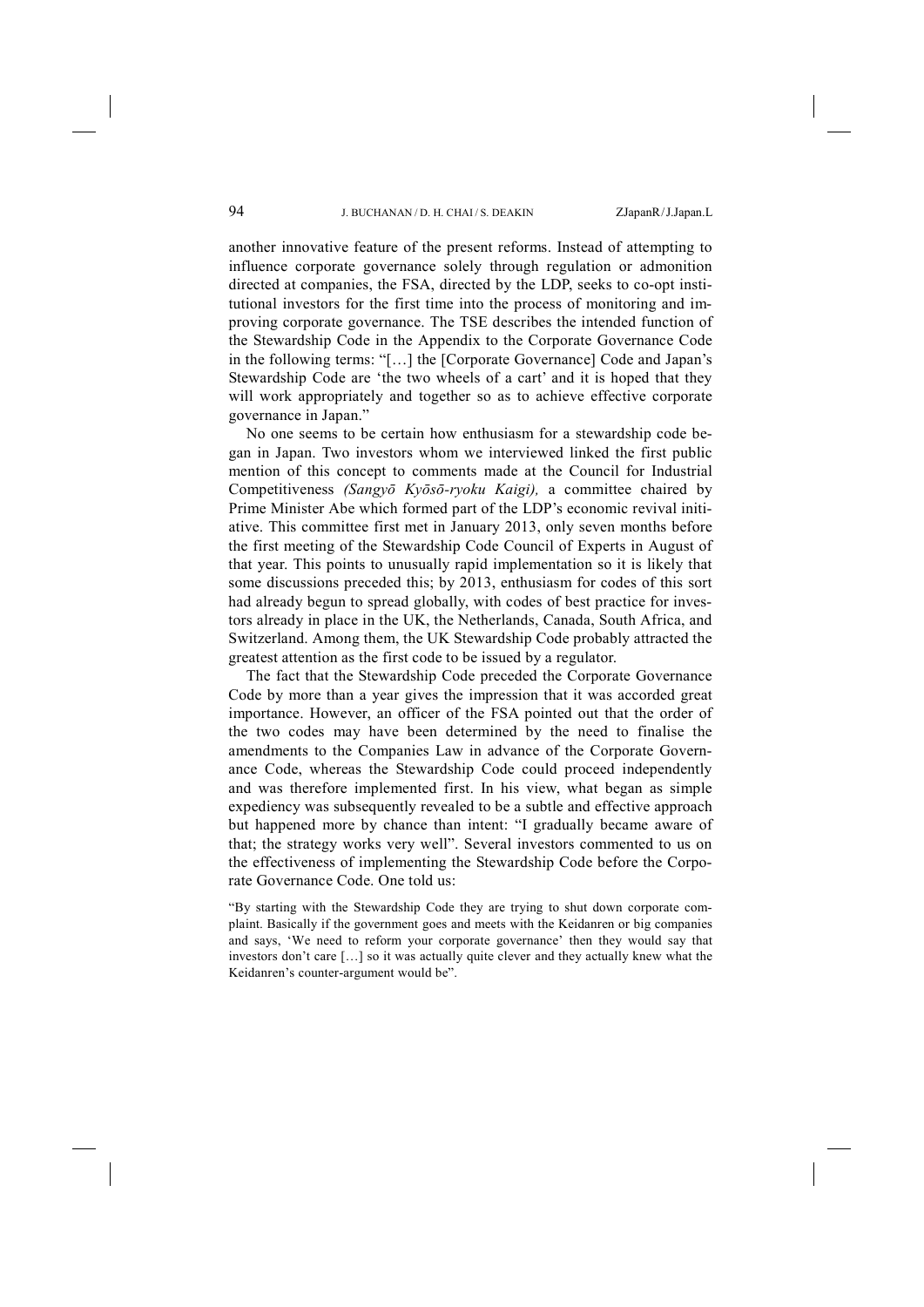An investor who was a member of the Stewardship Code Council of Experts told us that corporate representatives on the council had taken the attitude that investor stewardship would not be a major issue for them. Moreover they were probably reassured by the Stewardship Code's framing as a means to raise corporate value. The same officer at the FSA confirmed this view: "The code seeks 'growth-oriented governance'. This may be unique to Japan but it came from the advisers […]. This approach worked very well […] to soften the objections from the company side".

Although the Stewardship Code uses the same formula of "comply or explain" as the Corporate Governance Code, the implied compulsion of the Corporate Governance Code is lacking. The Corporate Governance Code is imposed on listed companies through the listing regulations of the TSE, albeit with the option to explain divergence, but the Stewardship Code explains its status as follows: "The Code is not a law or a legally binding regulation. The Council [of Experts] expects those institutional investors who support the Code and are prepared to accept it to publicly disclose their intention". A press report in October 2016 noted concerns by Nicholas Benes, head of the Board Director Training Institute of Japan, that hardly any corporate pension funds had adopted the Stewardship Code. Although the FSA's data from April 2018 show that a total of 227 investors and fund managers have now announced adoption, only three of them (Eisai, Panasonic and Secom) are non-financial corporate pension funds, joined by a further eight pension funds for financial companies.<sup>54</sup>

It remains to be seen how effective Japan's Stewardship Code will prove in the hands of those entities which have adopted it. In the UK, for example, there are doubts as to the UK Stewardship Code's effectiveness. Wong observes in a 2015 review of the UK Code: "In its 2014 report on corporate governance and stewardship developments in the UK, the Financial Reporting Council sounded an alarm that "too many signatories fail to follow through on their commitment to the code".55 In a paper calling for an approach more focused on the real issues rather than just the outward forms of good practice, Reisberg concludes that it "is a weak code, at the heart of which lies an amorphous concept – that of stewardship – which has no definite form and which means different things to different players".56 The

<sup>54</sup> FSA, List of Institutional Investors Signing up to 'Principles for Responsible Institutional Investors' (Japan's Stewardship Code) (2018); L. LEWIS, Companies fail to buy into Japan's stewardship code, Financial Times, 23 October 2016, *ft.com.*

<sup>55</sup> S. WONG, Is Institutional Investor Stewardship Still Elusive?, Butterworths Journal of International Banking and Financial Law 30 (2015) 508, 509.

<sup>56</sup> A. REISBERG, The UK Stewardship Code: On the Road to Nowhere?, Journal of Corporate Law Studies 15 (2015) 217, 252.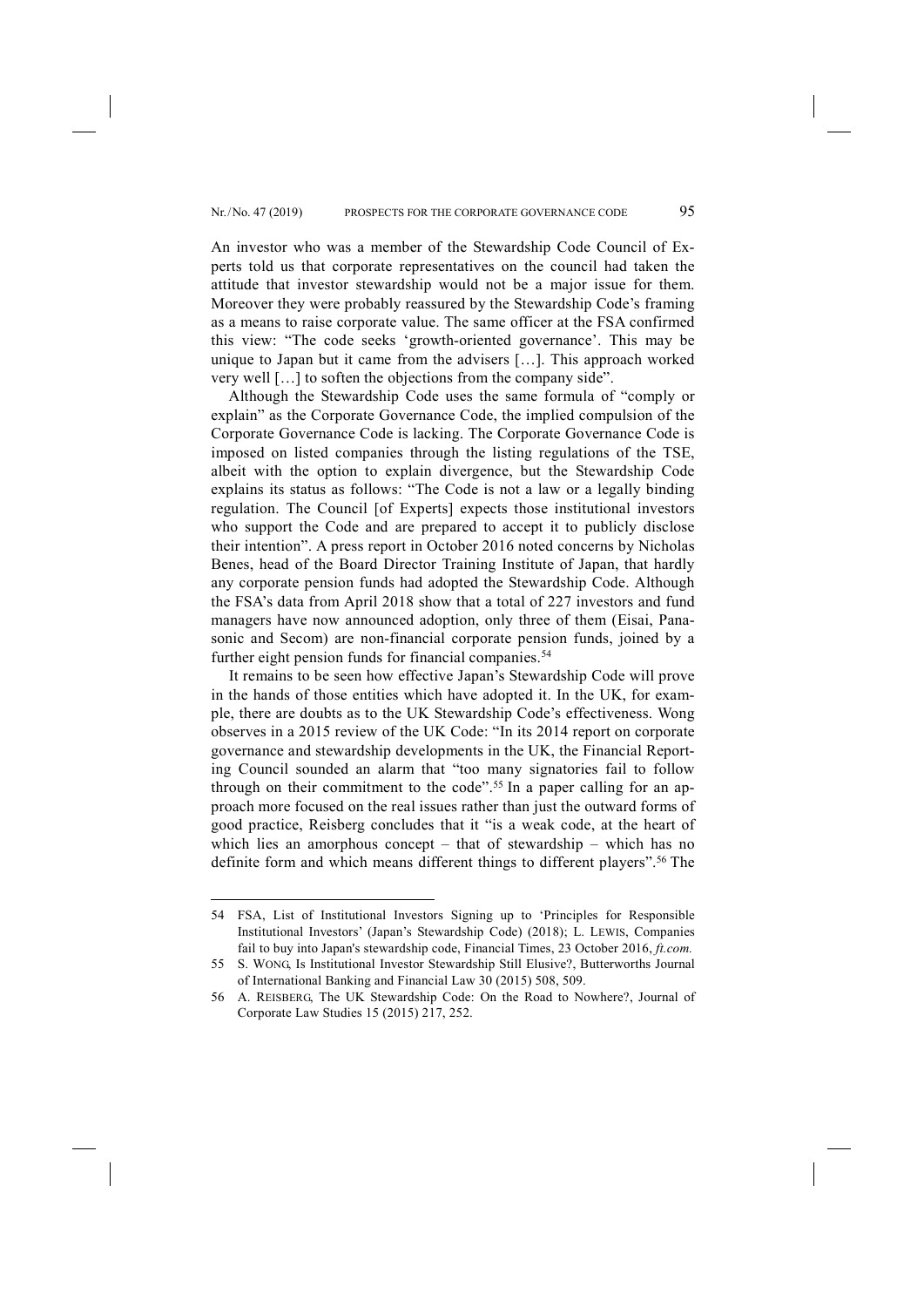Japan Stewardship Code is based closely on the UK Stewardship Code, but differs in some respects: five of its seven principles are essentially the same as five of those of the UK's seven principles, apart from a specific reference to "sustainable growth" in the Japanese Principle 3. But the UK's Principle 4 regarding guidelines for escalating activities and Principle 5 regarding collective action are replaced by the Japanese Stewardship Code's Principle 4 regarding the need for common understanding and constructive engagement with investee companies, and Principle 7 regarding the need for investors to have extensive knowledge of the investee companies and to engage positively with them; two potentially adversarial principles have been removed and replaced by admonitions for informed discussion and cooperation to promote the growth of investee companies. As noted above, the obligation for investors to promote corporate value, which was felt to reassure the Keidanren and corporate interests in general, is emphasised.

The Keidanren appears to have been satisfied by this approach, perhaps seeing the Stewardship Code as a means to bring institutional investors closer to longer-term corporate objectives. An adviser to the Keidanren analysed the importance of the Stewardship Code to us in the following terms:

"The underlying thinking of investors and shareholders is, after all, inevitably short term. They obviously tend to think in terms of quick returns, the desire to see a quick return and wanting to crystallise profits. They tend to be short term so the idea is to bring them towards the long term and establish a balance."

One institutional investor to whom we spoke also saw the Stewardship Code in a positive light, though from almost the opposite standpoint. According to this investor, the existence of the Code meant that probing questions could no longer be dismissed by companies as unwarranted interference: "It's stewardship. I am here to comply with the Stewardship Code." Other institutional investors, especially those that were foreign-owned, insisted that the Code changed very little in terms of their style of approach to companies; in their view they had been doing all that it requires already. However, some drew attention to the danger that domestic investors might now feel obliged by the Code to descend on all the companies in which they were investing to ask essentially the same questions with little regard for quality: "So let's say, just hypothetically, that two hundred firms have invested in Toyota, so if two hundred institutional investors all go to Toyota, Toyota will be too busy to do any work."

## *7. Political Pressure*

A defining feature of the developments surrounding the Corporate Governance Code is the involvement and commitment of politicians. Some years before the reforms of 2014–15, politicians had already begun to show a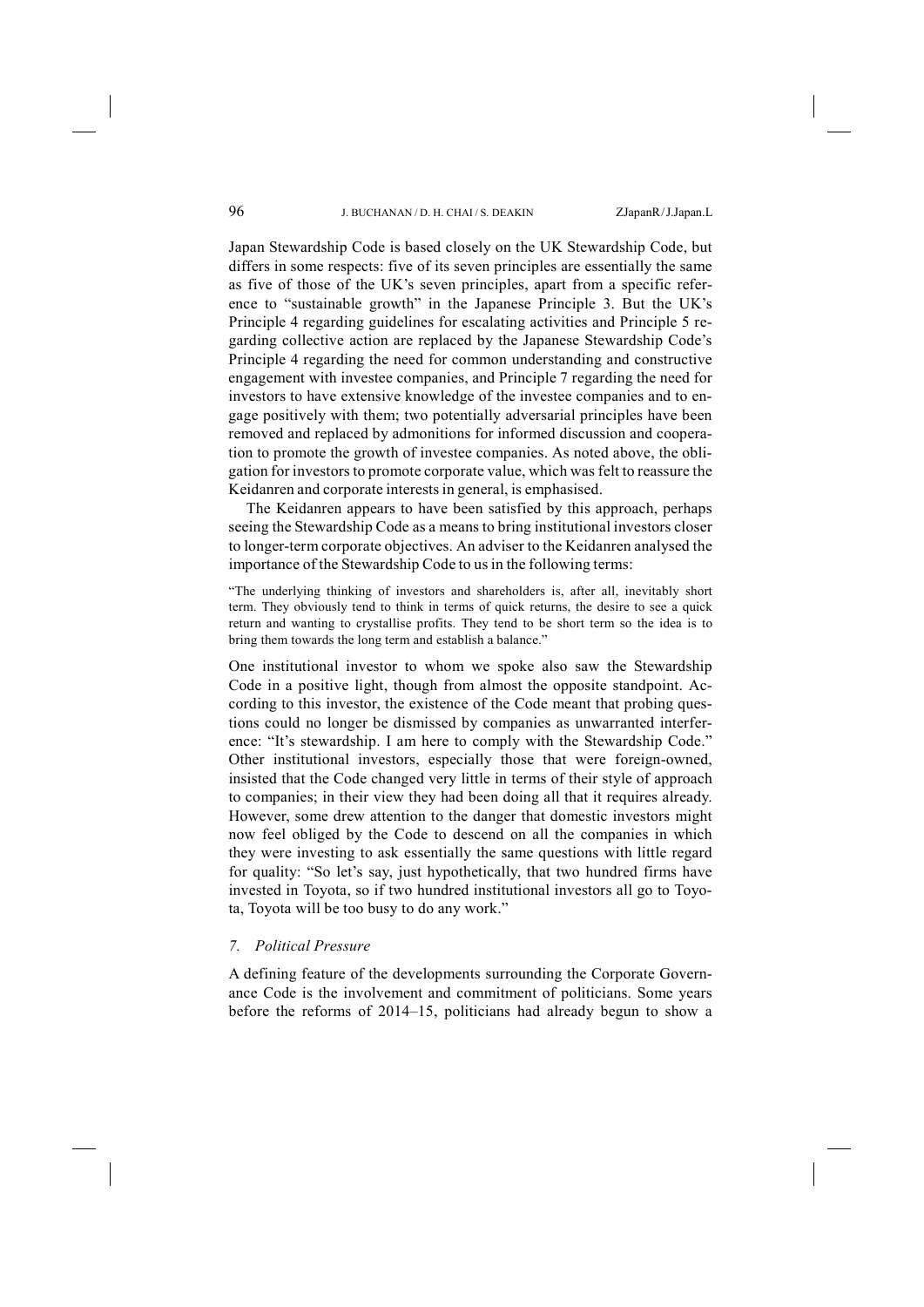greater interest in corporate governance. The Democratic Party of Japan ("DPJ") which took power in August 2009 expressed enthusiasm for corporate governance reform, particularly with regard to strengthening the independence of external directors, introducing employee participation into governance structures, and reviewing the responsibilities and liabilities of parent and subsidiary company groupings. At first there was expectation of radical change.57 The MOJ's Legislative Council Corporate Law Subcommittee *(Hōsei Shingi-kai Kaisha Hōsei Bukai)* met 24 times between April 2010 and August 2012 to consider corporate governance and amendments to the Companies Law.58 Ultimately, the DPJ failed to implement many of its planned agendas amid infighting and pressure from unforeseen events such as the Fukushima nuclear plant disaster in March 2011, but the process of amending the Companies Law continued after the fall of the DPJ government in 2012, though with a different emphasis.

Shortly after its return to power in December 2012, the LDP established its Japan Economic Revitalization Headquarters *(Nihon Keizai Saisei Honbu),* hereafter "JERH", whose objectives were announced on 26 December 2012 as

"striving to reinvigorate the national economy, working with the Council on Economic and Fiscal Policy [of the Cabinet], by constructing the necessary economic policies as well as implementing a growth strategy in order to escape from the combined strong Yen and deflation, and restore the economy to strength […]".59

Subsequently the "Japan Revitalization Strategy (Japan is Back)" was published in June 2013.60 Further annual publications followed outlining areas for reform, reviewing progress and proposing future action. Within this process, two aspects attract particular attention. The first is the decision by the prime minister, Shinzō Abe, explicitly to include corporate governance in his "Abenomics" platform for national economic revival and the second is the leadership shown by energetic politicians within the JERH in driving the practicalities of the reform process. These aspects are considered in more detail below.

"Abenomics" is the collective name given to the economic revival policies developed by the LDP and promoted by the Abe government from 2012. It comprises the "three arrows" of monetary easing, fiscal stimulus and structural reforms. The Companies Law amendments and the two codes

<sup>57</sup> Y. SUZUKI, *Shin-seiken ni okeru kigyō tōchi kaikaku* [Corporate Governance Reform under the new regime], Daiwa Institute of Research (2009).

<sup>58</sup> MOJ Website refers: *http://www.moj.go.jp/shingi1/shingi03500005.html.*

<sup>59</sup> PRIME MINISTER'S OFFICE, *Nihon Keizai Saisei Honbu no setchi ni tsuite* [Regarding the Establishment of the Japan Economic Revitalisation Headquarters] (2012).

<sup>60</sup> LDP, *Nihon saikō senryaku* [Japan Revitalization Strategy 'Japan is Back'] (2013).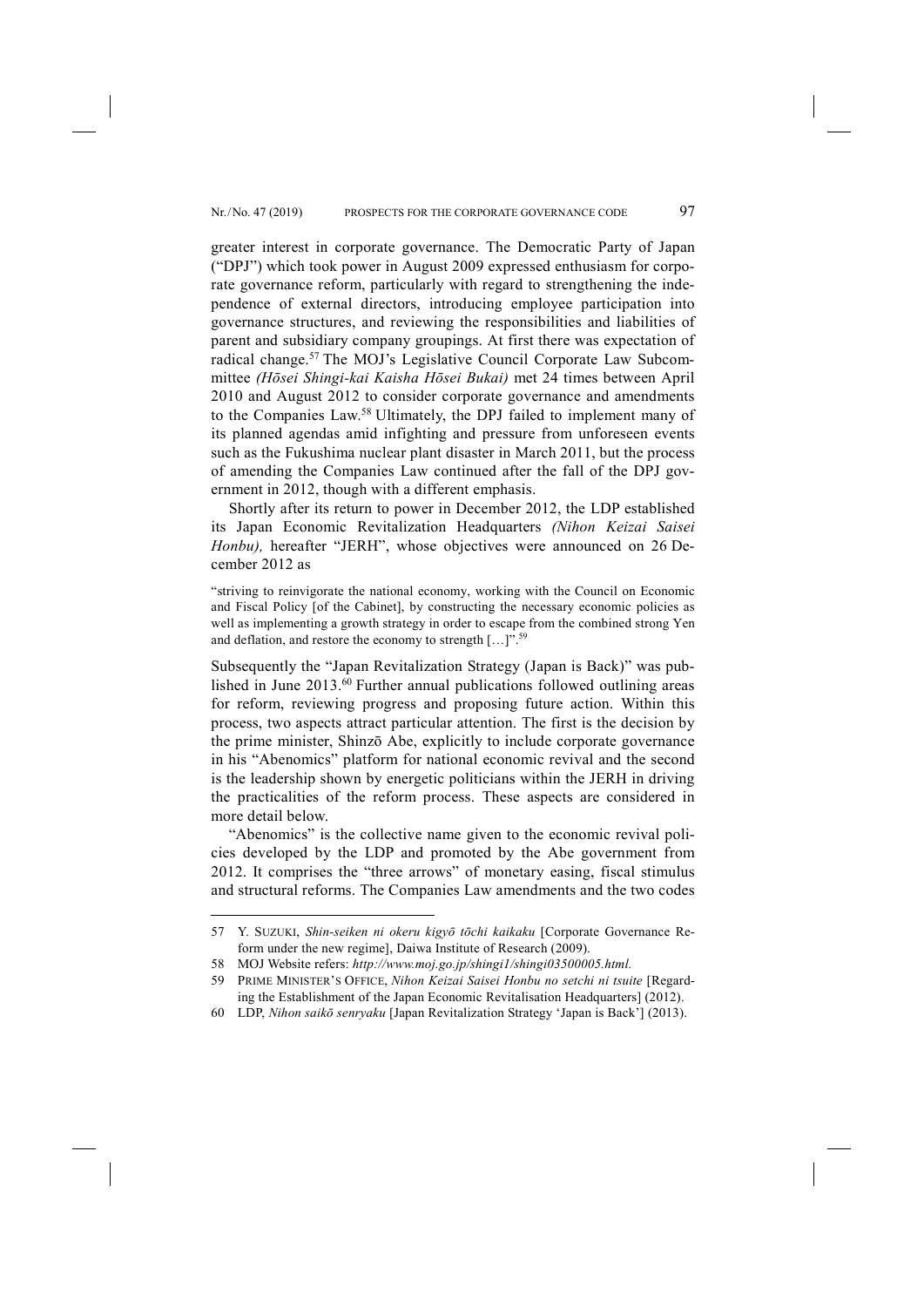announced in 2014–15 form an important element of the structural reforms. There are mixed views about the overall success of "Abenomics". A Bloomberg report in December 2017 conceded areas of progress but observed: "Five years since Shinzō Abe came to power in Japan the economy is much stronger but falling short of the revolution he pledged to deliver". The IMF, in its July 2017 Country Report on Japan, expressed guarded enthusiasm for the success of Abenomics to date although it noted a lack of progress on structural reforms.61

Corporate governance reform was mentioned by Abe at G20 meetings and the two codes featured in a summary of the achievements of Abenomics to date published by the Japanese government in May 2017 under the subtitle "Energise corporate activities".<sup>62</sup> In a series of interviews with investors and parties involved in governance reform conducted in 2016, it was clear that most interviewees saw Abe's public enthusiasm for improved corporate governance as a major factor in the progress achieved hitherto. As one senior executive at a pension fund put it: "I think the catalyst was purely our prime minister since December 2012". Another investor commented: "The driving force for the Stewardship Code, the Corporate Governance Code, in particular, very much [came from] Abe. Without the Abe government, I don't think you would have those two documents". There were various opinions concerning the reasons for this enthusiasm. Some linked Abe's desire to strengthen the economy directly to plans for constitutional change in order to recognise the armed forces and authorise them to operate more freely: "Prime Minister Abe needs popularity in order to achieve his goal of changing the constitution" and similar comments were made to us by a lawyer and several investors. Two investors, while supportive of the reforms, noted that corporate governance reform attracts good attention and comes cheaply:

"The politicians have sensed that corporate governance is well-received. Because this idea of 'governance' – and Mr. Abe is on to this – is something that you can talk about and get a good reception. Then, now that they have grasped this, it's even more attractive for the Ministry of Finance: governance doesn't cost any money".

There was some doubt expressed that Abe may not even understand the dynamics of corporate governance. A person who had met him responded to the question of how well the prime minister grasped it with "Not that well

<sup>61</sup> J. MAYGER/I. REYNOLDS, Five Years of Abenomics: the Good, the Bad and the Sluggish, Bloomberg (2017): *https://www.bloomberg.com/news/articles/2017-12- 26/five-years-of-abenomics-the-good-the-bad-and-the-sluggish;* IMF Country Report 17/242: Japan. IMF/2017.

<sup>62</sup> Abenomics, Government of Japan/2017: *https://www.japan.go.jp/abenomics/\_user data/abenomics/pdf/170508\_abenomics.pdf.*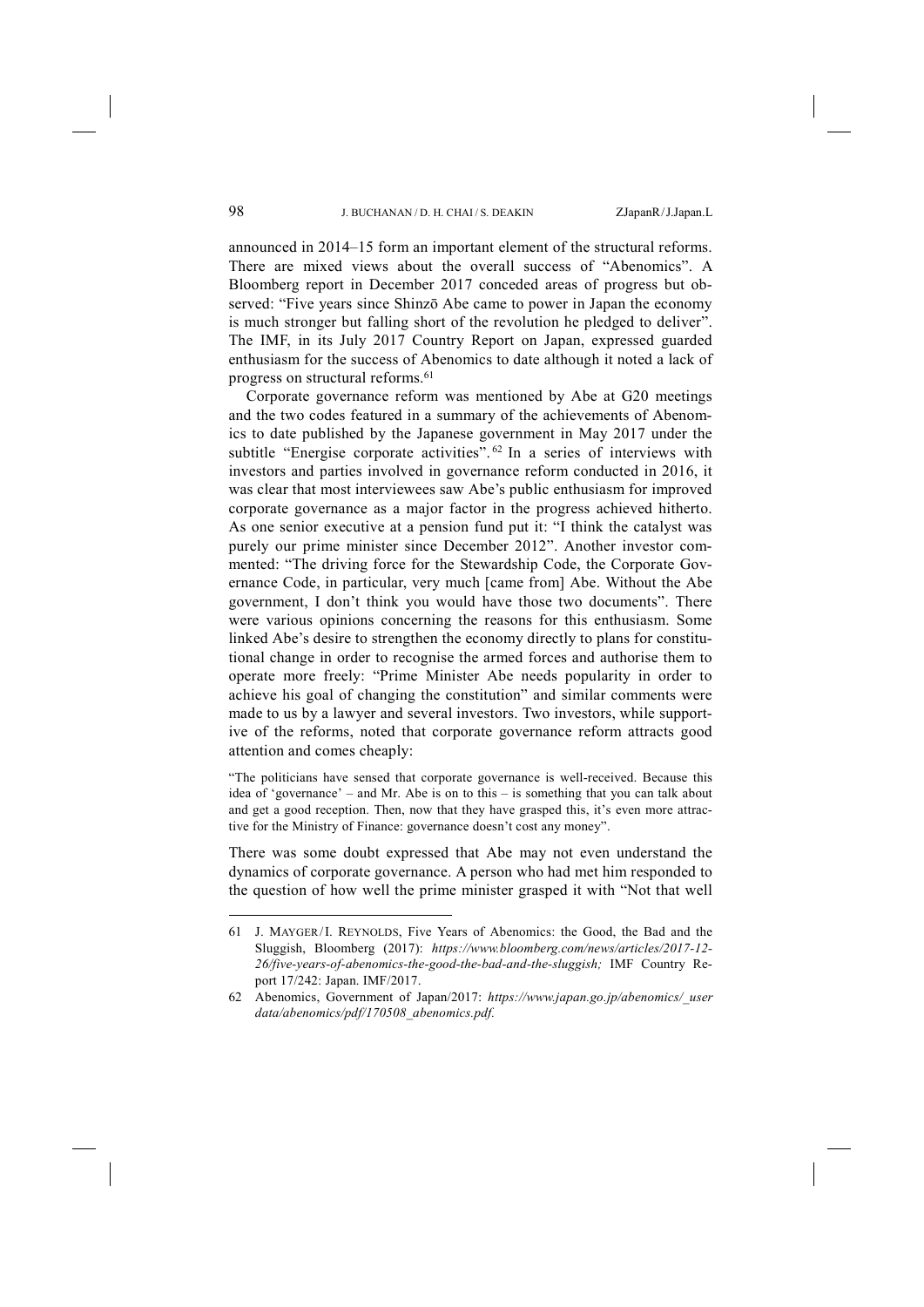[...] This was all served up to him on a plate". An investor agreed: "I don't think Abe really understands this greatly – but there are people in the LDP who have thought a lot about it."

This brings us to the second aspect of political involvement: the impetus provided by other politicians within the LDP. Two people whose names were mentioned to us frequently as drivers of the reforms were Yasuhisa Shiozaki, the acting head of the JERH during its first years, and Masahiko Shibayama, who worked closely with him on drafting and implementation of the reform schedule. Shiozaki formerly worked at the Bank of Japan and Shibayama is a commercial lawyer by training. Both have commented publicly on the reform agenda and its achievements. In the Japan Revitalization Strategy of June 2013, reviewing corporate governance was listed third out of eight topics in its key section on "Unleashing the power of the private sector to the fullest extent". Actions to achieve this were defined as "Amend the Companies Act and promote the installation of external directors who can supervise from an outsider's perspective without being bound to company constraints or interests" and "Consider and compile principles (Japanese version of the Stewardship code) for institutional investors to fulfil their fiduciary responsibilities, such as promoting the mid- to long-term growth of companies through dialogues." Both objectives, rather than being merely expressions of good intentions, were earmarked for rapid implementation.<sup>63</sup> What was effectively a working appendix, entitled "Materials", was published in August that year to summarise events to date.<sup>64</sup> It recorded the actions approved by the Cabinet for implementation and gave details of the UK Stewardship Code, noting that the planned Japanese stewardship code would adopt the same "comply or explain" model. In May 2014 this initiative was followed by the Japan Revival Vision which contained detailed proposals for a corporate governance code,65 and the 2014 revision of the Japan Revitalization Strategy announced that a corporate governance code would be drafted. Further annual revisions continued and in 2017 the Future Investment Strategy 2017 *(Mirai tōshi senryaku 2017)* outlined future plans to review and develop both stewardship and corporate governance thereafter, described the follow-up committee to oversee this process, and listed outstanding items that required attention, such as the need to penetrate beyond purely formal compliance with the new codes by companies and investors, the need to promote discussion of key strategy at board meetings, and the ambiguous position of former senior executives as advisers exerting influence without legal responsibility.<sup>66</sup> With

<sup>63</sup> LDP, *supra* note 60, 15–16.

<sup>64</sup> LDP, *Shiryō* [Materials] (2013).

<sup>65</sup> LDP, *Nihon saisei bijon* [Japan Revival Vision] (2014).

<sup>66</sup> LDP, *Mirai tōshi senryaku* 2017 [Future Investment Strategy 2017] (2017).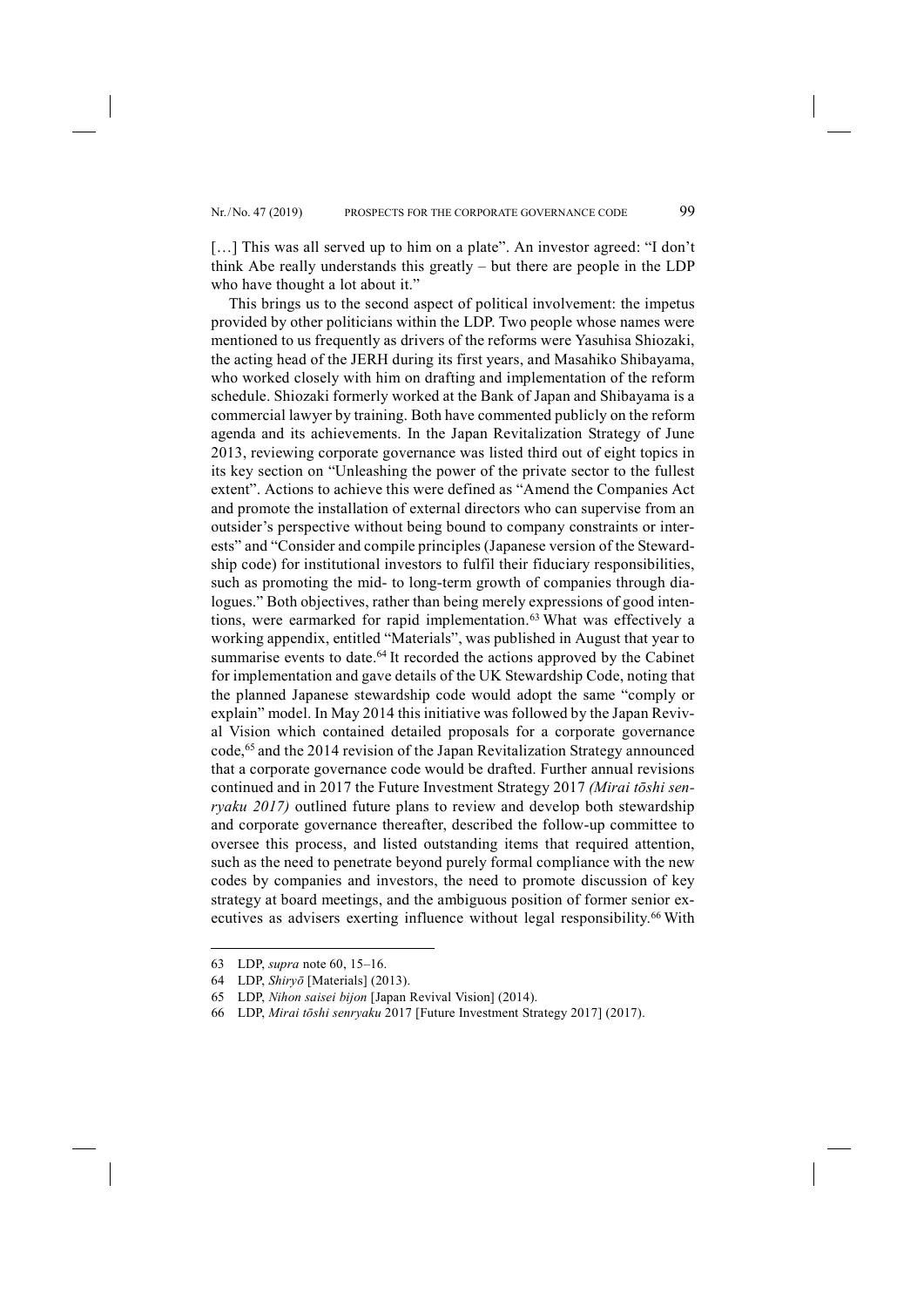the exception of pressing banks to relinquish corporate shareholdings and reducing cross-shareholdings in general, which had formed a key element of the first LDP initiatives (for example, this featured prominently in the Japan Revival Vision of May 2014 and was discussed in press interviews by Shiozaki) a substantial amount of radical reform at a formal level had been implemented in an unusually short time.

The work behind this achievement was described to us by Shibayama. An important trigger of these reforms was the resurgence of corporate scandals such as those revealed at Daiō Paper Corporation and Olympus Corporation in 2011. Michael Woodford, the dismissed CEO of Olympus, met LDP politicians in 2011, as well as members of the then ruling DPJ, and, despite his fears to the contrary, his conversations appear to have created a stimulus for action.67 As Shibayama explained it to us "in fact the starting point for the corporate governance reform was the well-known issue of Olympus". This comment was supported by a civil servant, who told us separately: "The Olympus case and the other big Japanese cases for fraud were surely one of the starting points of the discussion." However, Shibayama emphasised that the JERH envisaged more than damage prevention: "This corporate governance reform is not just a retroactive sort of thing to prevent corporate scandals: not just a passive thing. Through it we aim to further revitalise decision-making". Shiozaki is credited by Shibayama with taking control of primary drafting into the LDP's own hands, despite the fact that "usually the text tends to be put together from proposals from offices at each ministry", and the drafters continued to discuss and draft throughout public holidays. Arguments from ministries that a more sedate pace of implementation would give more time for reflection and consultation were rejected. Shibayama confirmed that it was decided to entrust production of the codes to the FSA, even though METI had a long record of involvement in the corporate governance debate: "We came to the conclusion that METI has connections with all kinds of companies, whereas the FSA is, after all, the supervisor of the market". None of the entities consulted or directly involved in this exercise appear to have shown initial enthusiasm: "in the beginning [all concerned] were in fact not enthusiastic at all about this innovation represented by the Corporate Governance Code" and it appears that pressure had to be applied by the politicians to start the process.

The existence of similar codes in the UK and elsewhere is an obvious source of inspiration for the LDP. However, non-resident institutional investors and other commentators had been pressing for corporate governance reform for some years already. In 2009 the Asian Corporate Governance Association specifically called for a voluntary code in its "Statement

<sup>67</sup> M. WOODFORD, Exposure: Inside the Olympus Scandal (London 2012) 201.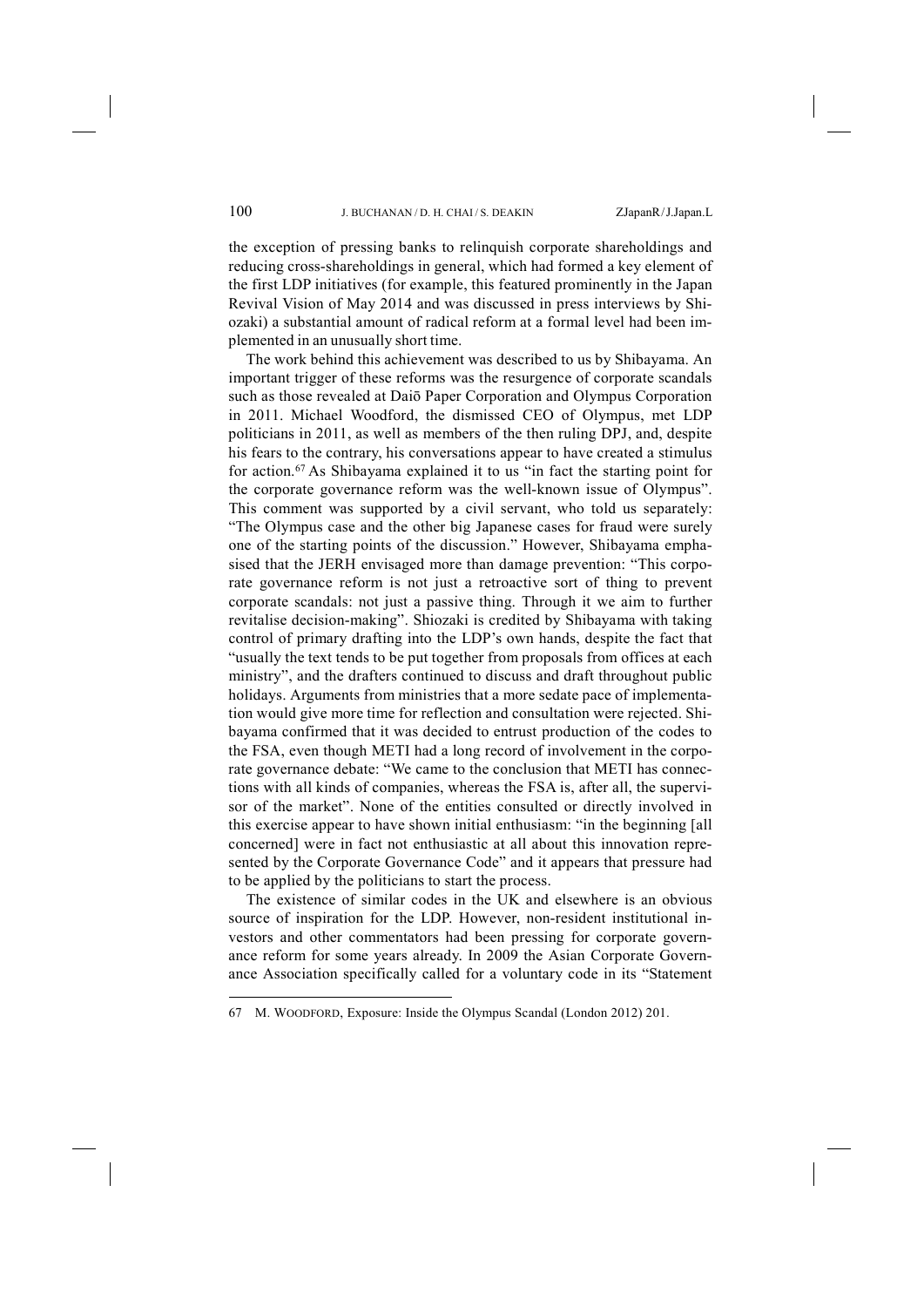on corporate governance reform in Japan".68 Benes, meanwhile, had lobbied strongly for implementation of an FSA-led code using the "comply or explain" format and robust disclosure requirements, viewpoints that he expressed directly to Shiozaki and his colleagues through detailed documents and explanations, as well as a presentation to the JERH.<sup>69</sup>

The importance of this political impetus raises the related question of whether the current reforms can survive if this enthusiasm cools or if there is a change of government. The general consensus among those whom we interviewed was that the process has created its own momentum and is no longer dependent on constant political support. One investor to whom we spoke in April 2016 felt that corporate governance reform in Japan had proved too useful to the political class to be abandoned easily and commented: "You hear this a lot – you hear it from foreigners – they ask what will happen when Japan's government changes: surely this will all change, they say. But I don't think governance will change much". Certainly the current structure of a Corporate Governance Code invigilated by the TSE and the FSA appears to be self-sustaining unless a future government actively seeks to dismantle it.

### *8. Follow-up*

-

Instead of presenting the Corporate Governance Code as a final solution to all corporate governance issues, this initiative is intended to be a continuing process. The Corporate Governance Code, in its Appendix, makes clear that further action to review progress and introduce new measures is planned:

"[…] while the Code establishes fundamental principles for effective corporate governance, these principles do not remain unchanged. Under rapidly changing economic and social circumstances, in order to ensure that the Code continues to achieve its objectives, the Council of Experts expects that the Code will be periodically reviewed for possible revisions".

Political will to drive this process appears to exist. Shibayama told us in 2017 "from now on we need to put some spirit into it, to see whether we can really make it work properly".

Review of both the Corporate Governance Code and the Stewardship Code has been entrusted to a single committee at the FSA, the "Council of Experts concerning the follow-up of Japan's Stewardship Code and Japan's Corporate Governance Code", announced in August 2015. In 2016 a person close to this process told us,

<sup>68</sup> ASIAN CORPORATE GOVERNANCE ASSOCIATION ('ACGA'), Statement on Corporate Governance Reform in Japan (Hong Kong 2009).

<sup>69</sup> N. BENES, How Japan's Corporate Governance Code was Born (Tōkyō 2016) *https://bdti.or.jp/en/blog/en/cgcodejapanbirth/.*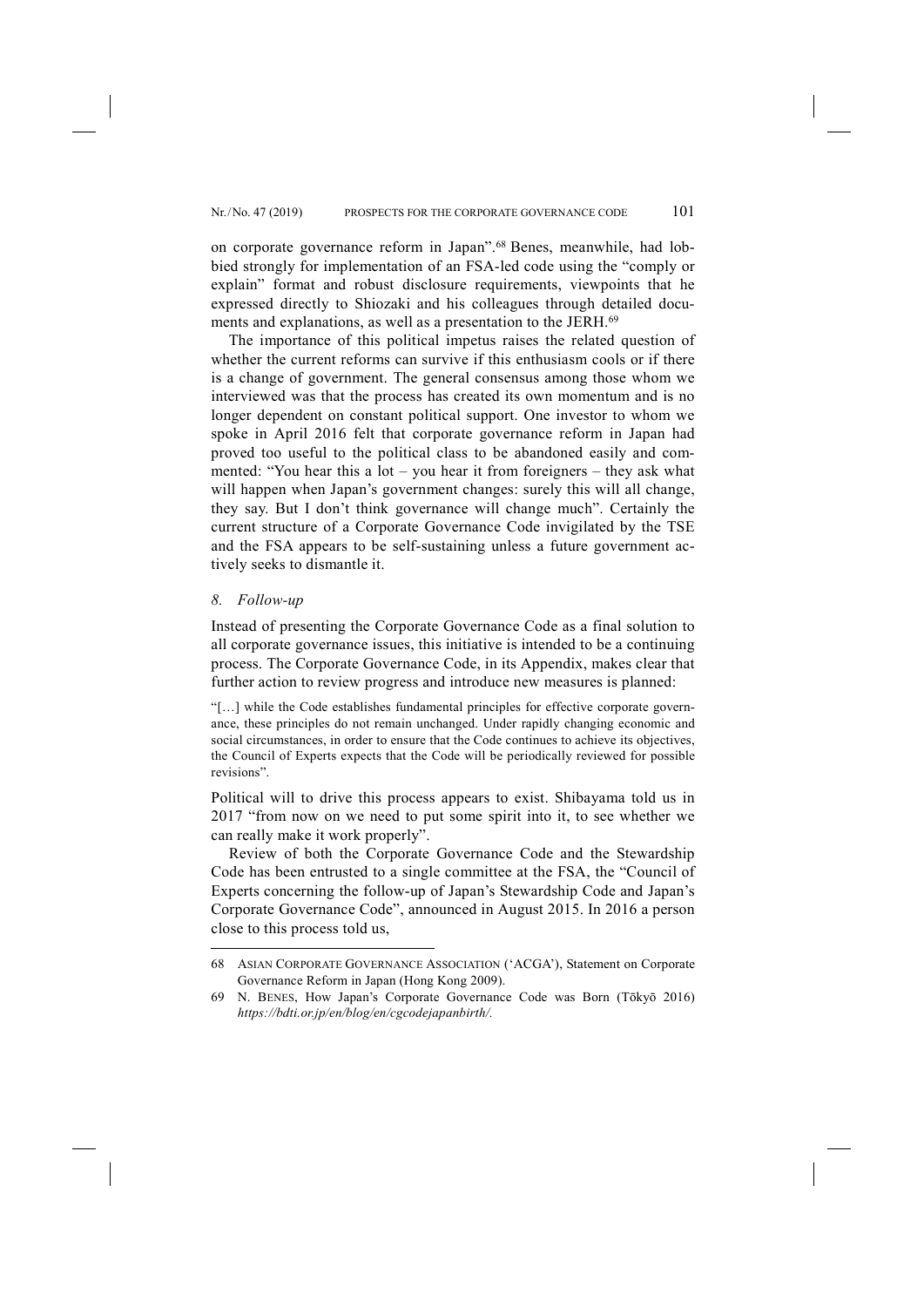"The Follow-up Council does not seem to have done much yet and its role appears to be to promote a gradual process of review to see how much the new codes are being implemented. The new council is distinct from the councils that advised on the two codes and, judging by the list of members, seems to lack their strength of representation from the business and investment communities. It is run by the FSA".

The list of the Council's members published in October 2017 certainly includes only two members from industry and three from the investment sector, from a total of 18. However, some members also served on the earlier Councils, suggesting a degree of continuity.

A revised Corporate Governance Code was announced in June 201870. The changes appear to be a mixture of one item of unfinished business, where a topic that had earlier been promoted strongly by the LDP was omitted from the 2015 Code but has now been inserted, and dissemination of new concepts which may not have immediate effect but could become important in the future, if they are actively promoted. The principal topic of unfinished business is new wording to intensify pressure on cross-shareholdings. Action on this had been signalled by the LDP before the first version of the Corporate Governance Code was issued, apparently with little effect. In an interview with Shūtarō Kataoka of Chizai-tank *(Chizai Tonya)* in August 2014, Shibayama was asked what had happened about the proposals in the Japan Revival Vision of May 2014 for establishment of a shareholding vehicle to facilitate dissolution of cross shareholdings. He commented,

"On this occasion, Mr. Shiozaki put a lot of effort into pursuing the issue of dissolution of cross-shareholdings with the ministries. There appears to have been strong resistance from industry associations for the financial sector, board members of companies belonging to the Keidanren and so forth".71

In the revised Corporate Governance Code this topic has now been restated in much stronger terms, with the assumption made clear that reductions will take place, that outstanding holdings will be reviewed annually by boards, and that the issuers of cross-held shares must not hinder the process. There appears to be a real determination that cross-shareholdings must decrease.

The new and potentially radical concepts inserted in the revised Code are as follows: (1) the need to strengthen management of corporate pension plans and make them more effective investors; (2) the need for CEO succession

<sup>70</sup> TSE, *Kōporēto gabanansu kōdo* [Japan's Corporate Governance Code] (2018). A revision of the Stewardship Code had preceded this, in May 2017, which added extensive detail to the guidance notes but did not change the wording of the seven principles.

<sup>71</sup> S. KATAOKA, Unō Interview no. 105, *http://chizai-tank.com/interview/interview 201408.htm.*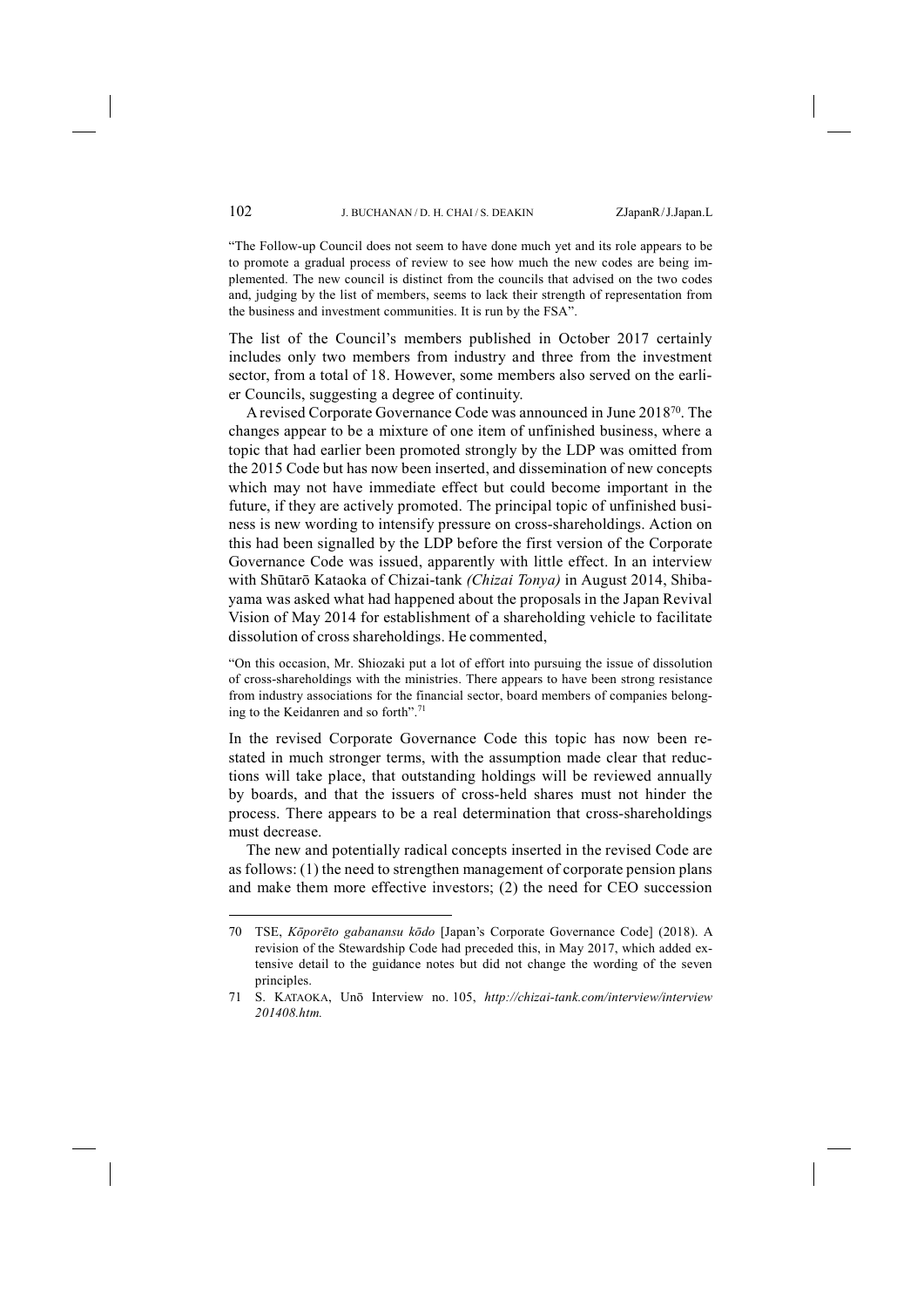planning; (3) tightening of remuneration policy; (4) encouragement to establish nomination and remuneration committees dominated by external directors; (5) the need for more diversity on boards, with specific mention of "gender"; and (6) greater awareness of cost of capital. These six issues can probably be ignored safely by most companies for the short to medium term but, depending on the degree of pressure that the FSA and TSE choose to apply, they could all become critical in the future because they confront the internal focus of most Japanese companies and the style in which they are managed. More active and independent control of corporate pension schemes could introduce a hitherto absent pressure group for higher shareholder distributions; the concept of CEO succession planning confronts the established practice of CEOs choosing their successors and, by extension, possibly also the practice of CEOs proceeding to become chairmen; transparency and formalisation of remuneration policy threatens to restrict the ability of CEOs to control executive rewards; specific nomination and remuneration committees would accelerate this process further and tend to isolate senior management from their current levers of control; concerns regarding "gender" may presage increased pressure to promote women within companies, which is already supported by the LDP; and a focus on cost of capital calls to mind the Itō Review and its emphasis on ROE.

#### V. CONCLUSIONS

In this paper we have considered whether the current efforts to reform Japanese corporate governance have the potential to succeed when measured against their institutional and historical background. Japanese corporate governance has certainly changed during the past 90 years. In the process, it has been influenced by exogenous forces such as the wartime command economy, the economic traumas that followed the war, the demands of GHQ, and the structural reforms of 2002-3, while at the same time adapting itself progressively over many years to changing market forces. Throughout this period it has demonstrated that it is capable of evolving to meet new circumstances but that formal institutional change is unlikely to deliver its expected results when it runs counter to the flow of informal institutions that are embedded and considered legitimate by key actors.

The Corporate Governance Code and other reforms of 2014–2015 are formal institutional changes which therefore run the risk of subversion by the informal institutional environment. In spirit they are close to the company with committee reform of 2003, which does not bode well for the achievement of their aims. However, this more recent initiative has introduced new factors: "comply or explain" to bring flexibility and, perhaps unintentionally, to draw in the "compliance machine" that exerts powerful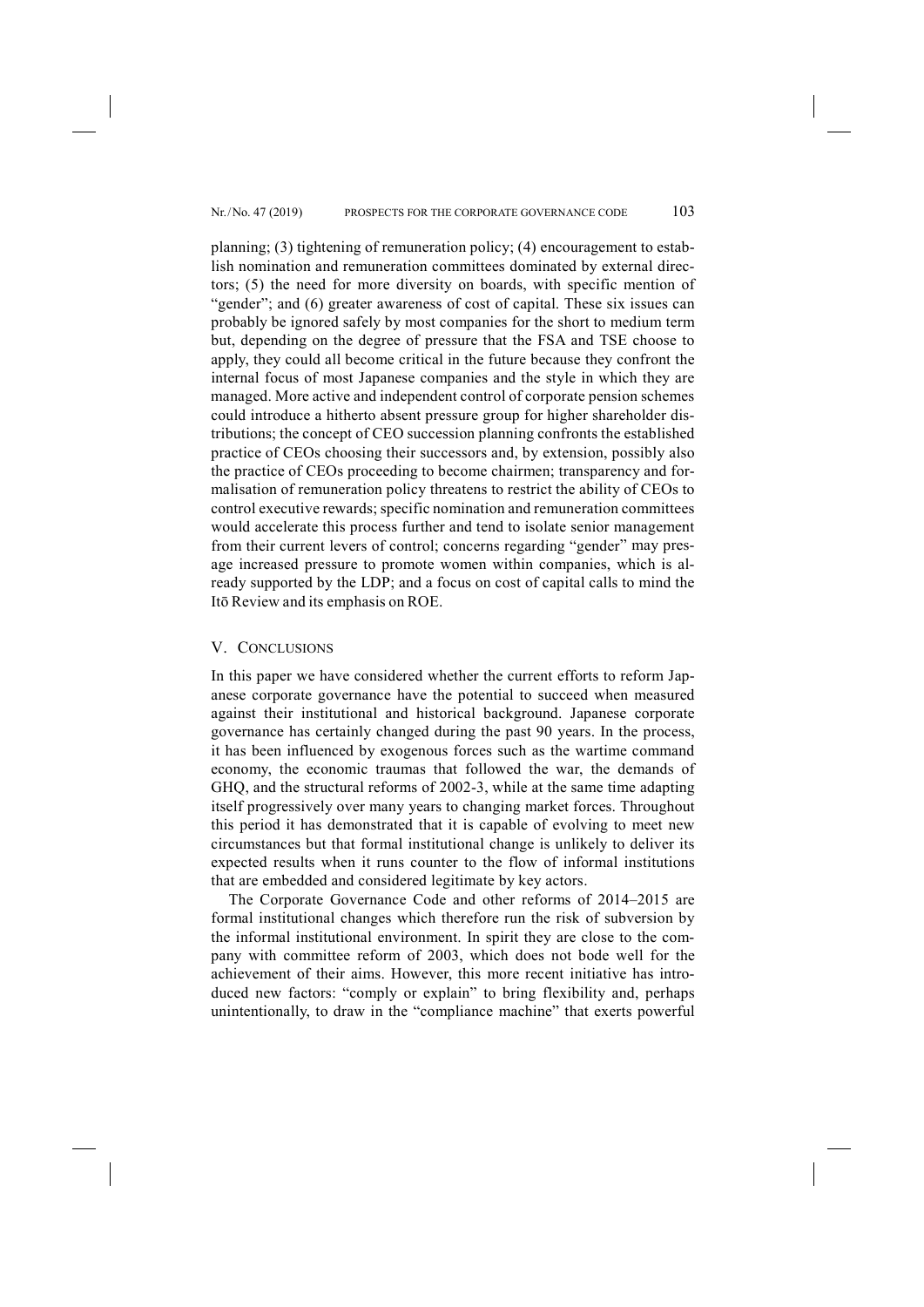influence at most large companies; stewardship to co-opt the investment industry; political will, demonstrated at a pitch not seen hitherto; and periodic review to monitor progress and amend the strategy flexibly. Moreover, the promotion of corporate governance reform has moved from being in the style of top-down admonition, producing worthy documents that have generally attracted little attention, to a regime overseen closely by regulators, in the form of the FSA and the TSE, who can apply powerful sanctions through regulations, within but distinct from general company and commercial law.

The politicians who have promoted the process of reform through the JERH appear to see it as a contributor to economic revival. Officially, Prime Minister Abe shares this view, although some consider his interest to be linked more to hopes of a short-term economic upturn to strengthen his political position. In fact it is not clear that better corporate governance does lead to stronger corporate performance. Love, in a paper written for the World Bank, summarised the situation:

"There is a vast body of literature devoted to evaluating the relationship between corporate governance and performance, measured by valuation, operating performance or stock returns. Despite the large number of papers, there is no consensus yet".<sup>72</sup>

From this perspective, corporate governance reform intended to revive the economy is an act of faith with little hard data to convince any doubters. However, at this early stage in the process of implementing the Japanese reforms, it is too soon to say whether the economic benefits of the changes will be realised. If, in due course, the expected economic benefits fail to materialise, the cause of reform could be to that extent discredited.

Underlying all of the factors driving reform, and perhaps even more important than any of them, is a perception widely shared among the people we interviewed that Japan faces a systemic economic crisis unless its economic model can be revived. Corporate governance has been identified as a major contributor to the continuing sense of crisis and there appears to be general acceptance that change in this area is necessary. Ultimately, the success or failure of these reforms may depend on their ability to address this feeling of disquiet – in Aoki's terms a "disequilibrium" – so that they are implemented with more than just the appearance of compliance. The strain that the Corporate Governance Code places on smaller companies

<sup>72</sup> I. LOVE, Corporate governance and Performance around the World : What we Know and What we Don't, World Bank Research Observer, 26 (2011) 42. Vogel makes a similar point with regard to the lack of definitive results from US studies. He observes that "Japanese policy makers and corporate executives have enacted many reforms in the absence of clear evidence that these reforms actually do any good". S. K. VOGEL, Japan's Ambivalent Pursuit of Shareholder Capitalism, Politics & Society 47(1) (2019) 134.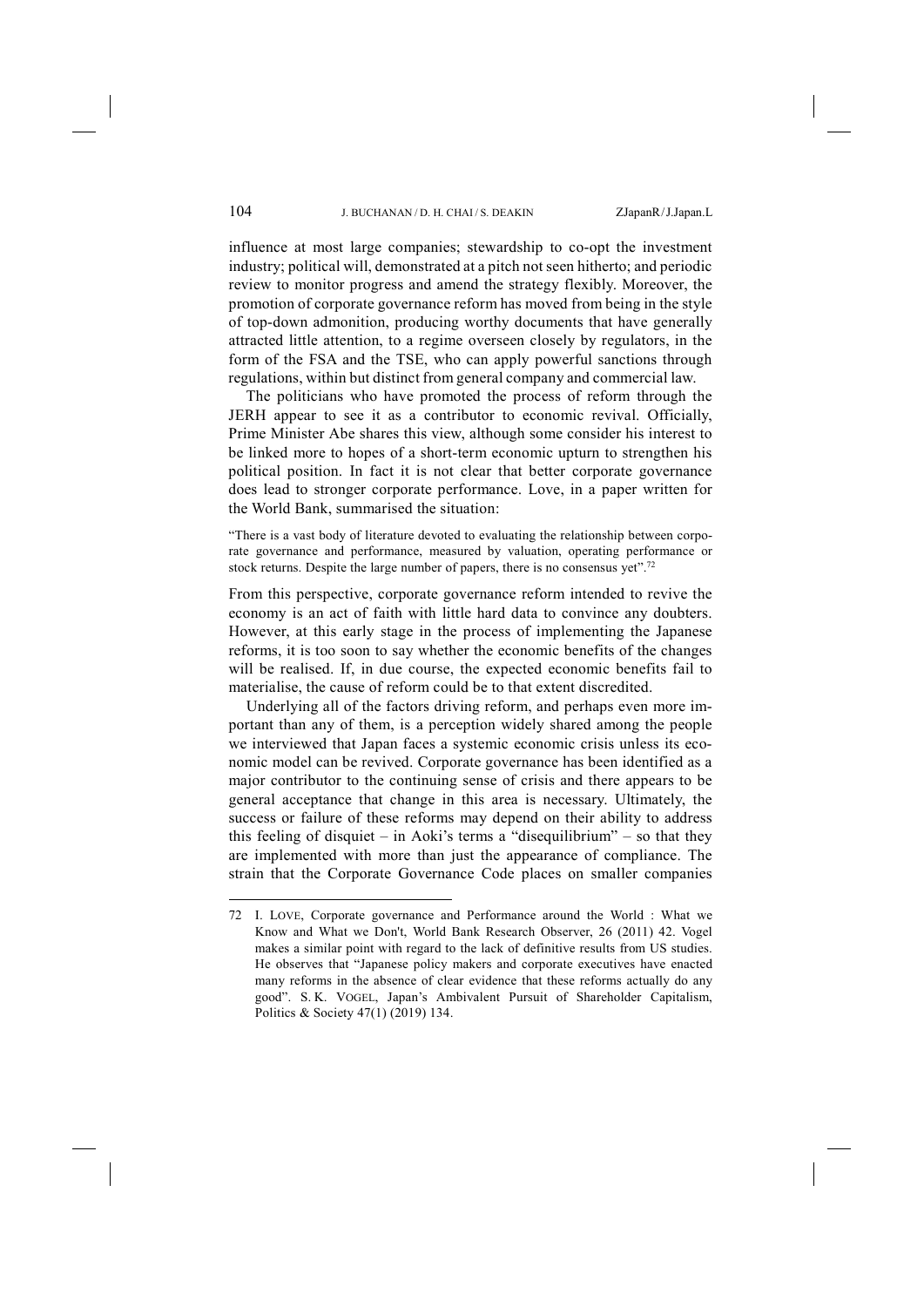which lack resources to respond to its requirements adequately has been noted as a problem already. Some companies, and not just the smaller ones, are likely to create a façade of compliance in the hope that they can continue to govern their businesses in familiar ways. Whether enough companies accept the reforms as beneficial and implement them sufficiently to create an enduring climate of reform will therefore be the key issue over the next few years. Because of the new factors described above, there is at least a possibility of this happening.

One weakness of the Corporate Governance Code is its emphasis on some elements that suggest a theoretical approach rather than one more informed by practical experience. An example is the pressure to appoint external directors applied by the revised Companies Law, amplified by the Code to a call for independent directors. The UK has already retreated slightly from over-emphasis on directors who lack internal experience of their companies' businesses and "the empirical support for staffing boards with independent directors remains surprisingly shaky".<sup>73</sup> At the same time, the Code seems to pay little attention to practices such as the tradition of unanimous decision-taking by boards, which makes it difficult for any kind of director to impede proposals which have already reached the boardroom.74 While the 2015 Code mostly comprises a summary of best practice already widely accepted  $-$  if not always implemented  $-$  in Japan, the 2018 revision seems to veer further towards a doctrinaire approach by proposing changes that diverge from accepted practices, sometimes in ways that threaten the existence of those practices and the comfort of those who benefit from them. In comparing the 2015 and 2018 Codes, the 2018 revision generally implies less willingness by reformers to accept a hybrid system which integrates the traditional strengths of Japanese corporate governance – as suggested by Aronson  $75$  – and more determination to impose new elements which support their favoured theories. It therefore remains to be seen whether these new requirements will be accepted as readily as those of 2015 or whether they will clash with informally institutionalised practices and be implemented only at surface level. The TSE's data show a distinct

<sup>73</sup> H. BAUM, The Rise of the Independent Director: A Historical and Comparative Perspective, Max Planck Institute for Comparative and International Private Law Research Paper Series no.16/20 (2017) 1, 23 and 31. *http://ssrn.com/abstract= 2814978.* 

<sup>74</sup> H. TAKADA/M. YAMAMOTO, The 'Roesler Model' Corporation: Roesler's Draft of the Japanese Commercial Code and the Roots of Japanese Corporate Governance, ZJapanR/J.Japan.L 45 (2018) 45, 71

<sup>75</sup> B. E. ARONSON, The Olympus Scandal and Corporate Governance Reform: Can Japan Find a Middle Ground between the Board Monitoring Model and Management Model?, ZJapanR/J.Japan.L. 35 (2013) 84.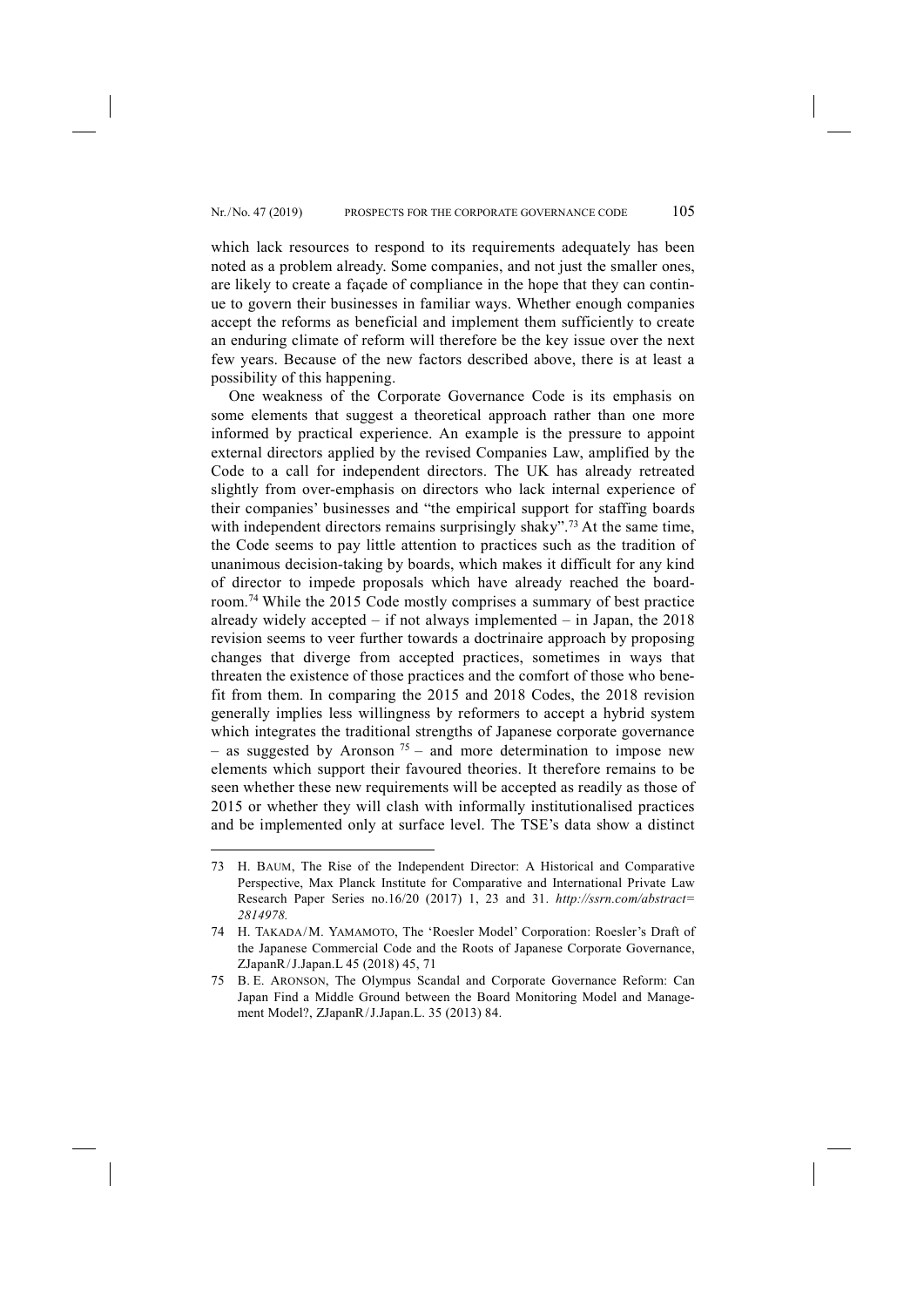fall in full compliance for all listed companies since the 2018 amendments to the Code. 76

Japan's Corporate Governance Code enjoys the benefits of a receptive environment and an impressive delivery mechanism, sustained by political will, an intelligible focus on raising corporate value, and a commitment to sustained flexibility. It has the ability to succeed in its governance objectives – although the immediate economic improvements it seeks to generate may prove elusive – provided that it can remain largely attuned to the demands of Japan's informal institutional environment. If it ceases to be sensitive to the tacit preferences of corporate management and seeks to impose practices simply because regulators see them as logically optimum, it may fall into the same trap as earlier reform attempts, despite the advantages it currently enjoys.

#### **SUMMARY**

-

*In 2014–2015 Japan implemented a series of reforms to its corporate governance regime. The principal measures adopted were the country's first Corporate Governance Code, revisions to its Companies Law, and a Stewardship Code, together with a report (the Itō Review) on corporate competitiveness and incentives for growth. In this paper we analyse the objectives of these reforms and make an assessment of their likely success, drawing on interviews with key actors in Japanese government, finance and industry. We firstly frame our analysis by a consideration of what institutional theory has to say about the relationship between formal and informal norms and practices, and about the feasibility of using regulatory mechanisms of different types to alter embedded routines. We then consider the historical evolution of Japanese corporate gov*ernance since the early 20<sup>th</sup> Century and explore the causes of its current em*beddedness and apparent resistance to change, noting pressures in the past which in some cases have changed it greatly while in others have had little effect. We then examine the manner in which the current reforms were devised and implemented, their content, and the influences that shaped them. We then discuss the methods used to conduct our primary interview research, which was carried out in 2016–2017 with policy makers, corporate managers, investors, and other interested parties. We use our interviews to identify how the reforms were formulated and how they have been received.* 

*We then present our assessment. We suggest that despite a pattern of embedded institutions resisting regulatory pressures for change in recent years, Japa-*

<sup>76</sup> TSE. How Listed Companies have addressed Japan's Corporate Governance Code (Status as of end December, 2018) (2019).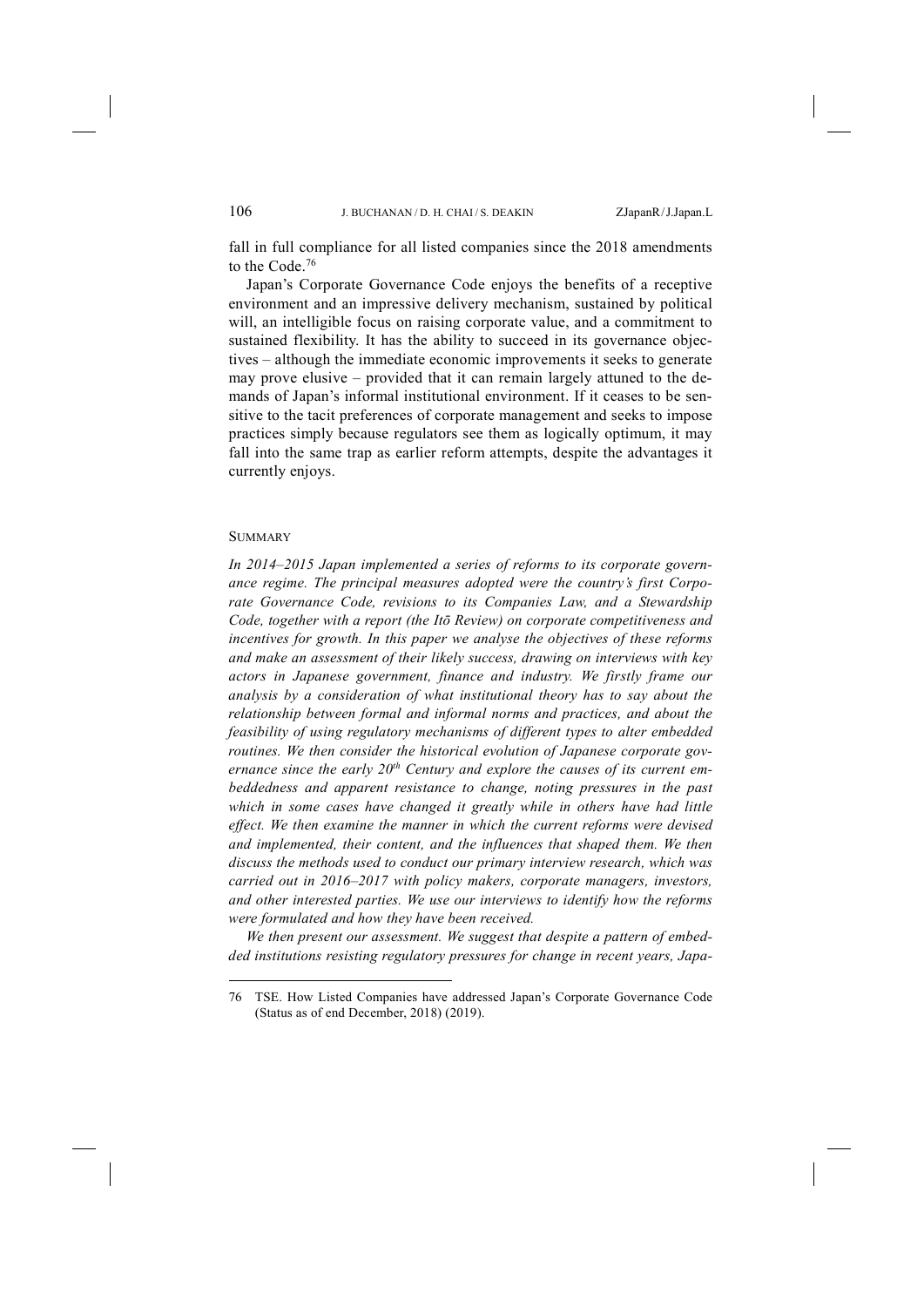*nese corporate governance may now have reached one of its historical turning points. The introduction into Japan of the "comply or explain" approach, the major innovation that distinguishes this reform exercise, is a significant moment. The existence of a corporate "compliance machine" of administrative officers below board level, whose role is to interpret regulation and present it in executable form to their boards of directors, improves the Code's chances of implementation at large, listed companies. The Stewardship Code, meanwhile, has the potential to co-opt institutional investors' interests to the economic reform agenda of the political class. These politicians have shown an unusual degree of commitment to the reform process and continue to give it their strong support. At the same time, there are potential obstacles to unqualified adoption of the Corporate Governance Code, especially for smaller companies that lack administrative resources, and the 2018 revision of the Code has introduced some doctrinaire elements which seem at odds with the realities of governance in most Japanese companies. Moreover, some doubt remains regarding the ability of corporate governance reforms to deliver the kind of economic revival that politicians are seeking, at least in the short to medium term. Thus the question of whether the Corporate Governance Code will bring about lasting change in Japanese corporate practice remains an open one. The Code has clear advantages over previous attempts at reform but we compare this process to the proverbial "taking a horse to water", because no amount of formal exhortation will succeed if the horse chooses not to drink.* 

#### ZUSAMMENFASSUNG

*In den Jahren 2014 und 2015 hat Japan eine Reihe von Reformen bezüglich seines Corporate Governance Regimes implementiert. Die wichtigsten umgesetzten Maßnahmen waren die Erstellung eines Corporate Governance Kodexes, Reformen des Gesellschaftsrechts und die Einführung eines Stewardship Kodexes; hinzu kam die Veröffentlichung eines Berichtes zur Wettbewerbsfähigkeit des Landes und seines Wachstumspotentials (Itō-Bericht). Der Beitrag analysiert die Ziele dieser Reformen und evaluiert ihre Erfolgschancen, wofür die Verfasser sich auf Gespräche mit Entscheidungsträgern aus der japanischen Regierung, der Finanzwelt und der Industrie stützen. Sie untermauern ihre Analyse zunächst mit einer Untersuchung, was die Institutionentheorie zur Erklärung des Verhältnisses zwischen formellen und informellen Regeln und Praktiken sowie zur Nutzung unterschiedlicher Mechanismen zu dem Ziel beitragen kann, etablierte Strukturen zu ändern. Anschließend setzen die Verfasser sich mit der historischen Entwicklung des Corporate Governance Regimes in Japan seit dem frühen 20. Jahrhundert auseinander und untersuchen die Gründe für dessen aktuelle Einbettung und den offensichtlichen Widerstand gegen Veränderungen. Sie beobachten dabei, dass es in der Ver-*